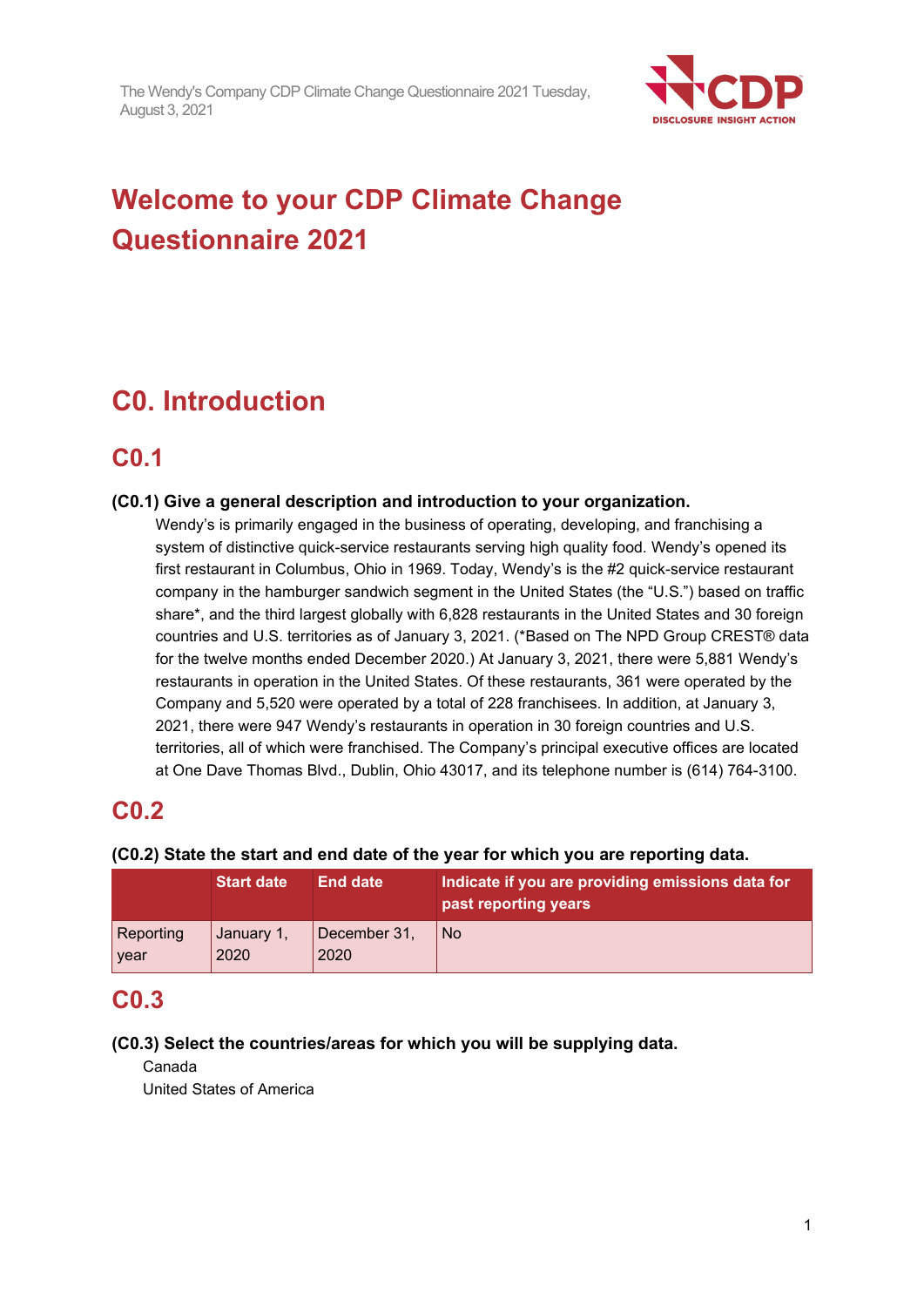

## **C0.4**

**(C0.4) Select the currency used for all financial information disclosed throughout your response.**

USD

## **C0.5**

**(C0.5) Select the option that describes the reporting boundary for which climaterelated impacts on your business are being reported. Note that this option should align with your chosen approach for consolidating your GHG inventory.**

Operational control

## **C1. Governance**

## **C1.1**

**(C1.1) Is there board-level oversight of climate-related issues within your organization?**

Yes

## **C1.1a**

**(C1.1a) Identify the position(s) (do not include any names) of the individual(s) on the board with responsibility for climate-related issues.**

| <b>Position of</b><br>individual(s) | <b>Please explain</b>                                                                                                                                                                                                                                                                                                                                                                                                                                                                                                                                                                                                                                                                                                                     |
|-------------------------------------|-------------------------------------------------------------------------------------------------------------------------------------------------------------------------------------------------------------------------------------------------------------------------------------------------------------------------------------------------------------------------------------------------------------------------------------------------------------------------------------------------------------------------------------------------------------------------------------------------------------------------------------------------------------------------------------------------------------------------------------------|
| Board-level<br>committee            | The highest level of responsibility for climate-related issues within Wendy's is held<br>by the Corporate Social Responsibility (CSR) Committee of our Board of Directors.<br>In 2019, the Board approved the current Charter of the CSR Committee to<br>specifically assign responsibility for the review and oversight of environmental,<br>social, and governance (ESG) matters, including climate risks, to that committee,<br>demonstrating the importance of such issues to Wendy's and its future. The<br>Wendy's Board of Directors and the Senior Leadership Team believe this integrated<br>approach enables climate-related risks to be evaluated in connection with other<br>broad-ranging risks that may affect the company. |
|                                     | A number of climate related decisions were made in 2020 by the CSR Committee<br>such as approving the decision to set public-facing ESG goals in 2021. These<br>goals, which were announced in April 2021 as part of the Company's 2020<br>Corporate Responsibility Report, included committing to responsible sourcing and<br>establishing associated metrics, transitioning to a sustainable packaging portfolio,<br>and committing to setting a science based target (with the process to commence in                                                                                                                                                                                                                                  |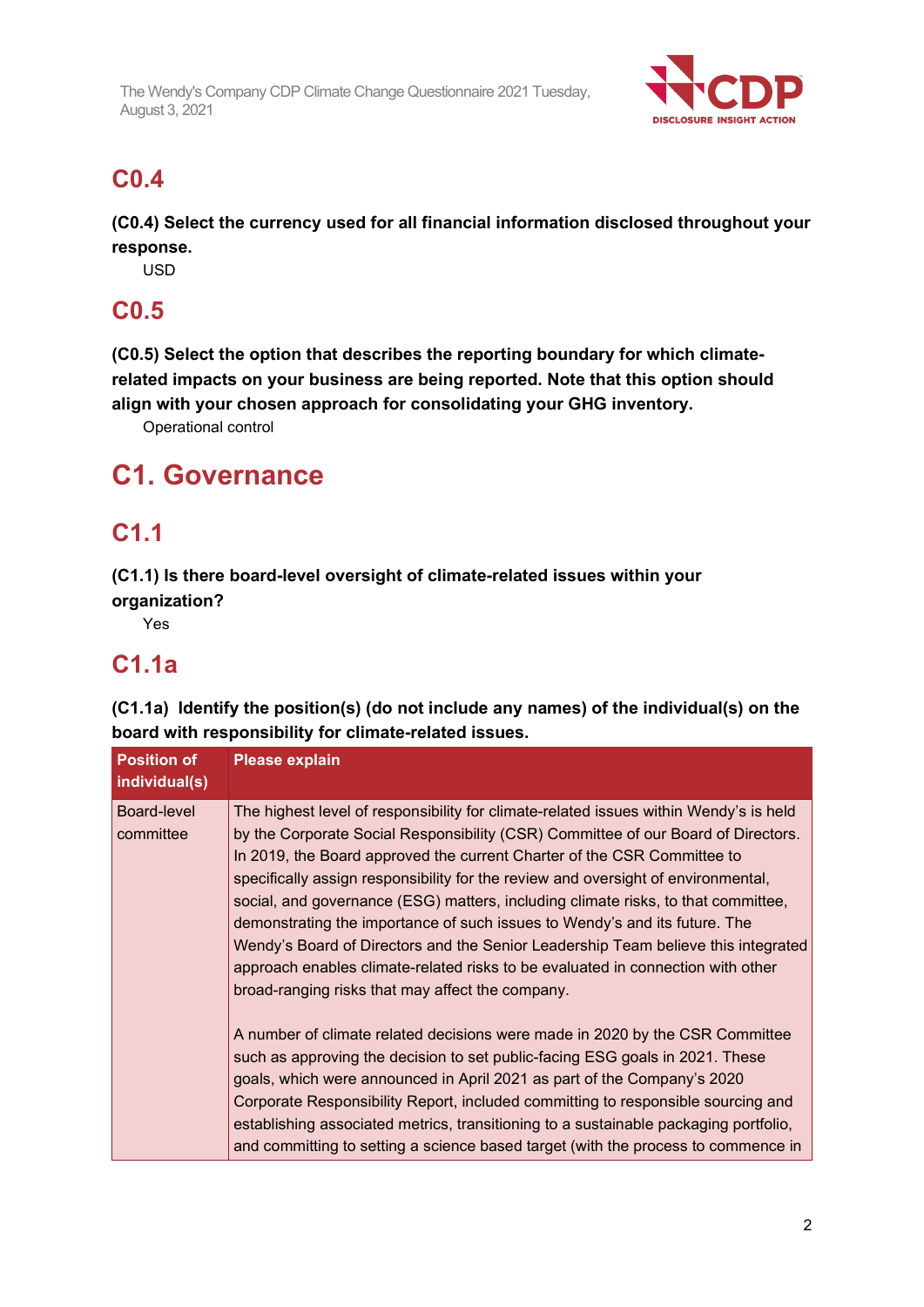

| [2021]. The Company also announced its commitment to report to the CDP Climate |
|--------------------------------------------------------------------------------|
| Change Questionnaire in 2021.                                                  |

## **C1.1b**

### **(C1.1b) Provide further details on the board's oversight of climate-related issues.**

| <b>Frequency with</b><br>which climate-<br>related issues are<br>a scheduled<br>agenda item | <b>Governance</b><br>mechanisms into<br>which climate-related<br>issues are integrated                                                                                                                                                                                                                                                                                                                                                                       | <b>Please explain</b>                                                                                                                                                                                                                                                                                                                                                                                                                                                                                                                                                                                                                                                                                                                                                                                                                                                                                                                                                                                                                                                                                                                                                                                                                                                                                                                                                                                                                                                                                                                                                                                                                                                                |
|---------------------------------------------------------------------------------------------|--------------------------------------------------------------------------------------------------------------------------------------------------------------------------------------------------------------------------------------------------------------------------------------------------------------------------------------------------------------------------------------------------------------------------------------------------------------|--------------------------------------------------------------------------------------------------------------------------------------------------------------------------------------------------------------------------------------------------------------------------------------------------------------------------------------------------------------------------------------------------------------------------------------------------------------------------------------------------------------------------------------------------------------------------------------------------------------------------------------------------------------------------------------------------------------------------------------------------------------------------------------------------------------------------------------------------------------------------------------------------------------------------------------------------------------------------------------------------------------------------------------------------------------------------------------------------------------------------------------------------------------------------------------------------------------------------------------------------------------------------------------------------------------------------------------------------------------------------------------------------------------------------------------------------------------------------------------------------------------------------------------------------------------------------------------------------------------------------------------------------------------------------------------|
| Scheduled - some<br>meetings                                                                | Reviewing and guiding<br>strategy<br>Reviewing and guiding<br>major plans of action<br>Reviewing and guiding<br>risk management<br>policies<br>Reviewing and guiding<br>annual budgets<br>Reviewing and guiding<br>business plans<br>Setting performance<br>objectives<br>Monitoring<br>implementation and<br>performance of<br>objectives<br>Monitoring and<br>overseeing progress<br>against goals and<br>targets for addressing<br>climate-related issues | The Board discusses various climate-related issues<br>in a number of ways. First, the Corporate Social<br>Responsibility (CSR) Committee of the Board is<br>primarily responsible for ESG matters, including<br>sustainable sourcing, energy consumption and<br>associated emissions, and other climate-related risks.<br>These topics, including the related risks,<br>opportunities, emerging trends, best practices and<br>strategic initiatives, are regularly reported to the<br>Board by the CSR Committee. The CSR Committee<br>met two times during 2020.<br>The Audit Committee (AC) is tasked with overseeing<br>the Company's Enterprise Risk Management (ERM)<br>program, which also includes identifying, assessing<br>and responding to various climate-related risks. The<br>Company's Risk department leads discussions with<br>the AC in reviewing enterprise risks, including<br>climate-related risks, on a semi-annual basis. For<br>example, in the event a climate-related risk that may<br>result in disruptions to operations is discussed with<br>the AC, an appropriate level of mitigation or<br>insurance would be identified to financially protect<br>Wendy's, and an action plan would be established to<br>avoid disruption and mitigate potential impacts.<br>The Chief Corporate Affairs & Sustainability Officer,<br>Chief Financial Officer, and other executive leaders<br>discuss and review various other climate-related<br>issues. These discussions include the Company's<br>ESG-related goals and progress toward these goals.<br>The Board met nine times in 2020. The CEO and the<br>Senior Leadership Team discussed strategy, action, |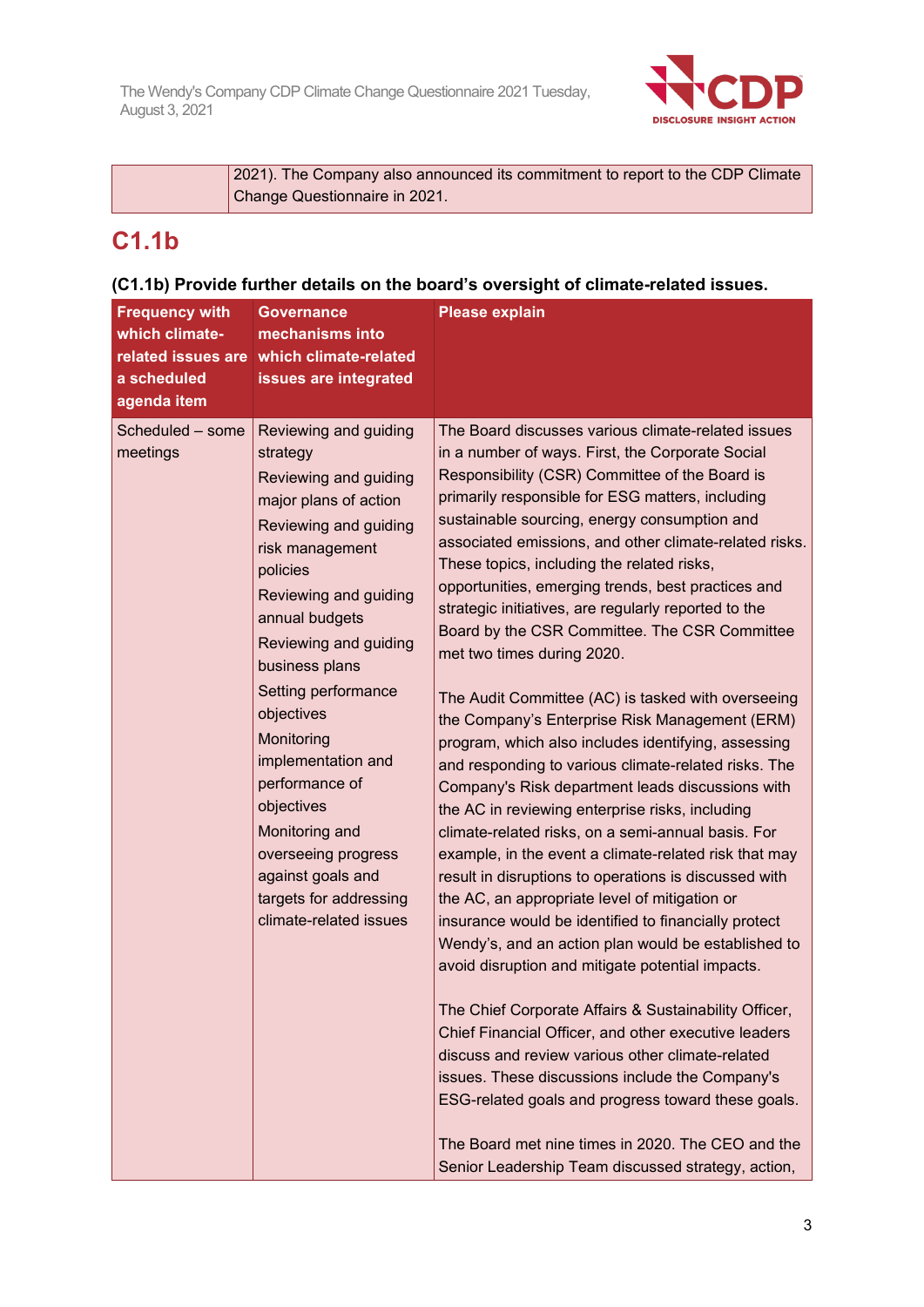

| business plans, and/or capital expenditure plans and |
|------------------------------------------------------|
| programs with our full Board at each scheduled       |
| Board meeting. Part of the Company's capital plans   |
| included addressing operations and infrastructure    |
| that can be impacted by climate-related events.      |

## **C1.2**

| (C1.2) Provide the highest management-level position(s) or committee(s) with |
|------------------------------------------------------------------------------|
| responsibility for climate-related issues.                                   |

| Name of the position(s)<br>and/or committee(s)                                                         | <b>Responsibility</b>                                                     | Frequency of reporting to the<br>board on climate-related<br><b>issues</b> |
|--------------------------------------------------------------------------------------------------------|---------------------------------------------------------------------------|----------------------------------------------------------------------------|
| <b>Chief Financial Officer</b><br>(CFO)                                                                | Both assessing and managing<br>climate-related risks and<br>opportunities | Half-yearly                                                                |
| Other C-Suite Officer,<br>please specify<br>Chief Corporate Affairs &<br><b>Sustainability Officer</b> | Both assessing and managing<br>climate-related risks and<br>opportunities | Half-yearly                                                                |

## **C1.2a**

### **(C1.2a) Describe where in the organizational structure this/these position(s) and/or committees lie, what their associated responsibilities are, and how climate-related issues are monitored (do not include the names of individuals).**

The highest-level management positions with responsibility for climate-related issues are the Chief Financial Officer (CFO) and Chief Corporate Affairs & Sustainability Officer (CCASO) of Wendy's. Responsibility for climate-related risks has been delegated to the CFO and CCASO because they are members of the Senior Leadership Team and have influence with, communications with, and direct access to the board level. The CFO and CCASO serve as Executive Sponsors of Wendy's ESG Steering Committee, which is comprised of senior management personnel and has direct responsibility for:

- ~ Identifying and monitoring ESG and climate-related risks and opportunities
- ~ Overseeing activities and strategy rollouts across the business.
- ~ Setting the global ESG and climate strategies
- ~ Approving goals, KPIs and metrics, and the Wendy's annual Corporate Responsibility Report

The ESG Steering Committee is supported by Wendy's ESG Working Group. The ESG Working Group is a cross-functional team, led by the CCASO, with direct responsibility for:

- ~ Staying current on ESG and climate-related risks and opportunities
- ~ Implementing activities and executing global ESG and climate strategies
- ~ Recommending goals, KPIs and metrics
- ~ Managing and writing the Wendy's annual Corporate Responsibility Report
- ~ Monitoring performance against KPIs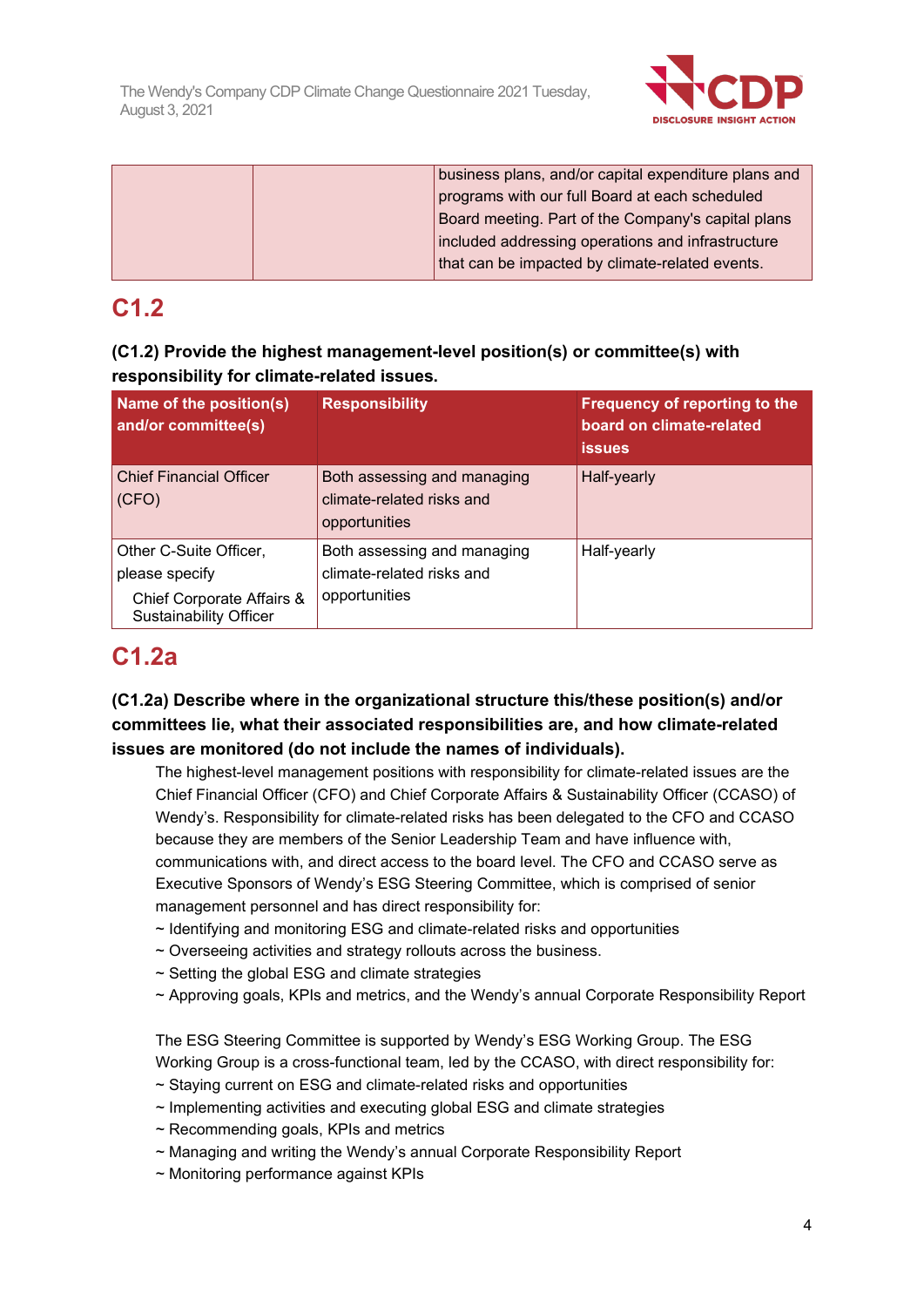

Additionally, the ESG Steering Committee is comprised of subject matter experts who represent and serve on ESG Topic-Specific Working Groups and Processes covering a range of ESG areas, including but not limited to water, waste, energy, and emissions. The CCASO reports to our President and Chief Executive Officer, and the ESG Steering Committee and ESG Working Group include senior leaders responsible for finance, accounting, human resources, risk, internal audit, investor relations, legal, restaurant and franchise development, operations, technology, marketing, communications, corporate social responsibility, quality assurance, supply chain management, and innovation. The outputs of the ESG Steering Committee and ESG Working Group are, in turn, reported on by the CCASO directly to the CSR Committee, which reports to the Board of Directors.

The CSR and Audit Committees support the Board by addressing various risks within their respective areas of responsibility. For example, the CSR Committee reviews and oversees ESG risks, opportunities and strategic initiatives, including climate-related risks. The Audit Committee oversees the Company's ERM program, which is further supported by management's ERM Committee. The ERM program includes assessing and managing material enterprise risks, including climate-related risks. While each committee is responsible for providing oversight with respect to the management of risks, the entire Board is regularly informed on identified risks through committee reports, minutes of committee meetings and management presentations.

Additionally, climate-related risks and opportunities are elevated across the organization through the proper channels based on their materiality, as identified in our materiality assessment process. In 2020, Wendy's conducted a comprehensive materiality assessment to identify, refine, and assess numerous potential ESG risks and opportunities. As part of this process we solicited input from internal and external stakeholders, prioritized each identified risk and opportunity and analyzed it against criteria that consider the potential to impact our business, communities, the environment, and other stakeholders. The findings from the materiality assessment were integrated into our Company-wide ERM program and processes and were also used to inform the Company's strategy, targets, and reporting on material ESG topics.

## **C1.3**

|     | <b>Provide incentives for the Comment</b><br>management of climate-<br>related issues |                                                                                                                                                                                                           |  |
|-----|---------------------------------------------------------------------------------------|-----------------------------------------------------------------------------------------------------------------------------------------------------------------------------------------------------------|--|
| Row | Yes                                                                                   | Wendy's offers incentives and award programs geared to<br>encourage employees to be proactive problem solvers and<br>support our vision and strategy framework through innovation<br>and resourcefulness. |  |

### **(C1.3) Do you provide incentives for the management of climate-related issues, including the attainment of targets?**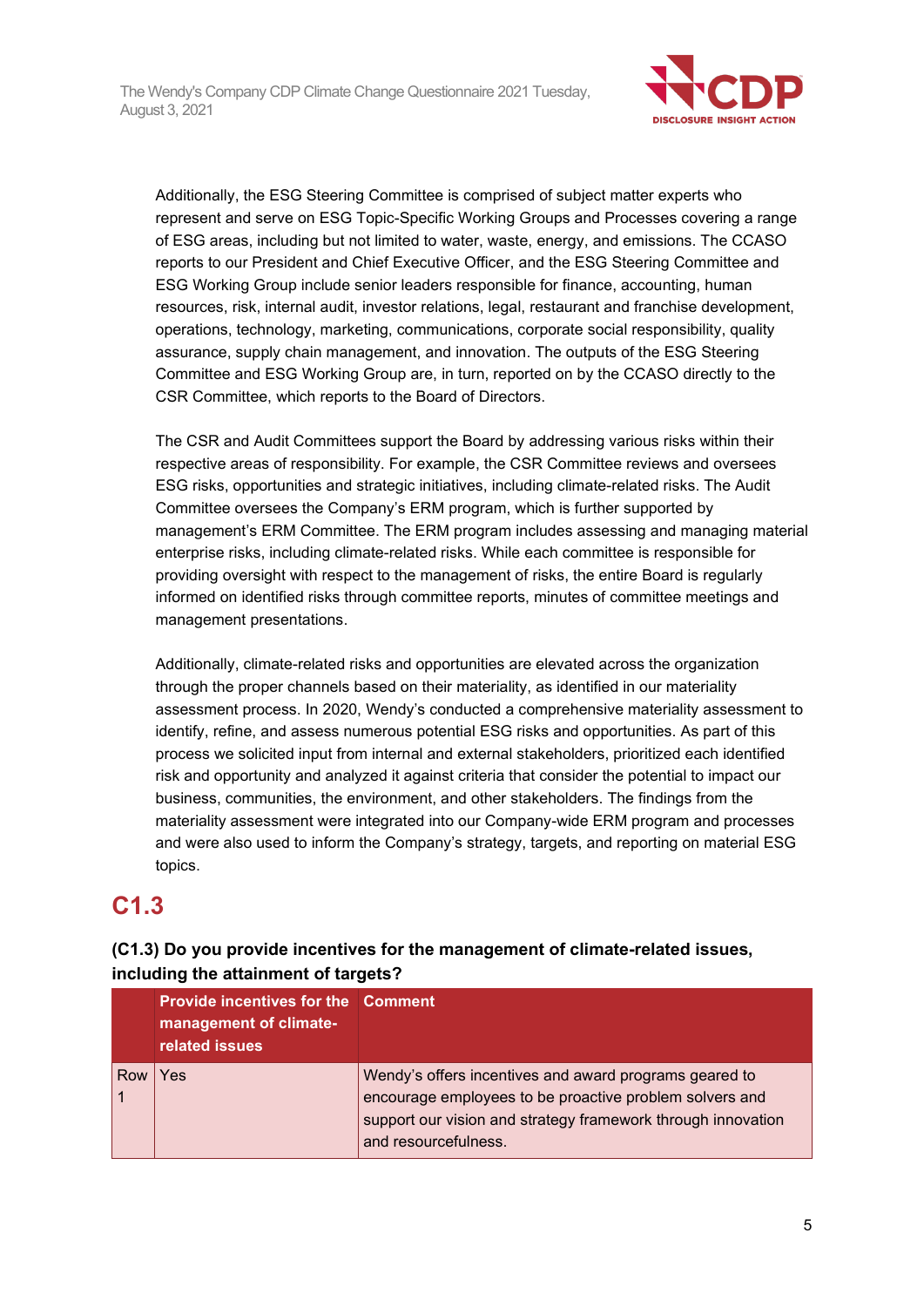

## **C1.3a**

### **(C1.3a) Provide further details on the incentives provided for the management of climate-related issues (do not include the names of individuals).**

| <b>Entitled to</b><br><b>incentive</b> | <b>Type of</b><br>incentive | <b>Activity</b><br>inventivized | <b>Comment</b>                                                                                                                                                                                                                                                                                                                                                                                                                                                                                                                                                                                                                                                                                                                                                                                                                                                                                                                                |
|----------------------------------------|-----------------------------|---------------------------------|-----------------------------------------------------------------------------------------------------------------------------------------------------------------------------------------------------------------------------------------------------------------------------------------------------------------------------------------------------------------------------------------------------------------------------------------------------------------------------------------------------------------------------------------------------------------------------------------------------------------------------------------------------------------------------------------------------------------------------------------------------------------------------------------------------------------------------------------------------------------------------------------------------------------------------------------------|
| Corporate<br>executive<br>team         | Monetary<br>reward          | Efficiency<br>project           | Goals and objectives of the Senior Leadership Team are<br>based on monetary incentives tied to organizational<br>performance.<br>Variable compensation is short and long term and based on<br>multiple measures of organization performance. Some<br>performance metrics are tied to profit, which in turn is<br>partially driven by resource efficiency, operational efficiency<br>and energy reduction. Through these performance goals<br>and related Company initiatives, we are able to realize<br>efficiencies. These efficiencies reduce energy and natural<br>resource consumption, decrease associated emissions, and<br>contribute to our climate change mitigation efforts.                                                                                                                                                                                                                                                        |
| Other C-<br>Suite<br>Officer           | Monetary<br>reward          | Efficiency<br>project           | The Chief Corporate Affairs and Sustainability Officer is<br>responsible for leading and executing Wendy's sustainability<br>strategy. This includes finalizing Wendy's ESG materiality<br>assessment process; CSR Report publication, including<br>disclosure regarding Wendy's ESG goals and initiatives;<br>implementation of necessary programs resulting from<br>materiality assessment; aligning with reporting frameworks<br>(CDP/GRI/SASB); stakeholder engagement, including Board<br>and shareholder engagement on CSR/ESG matters;<br>protecting the Wendy's brand against external threats with<br>effective crisis management; and continuing to drive<br>progress on innovative, sustainable product sourcing<br>methods like greenhouse/hydroponic produce, antibiotic<br>tracing/reductions, sustainable packaging and others.<br>Sustainability performance is factored into the CCASO's<br>monetary rewards and incentives. |

# **C2. Risks and opportunities**

## **C2.1**

**(C2.1) Does your organization have a process for identifying, assessing, and responding to climate-related risks and opportunities?**

Yes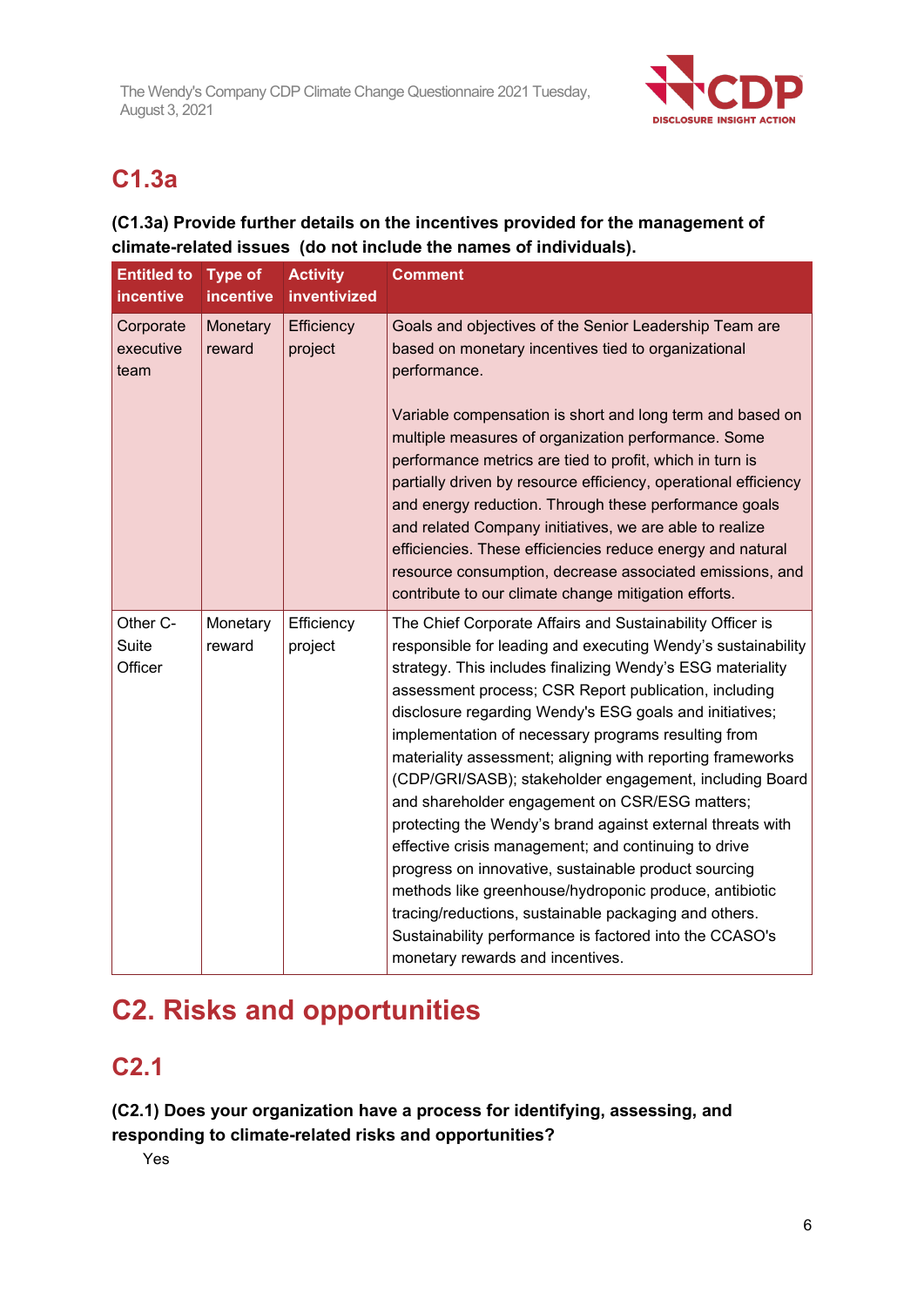

## **C2.1a**

### **(C2.1a) How does your organization define short-, medium- and long-term time horizons?**

|             | From (years) | To (years) | <b>Comment</b> |
|-------------|--------------|------------|----------------|
| Short-term  |              | J          |                |
| Medium-term |              | 10         |                |
| Long-term   | 10           | 20         |                |

## **C2.1b**

### **(C2.1b) How does your organization define substantive financial or strategic impact on your business?**

Wendy's multidisciplinary ERM process identifies areas of potential risk to the business, based on the category, anticipated impacts, likelihood of occurrence, velocity of manifestation, and potential to cause disruption to operations, customers, or our supply chain; physical risks to infrastructure, facilities and assets; an increase in external pressure from regulators, customers, and shareholders for immediate review and action on current regulatory risks; or other financial, environmental, and reputational threats to the business as identified through assessments and case-specific bases. Risks are evaluated on two different levels, the enterprise and asset levels. Risk topics and management's plan for addressing them are discussed with the full Board of Directors.

**How Wendy's defines substantive financial or strategic impact on our business:** When identifying and evaluating risks, including climate risks, Wendy's assigns impact, likelihood and velocity ratings. Impact rating categories include insignificant, minor, moderate, major, and catastrophic. Impact is quantified based on general materiality definitions, financial equivalents of same restaurant sales (SRS), EBITDA, and sustained drop in Wendy's stock price.

## **C2.2**

**(C2.2) Describe your process(es) for identifying, assessing and responding to climaterelated risks and opportunities.**

### **Value chain stage(s) covered**

Direct operations Upstream Downstream

### **Risk management process**

Integrated into multi-disciplinary company-wide risk management process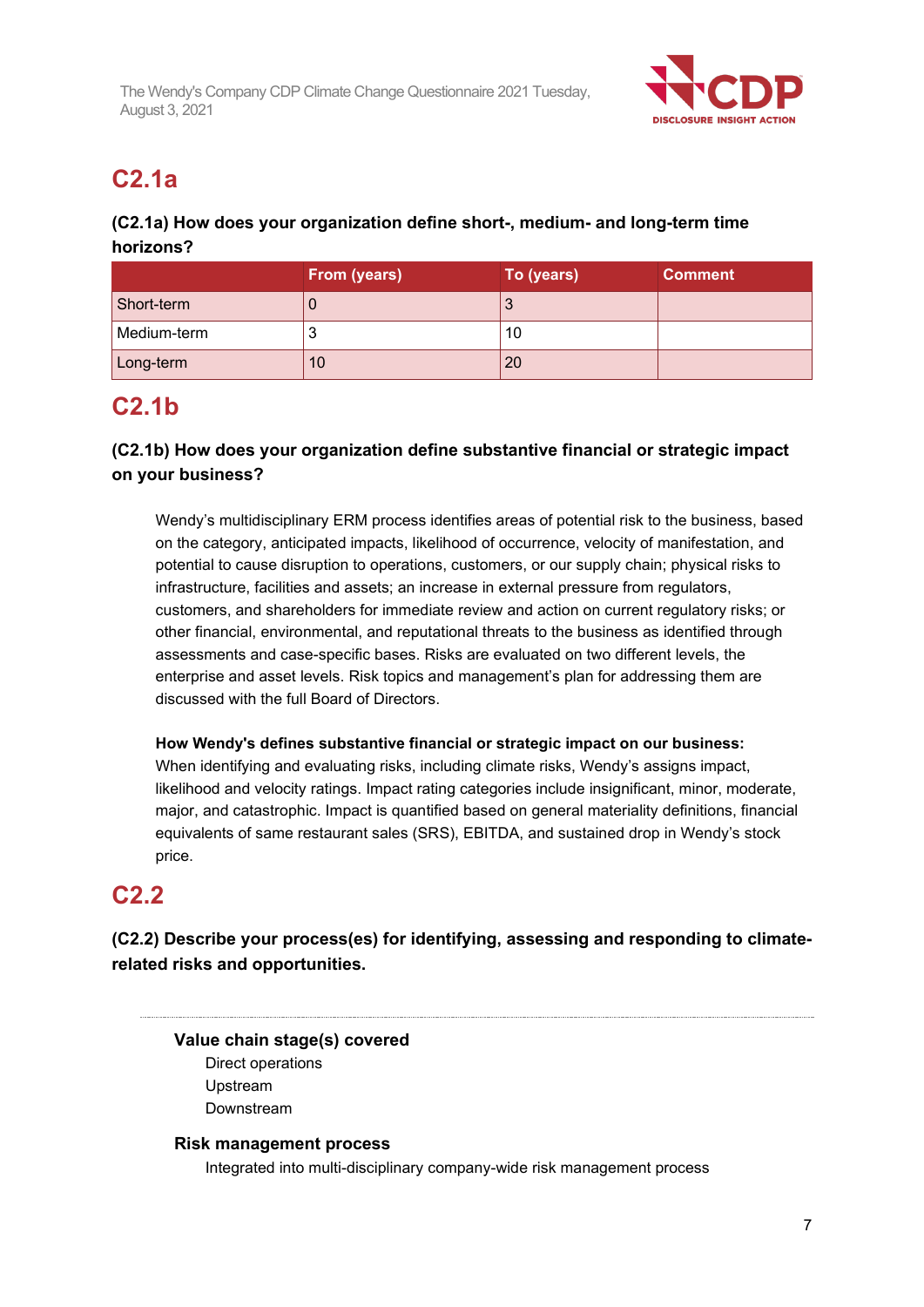

#### **Frequency of assessment**

More than once a year

#### **Time horizon(s) covered**

Short-term Medium-term Long-term

#### **Description of process**

Process for identifying, assessing and responding to climate related risks/opportunities: Through our multidisciplinary Enterprise Risk Management (ERM) process, we identify events that might affect our business and operations; review risks, impacts and opportunities associated with those events; and develop mitigation activities to reduce the impact, likelihood or velocity of risks.

Climate-related risks and opportunities are identified at the enterprise and asset levels based on their potential to: cause disruptions to the business and operations, customers, and supply chain; threaten restaurants, facilities, infrastructure, and other assets; and increase external pressure from regulators, customers and shareholders for immediate review and action. In any case that residual risk exceeds our risk appetite and is substantive to our business based on magnitude of impact and likelihood of occurrence, we determine the appropriate response strategy to mitigate the potential impacts.

The Audit Committee of the Board is responsible for overseeing the Company's Enterprise Risk Management (ERM) program, and the CSR Committee oversees ESG strategic matters and initiatives, including reviewing and discussing climate-related risks and opportunities. The full Board is regularly informed on material risks and opportunities, including climate-related risks and other ESG topics, through committee reports, minutes of committee meetings and management presentations.

Company-wide, we address climate risks and opportunities by continuing to focus on reducing energy consumption and emissions as well as increasing efficiencies through monitoring and reporting programs, conservation and control programs, and reduction and efficiency initiatives.

#### Example of a physical risk/opportunity:

Temperature averages and shifting seasons associated with climate change is increasing the severity and frequency of wildfires and impacting water resources and availability in certain regions where Wendy's operates. Wildfires and/or limited water supplies could result in reduced crop yields, which could decrease availability of agricultural commodities and potentially impact our ability to sell products in our restaurants, leading to revenue losses. In response to the wildfire and water scarcity risks associated with climate change, Wendy's was the first quick service restaurant to make a major investment in produce grown in greenhouses. All tomatoes grown for Wendy's restaurants in the U.S. and Canada are greenhouse grown and in 2020,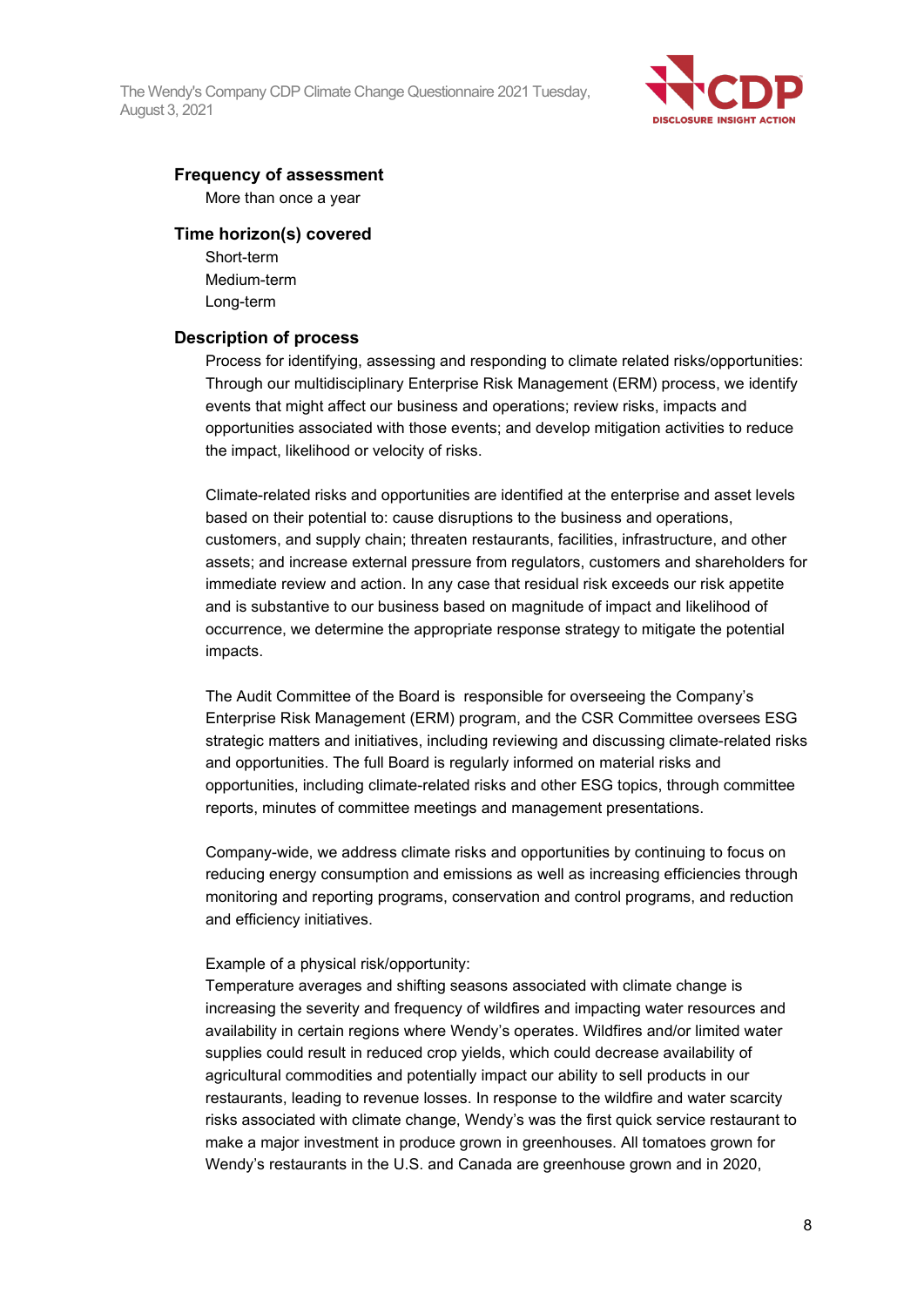

Wendy's transitioned all lettuce served in Wendy's restaurants in Canada to greenhouse grown lettuce. This initiative resulted in significant water savings compared to traditional growing methods. Wendy's is actively exploring the potential for greenhouse-grown lettuce in the U.S.

Example of a transitional risk/opportunity:

As a quick service restaurant, we often rely on non-renewable sources of energy throughout our operations for cooking, lighting, refrigeration, ventilation, and space heating. Increased external pressure from government, customers, and shareholders for immediate review and action on addressing climate change and reducing emissions, and new and emerging regulations could all pose potential risks and adversely affect Wendy's if not proactively managed. To manage the risks associated with external pressure for immediate action on climate change, emerging regulations and potential rising costs for energy, Wendy's committed to a community solar program in 2020. The program is scheduled to launch in 2022 and is designed to provide Wendy's with solar renewable energy directly through the utility company. Wendy's expects to receive the Solar Renewable Energy Credits (SREC's) to retire and thereby document that approximately 39 of our Company-operated restaurants in Florida are powered by renewable energy. Wendy's is actively exploring the potential to expand its renewable energy portfolio.

## **C2.2a**

|                       |                                 | <b>inclusion</b>                                                                                                                                                                                                                                                                                                                                                                                                                                                                                                                                                                                                              | Relevance & Please explain                                                                                                                                                                                                                                                                                                                                                                                                                                             |
|-----------------------|---------------------------------|-------------------------------------------------------------------------------------------------------------------------------------------------------------------------------------------------------------------------------------------------------------------------------------------------------------------------------------------------------------------------------------------------------------------------------------------------------------------------------------------------------------------------------------------------------------------------------------------------------------------------------|------------------------------------------------------------------------------------------------------------------------------------------------------------------------------------------------------------------------------------------------------------------------------------------------------------------------------------------------------------------------------------------------------------------------------------------------------------------------|
| Current<br>regulation | Relevant,<br>always<br>included | With respect to climate-related risks, two Board Committees play a<br>direct role in overseeing the risk management process. The CSR<br>Committee provides recommendations to the Board on ESG strategic<br>initiatives and reviews and discusses risks and opportunities, emerging<br>trends and evolving best practices relative to ESG strategic initiatives.<br>The Audit Committee oversees the Company's ERM program and<br>receives a comprehensive ERM report on a semi-annual basis and<br>discusses the results with the full Board. The full Board also receives a<br>comprehensive ERM report on an annual basis. |                                                                                                                                                                                                                                                                                                                                                                                                                                                                        |
|                       |                                 |                                                                                                                                                                                                                                                                                                                                                                                                                                                                                                                                                                                                                               | Through our multidisciplinary Enterprise Risk Management (ERM)<br>process, we identify events that might affect our business and<br>operations; review risks, impacts and opportunities associated with<br>those events; and develop mitigation activities to reduce the impact,<br>likelihood or velocity of risks.<br>Risks related to current regulation are evaluated at various levels as<br>appropriate, such as enterprise, Company, and asset levels. Material |

### **(C2.2a) Which risk types are considered in your organization's climate-related risk assessments?**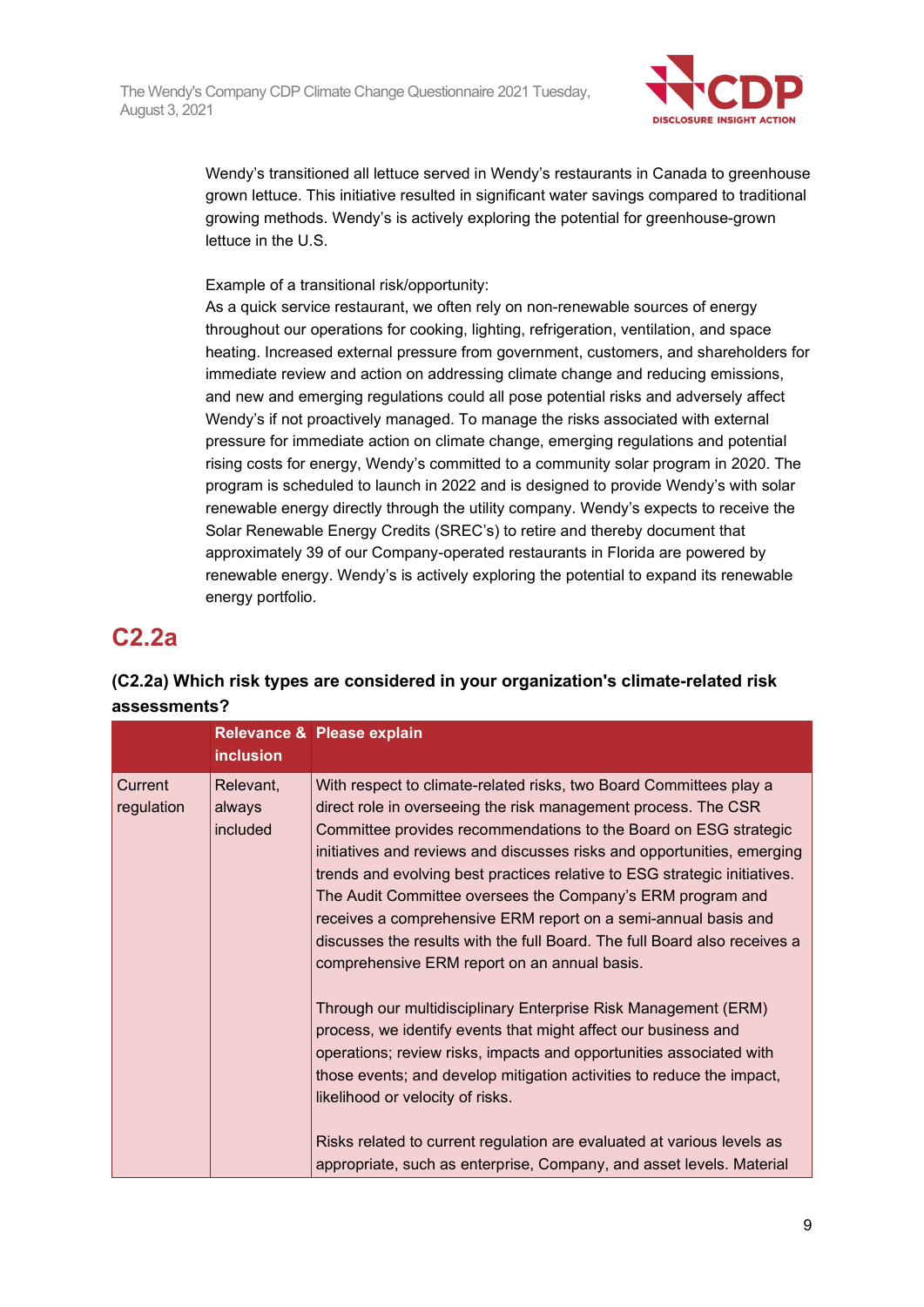

|                        |                                 | risk topics, including current regulations, and management's plans for<br>addressing them are discussed with the full Board of Directors and<br>appropriate Committees, including as part of the review of the<br>Company's ERM program and processes. Management, including<br>members of the Legal, Compliance and Public Affairs teams, regularly<br>assess the external environment to identify emerging risks that could<br>affect the Company.<br>We also monitor closely state/provincial, national and international<br>regulations as they relate to restrictions, caps, taxes, or other controls<br>on emissions of greenhouse gases, that may affect our operations.<br>Any failure to comply with current emissions and other environmental<br>laws and regulations could result in liabilities, increased costs related to<br>fines and penalties, or limitations on operating activities until<br>compliance with applicable requirements is achieved. Additionally,<br>Wendy's may be adversely affected if, for example, a supplier in the<br>Wendy's supply chain was found to be in violation of emissions or other<br>climate-related regulations, which could further result in market and<br>reputational risks for the Company. |
|------------------------|---------------------------------|-------------------------------------------------------------------------------------------------------------------------------------------------------------------------------------------------------------------------------------------------------------------------------------------------------------------------------------------------------------------------------------------------------------------------------------------------------------------------------------------------------------------------------------------------------------------------------------------------------------------------------------------------------------------------------------------------------------------------------------------------------------------------------------------------------------------------------------------------------------------------------------------------------------------------------------------------------------------------------------------------------------------------------------------------------------------------------------------------------------------------------------------------------------------------------------------------------------------------------------------------------|
| Emerging<br>regulation | Relevant,<br>always<br>included | With respect to climate-related risks, two Board Committees play a<br>direct role in overseeing the risk management process. The CSR<br>Committee provides recommendations to the Board on ESG strategic<br>initiatives and reviews and discusses risks and opportunities, emerging<br>trends and evolving best practices relative to ESG strategic initiatives.<br>The Audit Committee oversees the Company's ERM program and<br>receives a comprehensive ERM report on a semi-annual basis and<br>discusses the results with the full Board. The full Board also receives a<br>comprehensive ERM report on an annual basis.                                                                                                                                                                                                                                                                                                                                                                                                                                                                                                                                                                                                                         |
|                        |                                 | Through our multidisciplinary Enterprise Risk Management (ERM)<br>process, we identify events that might affect our business and<br>operations; review risks, impacts and opportunities associated with<br>those events; and develop mitigation activities to reduce the impact,<br>likelihood or velocity of risks.                                                                                                                                                                                                                                                                                                                                                                                                                                                                                                                                                                                                                                                                                                                                                                                                                                                                                                                                  |
|                        |                                 | Risks related to emerging regulation are evaluated on two different<br>levels, the enterprise and asset levels. Material risk topics, including<br>emerging regulations, and management's plans for addressing them<br>are discussed with the Audit Committee and the full Board of Directors<br>as part of their review of the Company's ERM program and processes.<br>Additionally, our Compliance and Public Affairs teams continually<br>assess the external environment to identify potential or emerging<br>regulatory activity that could affect the enterprise.                                                                                                                                                                                                                                                                                                                                                                                                                                                                                                                                                                                                                                                                               |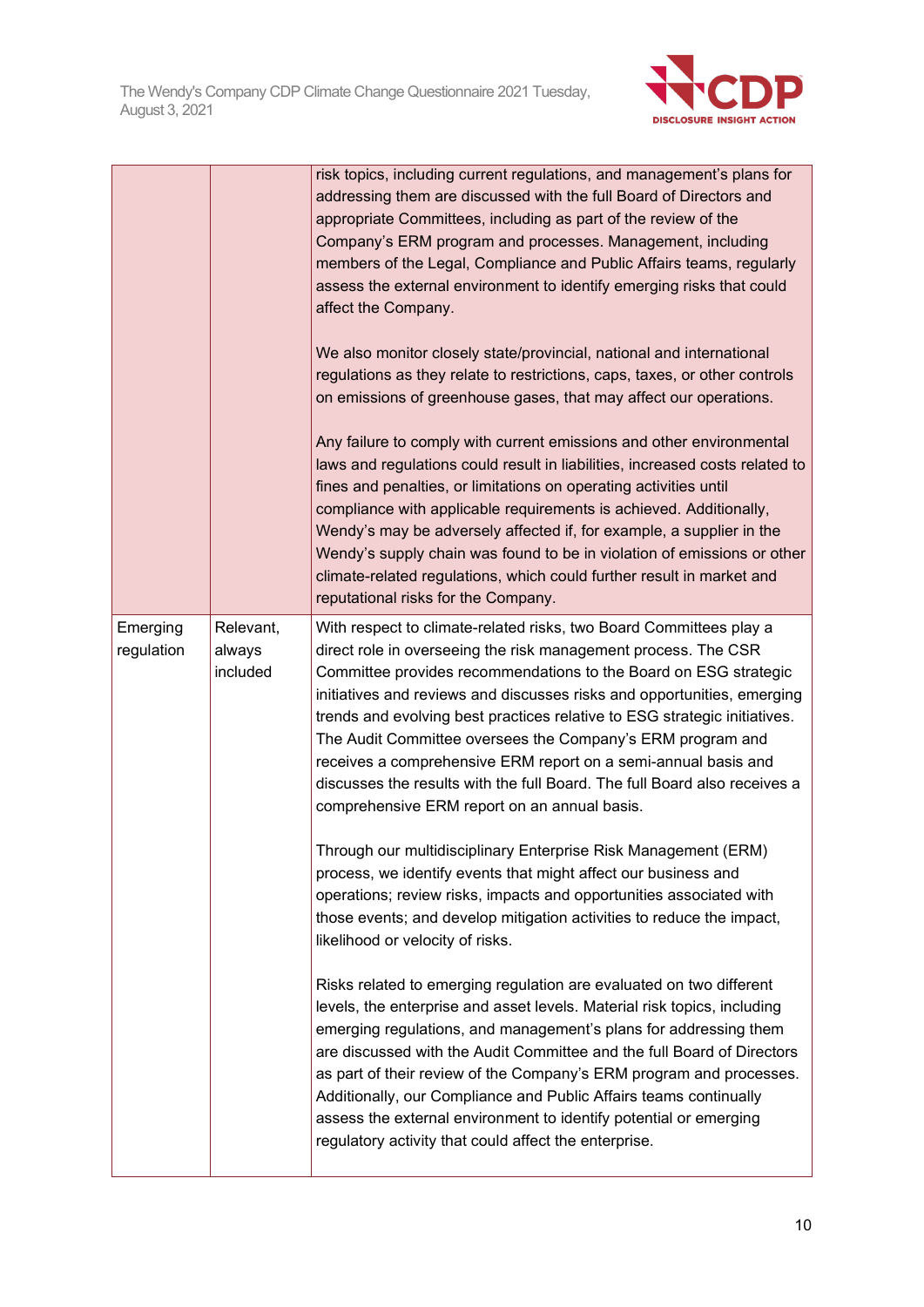

|            |                                 | Wendy's monitors developments in the emerging regulatory area of<br>carbon emissions controls and considers its potential to increase costs<br>and/or precipitate climate-related litigation. For example, Wendy's could<br>face operational or other challenges as a result of tighter or expanded<br>laws or regulations on carbon emissions, or increased costs associated<br>with improving operational efficiency (e.g. investments in innovative<br>kitchen equipment and technologies, or renewable power sources) in<br>order to reduce emissions and keep up with the ongoing transition to a<br>low-carbon economy.<br>To proactively address and account for such regulatory risks, Wendy's<br>has established an ESG Working Group comprised of subject matter<br>experts whose focus is to identify solutions aimed at reducing resource<br>consumption and improving efficiency. These actions are designed to<br>ensure continued regulatory compliance and reduce environmental<br>impacts, including mitigating climate change in the long-term. |
|------------|---------------------------------|-------------------------------------------------------------------------------------------------------------------------------------------------------------------------------------------------------------------------------------------------------------------------------------------------------------------------------------------------------------------------------------------------------------------------------------------------------------------------------------------------------------------------------------------------------------------------------------------------------------------------------------------------------------------------------------------------------------------------------------------------------------------------------------------------------------------------------------------------------------------------------------------------------------------------------------------------------------------------------------------------------------------------------------------------------------------|
| Technology | Relevant,<br>always<br>included | With respect to climate-related risks, two Board Committees play a<br>direct role in overseeing the risk management process. The CSR<br>Committee provides recommendations to the Board on ESG strategic<br>initiatives and reviews and discusses risks and opportunities, emerging<br>trends and evolving best practices relative to ESG strategic initiatives.<br>The Audit Committee oversees the Company's ERM program and<br>receives a comprehensive ERM report on a semi-annual basis and<br>discusses the results with the full Board. The full Board also receives a<br>comprehensive ERM report on an annual basis.<br>Through our multidisciplinary Enterprise Risk Management (ERM)<br>process, we identify events that might affect our business and<br>operations; review risks, impacts and opportunities associated with<br>those events; and develop mitigation activities to reduce the impact,<br>likelihood or velocity of risks.                                                                                                             |
|            |                                 | Technology risks are evaluated at various levels as appropriate, such<br>as enterprise, Company, and asset levels. Material risk topics, including<br>technology risks, and management's plans for addressing them are<br>discussed with the full Board of Directors and appropriate Committees,<br>including as part of the review of the Company's ERM program and<br>processes. Management, including members of the Legal, Compliance<br>and Public Affairs teams, regularly assess the external environment to<br>identify emerging risks that could affect the Company.<br>Wendy's monitors developments in technology associated with climate<br>change and considers the potential risks and opportunities the<br>Company could be faced with by maintaining a business-as-usual<br>approach and/or considering opportunities for technology                                                                                                                                                                                                              |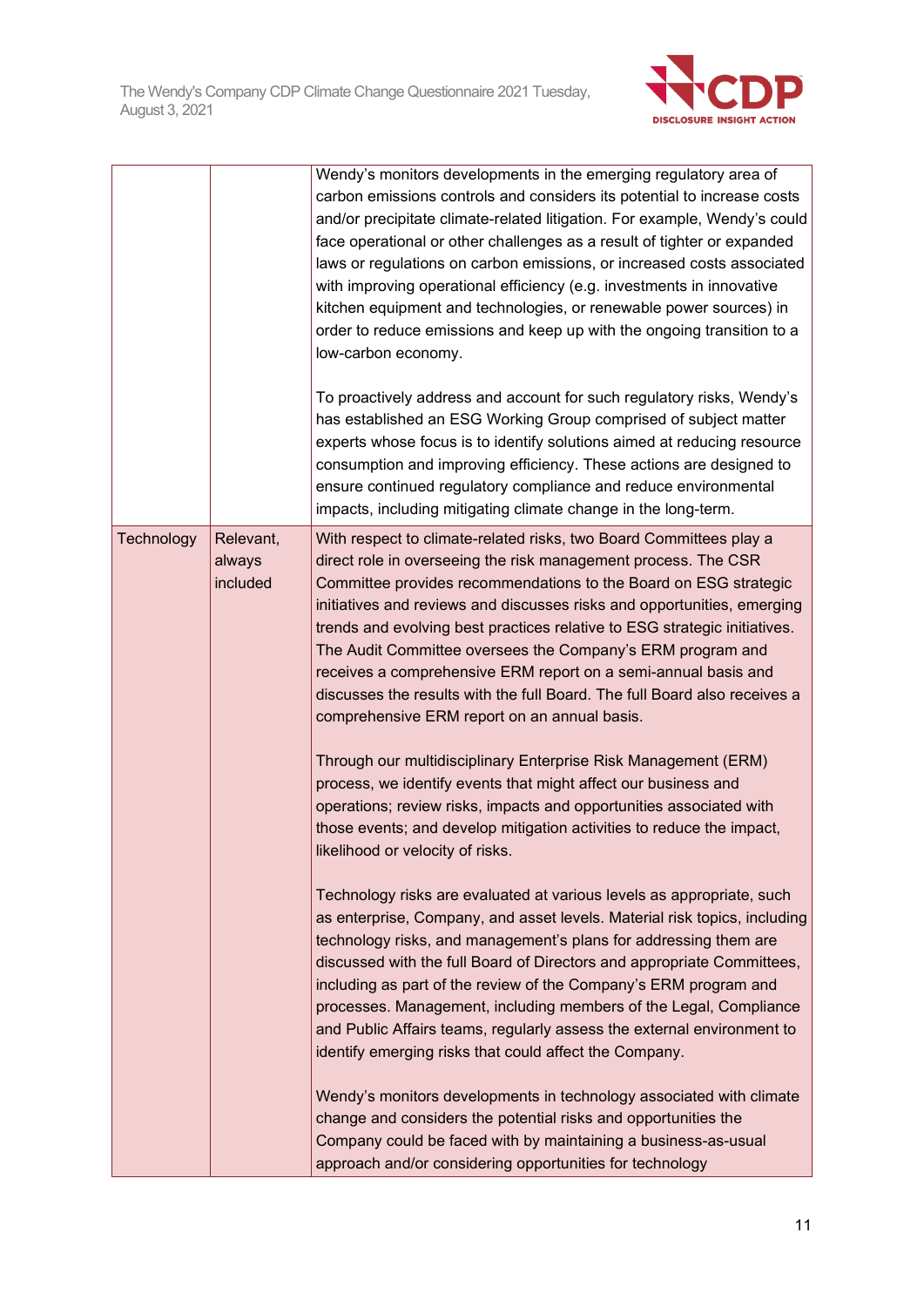

|               |                                 | advancements and innovation. For example, a significant source of<br>energy consumption in our restaurants comes from cooking, heating,<br>cooling and ventilation. Maintaining older equipment versus updating or<br>replacing existing equipment with emerging technologies (e.g.<br>renewable energy, energy efficiency, and carbon capture and storage),<br>may affect the Company's competitiveness, operational costs, and<br>demand for products/services.                                                                                                                                                             |
|---------------|---------------------------------|-------------------------------------------------------------------------------------------------------------------------------------------------------------------------------------------------------------------------------------------------------------------------------------------------------------------------------------------------------------------------------------------------------------------------------------------------------------------------------------------------------------------------------------------------------------------------------------------------------------------------------|
| Legal         | Relevant,<br>always<br>included | With respect to climate-related risks, two Board Committees play a<br>direct role in overseeing the risk management process. The CSR<br>Committee provides recommendations to the Board on ESG strategic<br>initiatives and reviews and discusses risks and opportunities, emerging<br>trends and evolving best practices relative to ESG strategic initiatives.<br>The Audit Committee oversees the Company's ERM program and<br>receives a comprehensive ERM report on a semi-annual basis and<br>discusses the results with the full Board. The full Board also receives a<br>comprehensive ERM report on an annual basis. |
|               |                                 | Through our multidisciplinary Enterprise Risk Management (ERM)<br>process, we identify events that might affect our business and<br>operations; review risks, impacts and opportunities associated with<br>those events; and develop mitigation activities to reduce the impact,<br>likelihood or velocity of risks.                                                                                                                                                                                                                                                                                                          |
|               |                                 | Legal risks are evaluated at various levels as appropriate, such as<br>enterprise, Company, and asset levels. Material risk topics, including<br>legal risks, and management's plans for addressing them are<br>discussed with the full Board of Directors and appropriate Committees,<br>including as part of the review of the Company's ERM program and<br>processes. Management, including members of the Legal, Compliance<br>and Public Affairs teams, regularly assess the external environment to<br>identify emerging risks that could affect the Company.                                                           |
|               |                                 | As the potential value of climate change related loss and damage<br>increases across our industry, legal risk may also increase. Wendy's<br>monitors legal developments associated with climate change and other<br>ESG topics and considers their potential to result in material climate-<br>related litigation.                                                                                                                                                                                                                                                                                                            |
| <b>Market</b> | Relevant,<br>always<br>included | With respect to climate-related risks, two Board Committees play a<br>direct role in overseeing the risk management process. The CSR<br>Committee provides recommendations to the Board on ESG strategic<br>initiatives and reviews and discusses risks and opportunities, emerging<br>trends and evolving best practices relative to ESG strategic initiatives.<br>The Audit Committee oversees the Company's ERM program and<br>receives a comprehensive ERM report on a semi-annual basis and<br>discusses the results with the full Board. The full Board also receives a                                                 |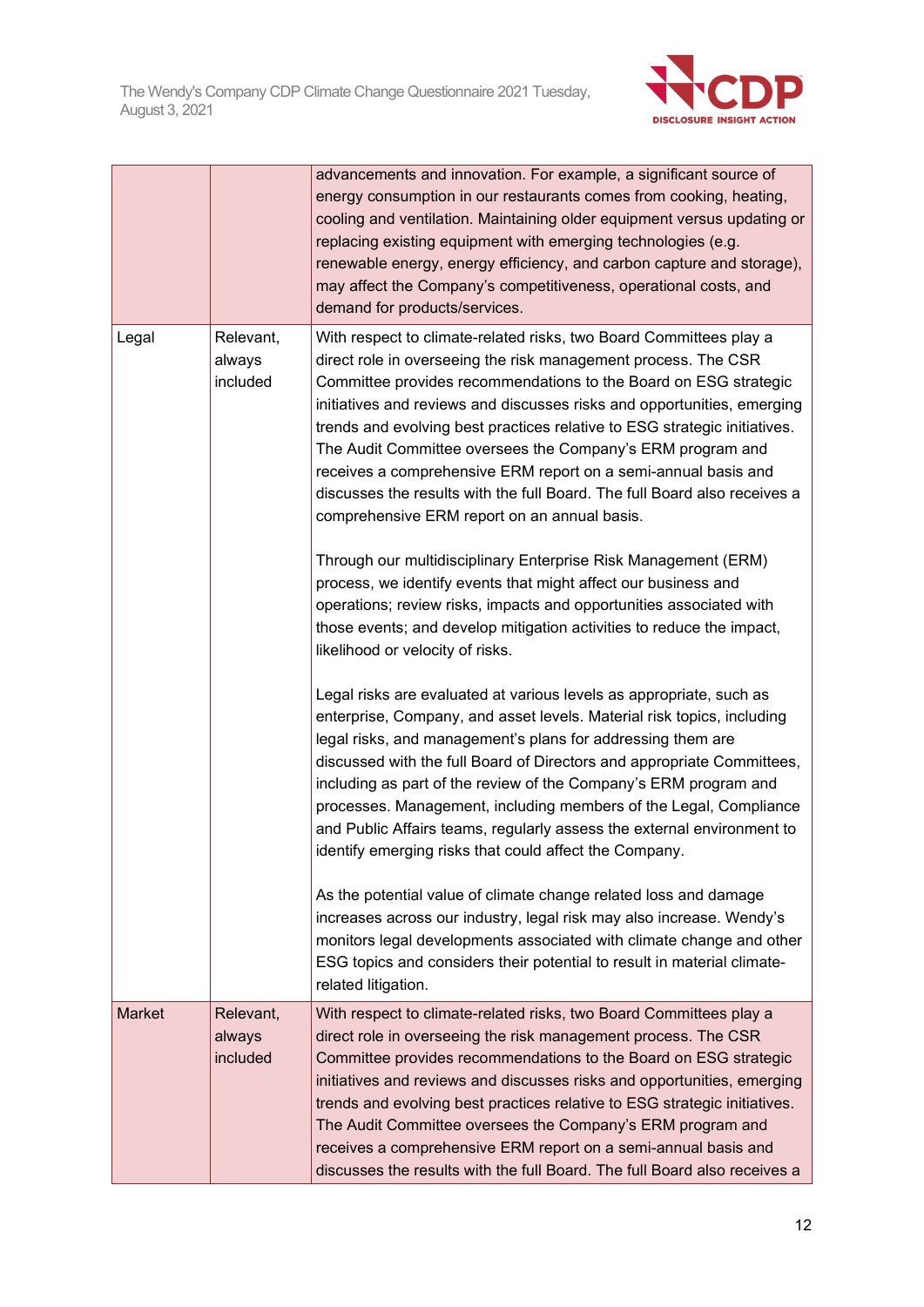

|            |                                 | comprehensive ERM report on an annual basis.                                                                                                                                                                                                                                                                                                                                                                                                                                                                                                                                                                                  |
|------------|---------------------------------|-------------------------------------------------------------------------------------------------------------------------------------------------------------------------------------------------------------------------------------------------------------------------------------------------------------------------------------------------------------------------------------------------------------------------------------------------------------------------------------------------------------------------------------------------------------------------------------------------------------------------------|
|            |                                 | Through our multidisciplinary Enterprise Risk Management (ERM)<br>process, we identify events that might affect our business and<br>operations; review risks, impacts and opportunities associated with<br>those events; and develop mitigation activities to reduce the impact,<br>likelihood or velocity of risks.                                                                                                                                                                                                                                                                                                          |
|            |                                 | Market risks are evaluated at various levels as appropriate, such as<br>enterprise, Company, and asset levels. Material risk topics, including<br>market risk, and management's plan for addressing them are discussed<br>with the full Board of Directors and appropriate Committees, including<br>as part of the review of the Company's ERM program and processes.<br>Management, including members of the Legal, Compliance and Public<br>Affairs teams, regularly assess the external environment to identify<br>emerging risks that could affect the Company.                                                           |
|            |                                 | Wendy's could be affected by market risks associated with climate<br>change through shifts in supply and demand for certain commodities.<br>For example, government regulation and changes in consumer<br>preferences for goods or services relating to more environmentally-<br>friendly products and services could result in increased costs of raw<br>materials or other supply chain impacts.                                                                                                                                                                                                                            |
| Reputation | Relevant,<br>always<br>included | With respect to climate-related risks, two Board Committees play a<br>direct role in overseeing the risk management process. The CSR<br>Committee provides recommendations to the Board on ESG strategic<br>initiatives and reviews and discusses risks and opportunities, emerging<br>trends and evolving best practices relative to ESG strategic initiatives.<br>The Audit Committee oversees the Company's ERM program and<br>receives a comprehensive ERM report on a semi-annual basis and<br>discusses the results with the full Board. The full Board also receives a<br>comprehensive ERM report on an annual basis. |
|            |                                 | Through our multidisciplinary Enterprise Risk Management (ERM)<br>process, we identify events that might affect our business and<br>operations; review risks, impacts and opportunities associated with<br>those events; and develop mitigation activities to reduce the impact,<br>likelihood or velocity of risks.                                                                                                                                                                                                                                                                                                          |
|            |                                 | Reputational risks are evaluated at various levels as appropriate, such<br>as enterprise, Company, and asset levels. Material risk topics, including<br>reputational risks, and management's plans for addressing them are<br>discussed with the full Board of Directors and appropriate Committees,<br>including as part of the review of the Company's ERM program and<br>processes. Management, including members of the Legal, Compliance                                                                                                                                                                                 |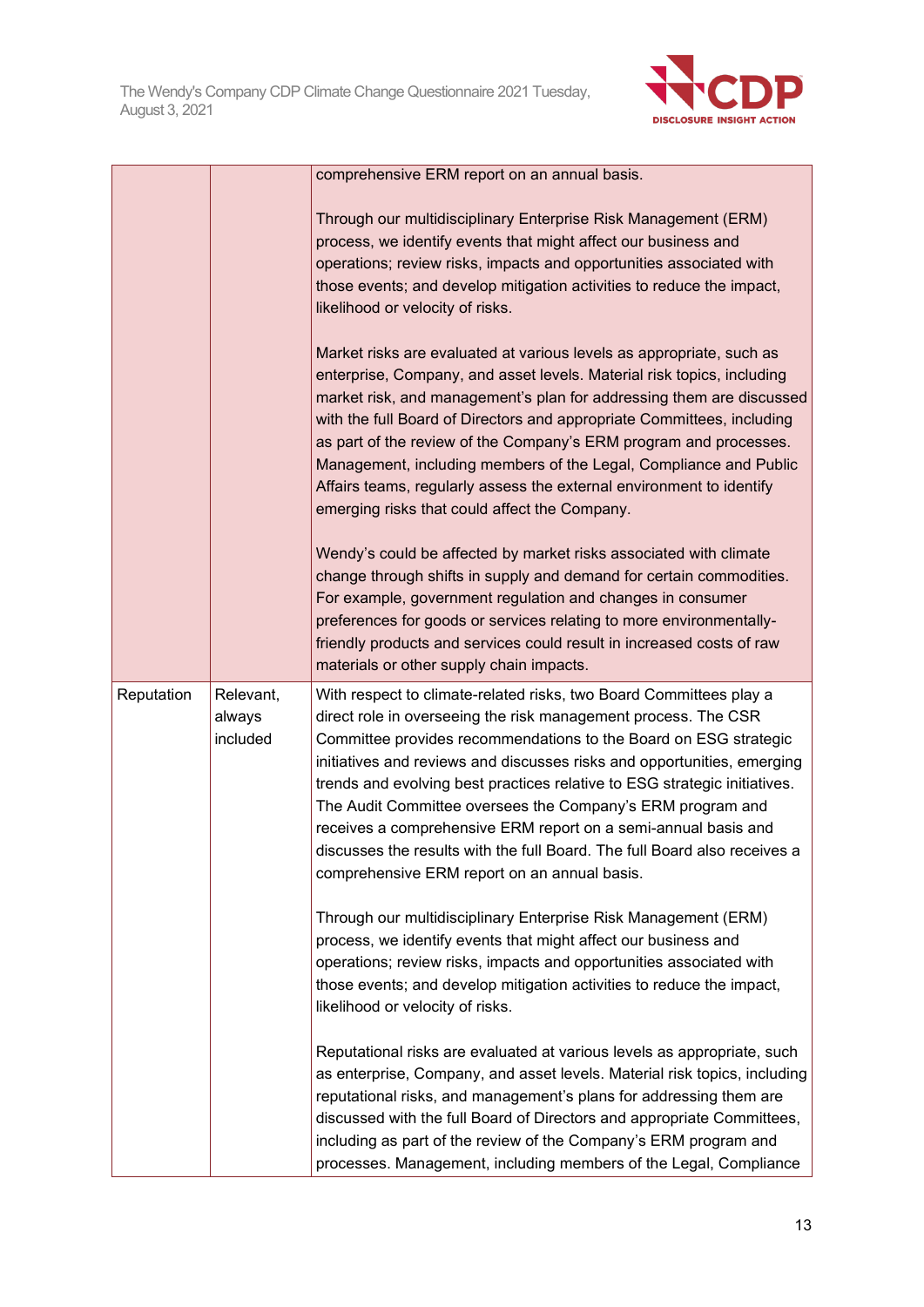

|                   |                                 | and Public Affairs teams, regularly assess the external environment to                                                                                                                                                                                                                                                                                                                                                                                                                                                                                                                                                        |
|-------------------|---------------------------------|-------------------------------------------------------------------------------------------------------------------------------------------------------------------------------------------------------------------------------------------------------------------------------------------------------------------------------------------------------------------------------------------------------------------------------------------------------------------------------------------------------------------------------------------------------------------------------------------------------------------------------|
|                   |                                 | identify emerging risks that could affect the Company.                                                                                                                                                                                                                                                                                                                                                                                                                                                                                                                                                                        |
|                   |                                 | Wendy's could be affected by reputational risks associated with climate<br>change based on how we manage our environmental impacts and<br>implement our overall ESG strategy. For example, negative publicity<br>associated with our inability to sustainably source our core commodities<br>and ingredients that comprise our food offerings or meet our other ESG<br>commitments could compromise the company's reputation, damage<br>consumer trust in our brand and have a material adverse effect on our<br>results of operations and financial condition.                                                               |
| Acute<br>physical | Relevant,<br>always<br>included | With respect to climate-related risks, two Board Committees play a<br>direct role in overseeing the risk management process. The CSR<br>Committee provides recommendations to the Board on ESG strategic<br>initiatives and reviews and discusses risks and opportunities, emerging<br>trends and evolving best practices relative to ESG strategic initiatives.<br>The Audit Committee oversees the Company's ERM program and<br>receives a comprehensive ERM report on a semi-annual basis and<br>discusses the results with the full Board. The full Board also receives a<br>comprehensive ERM report on an annual basis. |
|                   |                                 | Through our multidisciplinary Enterprise Risk Management (ERM)<br>process, we identify events that might affect our business and<br>operations; review risks, impacts and opportunities associated with<br>those events, and; develop mitigation activities to reduce the impact,<br>likelihood or velocity of risks.                                                                                                                                                                                                                                                                                                         |
|                   |                                 | Acute physical risks are evaluated at various levels as appropriate,<br>such as enterprise, Company, and asset levels. Material risk topics,<br>including acute physical risks, and management's plans for addressing<br>them are discussed with the full Board of Directors and appropriate<br>Committees, including as part of the review of the Company's ERM<br>program and processes. Management, including members of the Legal,<br>Compliance and Public Affairs teams, regularly assess the external<br>environment to identify emerging risks that could affect the Company.                                         |
|                   |                                 | Wendy's operations may be affected by severe weather or other natural<br>disasters, which could result in significant business interruptions,<br>impact our ability to serve our customers, result in lost sales and<br>revenues for our restaurants and hurt our operating margins and<br>profits.                                                                                                                                                                                                                                                                                                                           |
|                   |                                 | Wendy's mitigates this risk through continuous monitoring of situational<br>intelligence monitoring and notification tools, media sources, weather<br>reporting and other sources to maintain situational awareness and to                                                                                                                                                                                                                                                                                                                                                                                                    |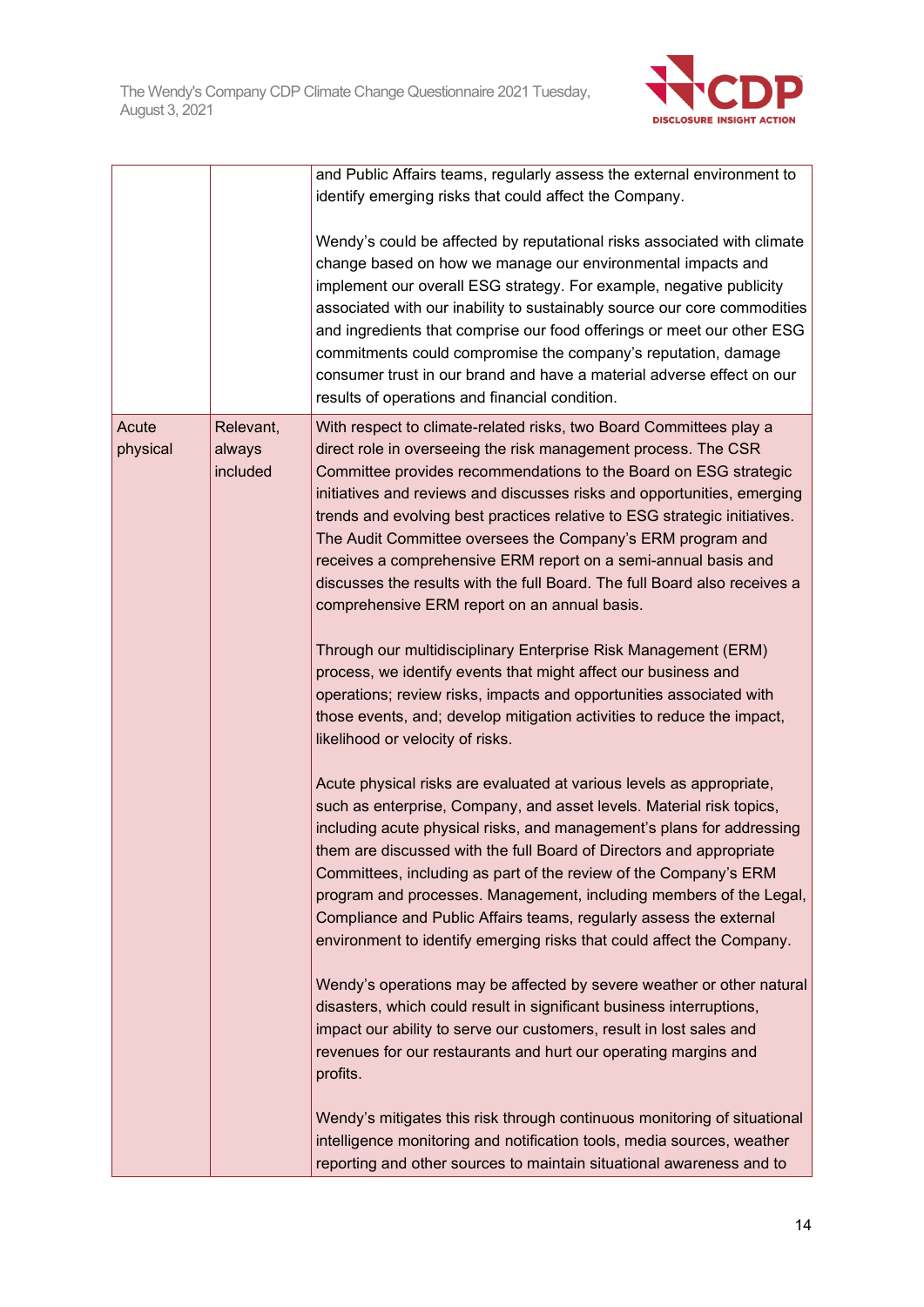

|                     |                                 | develop advance notice of any natural, manmade or other spontaneous<br>events.                                                                                                                                                                                                                                                                                                                                                                                                                                                                                                                                                |
|---------------------|---------------------------------|-------------------------------------------------------------------------------------------------------------------------------------------------------------------------------------------------------------------------------------------------------------------------------------------------------------------------------------------------------------------------------------------------------------------------------------------------------------------------------------------------------------------------------------------------------------------------------------------------------------------------------|
| Chronic<br>physical | Relevant,<br>always<br>included | With respect to climate-related risks, two Board Committees play a<br>direct role in overseeing the risk management process. The CSR<br>Committee provides recommendations to the Board on ESG strategic<br>initiatives and reviews and discusses risks and opportunities, emerging<br>trends and evolving best practices relative to ESG strategic initiatives.<br>The Audit Committee oversees the Company's ERM program and<br>receives a comprehensive ERM report on a semi-annual basis and<br>discusses the results with the full Board. The full Board also receives a<br>comprehensive ERM report on an annual basis. |
|                     |                                 | Through our multidisciplinary Enterprise Risk Management (ERM)<br>process, we identify events that might affect our business and<br>operations; review risks, impacts and opportunities associated with<br>those events; and develop mitigation activities to reduce the impact,<br>likelihood or velocity of risks.                                                                                                                                                                                                                                                                                                          |
|                     |                                 | Chronic physical risks are evaluated at various levels as appropriate,<br>such as enterprise, Company, and asset levels. Material risk topics,<br>including chronic physical risks, and management's plans for<br>addressing them are discussed with the full Board of Directors and<br>appropriate Committees, including as part of the review of the<br>Company's ERM program and processes. Management, including<br>members of the Legal, Compliance and Public Affairs teams, regularly<br>assess the external environment to identify emerging risks that could<br>affect the Company.                                  |
|                     |                                 | Longer-term shifts in climate patterns, such as increased temperatures<br>and water scarcity could impact growing seasons for certain core<br>commodities we use in our food products and packaging. Limited or no<br>availability of core commodities and ingredients could impact our ability<br>to serve our customers, result in lost sales and revenues for our<br>restaurants and hurt our operating margins and profits.                                                                                                                                                                                               |
|                     |                                 | Wendy's mitigates this risk through continuous monitoring of situational<br>intelligence monitoring and notification tools, media sources, weather<br>reporting and other sources to maintain situational awareness and to<br>develop advance notice of any natural, manmade or other spontaneous<br>events.                                                                                                                                                                                                                                                                                                                  |

## **C2.3**

**(C2.3) Have you identified any inherent climate-related risks with the potential to have a substantive financial or strategic impact on your business?**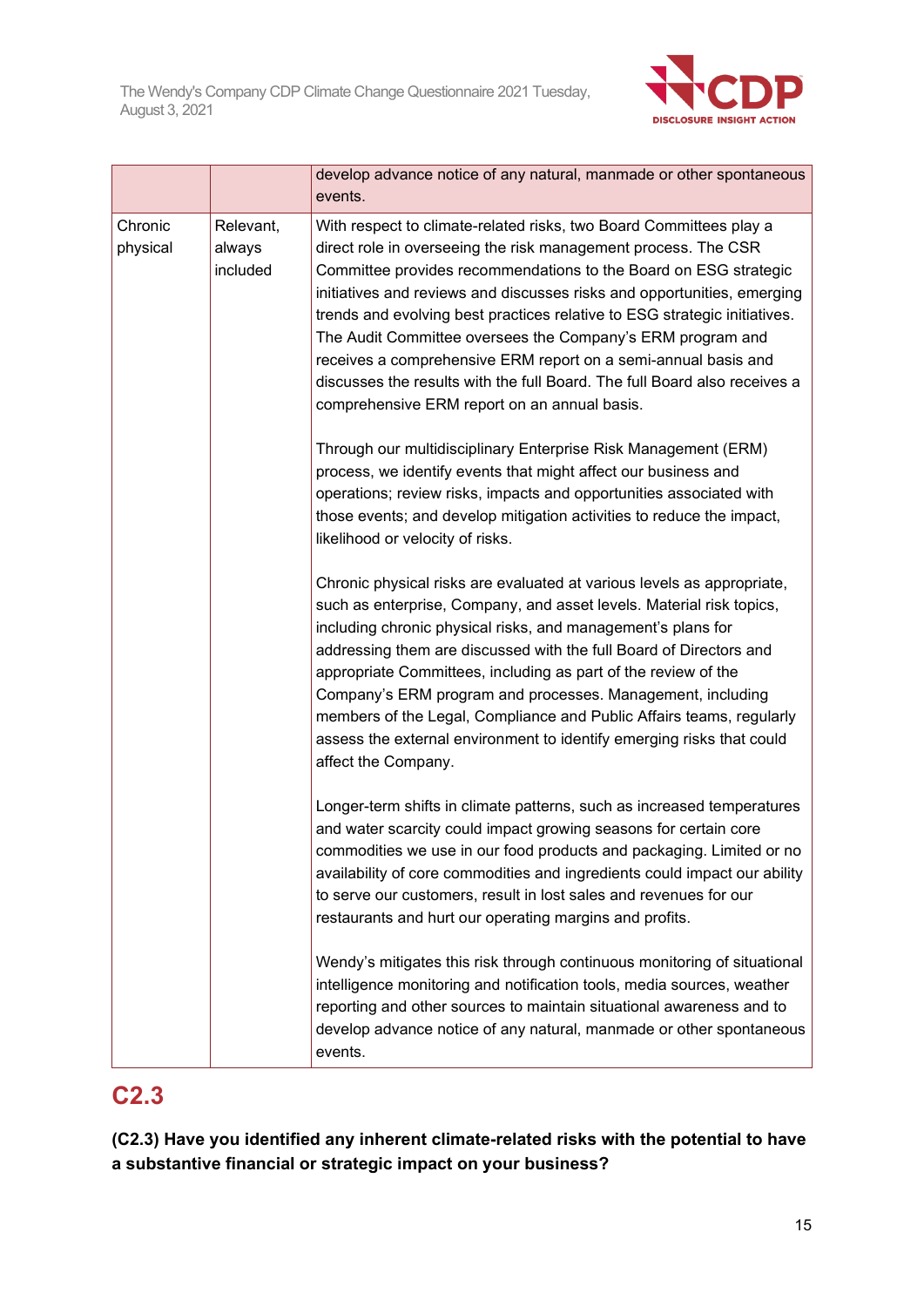

Yes

### **C2.3a**

### **(C2.3a) Provide details of risks identified with the potential to have a substantive financial or strategic impact on your business.**

**Identifier**

Risk 1

## **Where in the value chain does the risk driver occur?**

Direct operations

#### **Risk type & Primary climate-related risk driver**

Acute physical Increased severity and frequency of extreme weather events such as cyclones and floods

#### **Primary potential financial impact**

Decreased revenues due to reduced production capacity

#### **Company-specific description**

Wendy's has food service operations across the U.S., which may be adversely affected by tornadoes, severe winter storms, hurricanes, floods and other extreme weather conditions that could also adversely affect Wendy's customers and suppliers. Severe weather or other natural disasters could result in significant business interruption and additional costs to repair damaged restaurants, facilities, and other infrastructure. Wendy's has already experienced episodes of extreme weather, including hurricanes and resultant flooding.

#### **Time horizon**

Short-term

#### **Likelihood**

More likely than not

#### **Magnitude of impact**

Medium-low

## **Are you able to provide a potential financial impact figure?**

Yes, an estimated range

#### **Potential financial impact figure (currency)**

**Potential financial impact figure – minimum (currency)** 20,000,000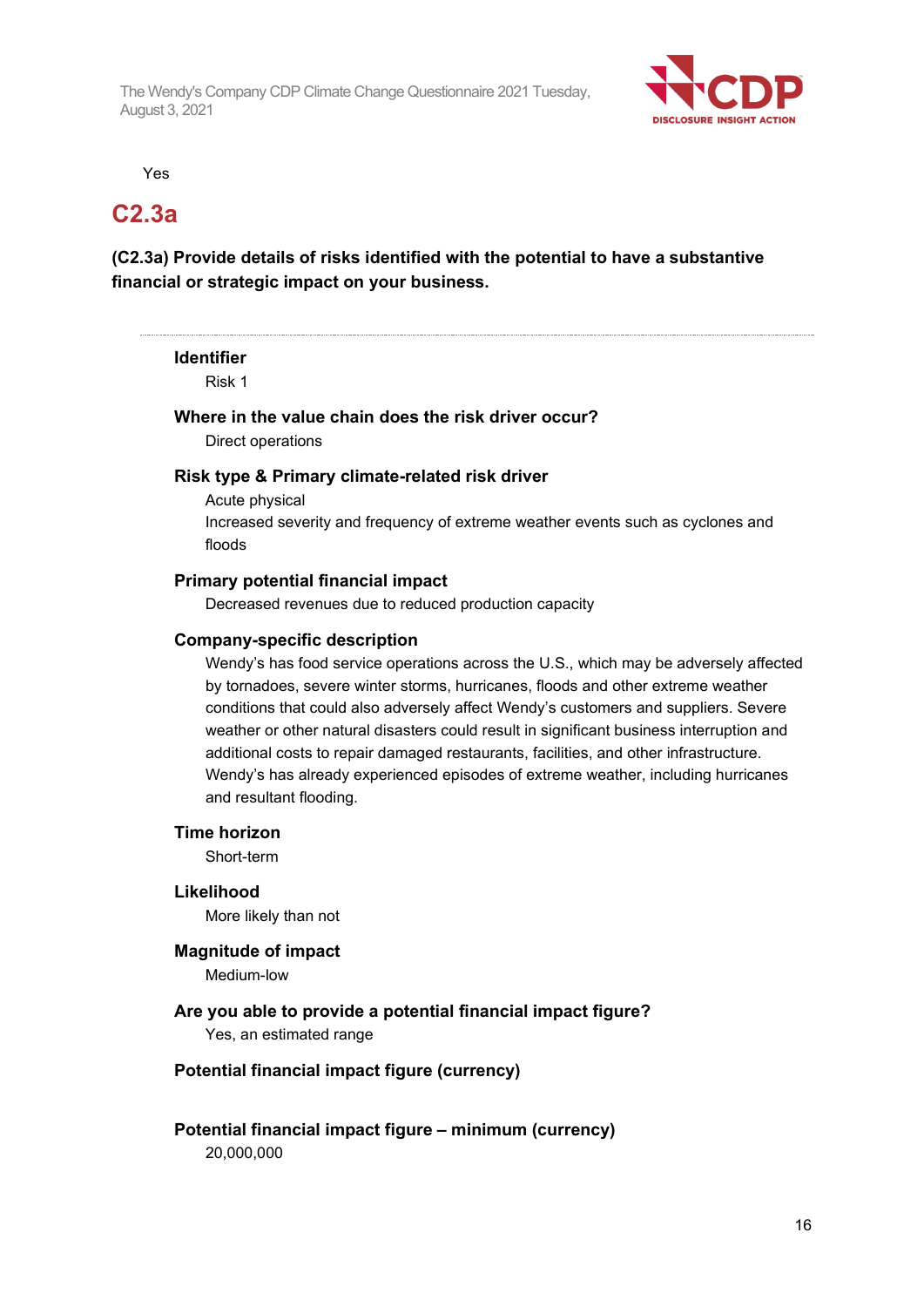

### **Potential financial impact figure – maximum (currency)** 25,000,000

#### **Explanation of financial impact figure**

Approach, assumption & figures used in calculation: There were numerous severe weather events in 2020, including tornadoes, severe winter storms and hurricanes. Subsequent impacts from these events resulted in damage, temporary interruptions or flooding to operations across the U.S. Wendy's quantifies an estimated 2020 U.S. Systemwide Sales Impact from these events to be between \$20-25M. This range includes impacts from all types of weather events, including winter storms, hurricanes, flooding, etc. The Wendy's financial model derives direct revenues from Companyoperated restaurants (361) and royalty revenues from franchise-operated restaurants. While these figures represent the financial impact from extreme-weather related events in one year, it is not possible for Wendy's to estimate the financial implications of future severe weather related events, as they are highly variable due to severity and length of event and impact.

Without adaptive measures to manage this risk, hurricanes and flooding could result in an increase of lost sales. Emergency preparedness can mitigate the impact of these costs.

#### **Cost of response to risk**

182,000

#### **Description of response and explanation of cost calculation**

The supply chain cooperative providing procurement services on behalf of the Wendy's North America system tracks costs associated with inclement weather, which includes costs related to obsolescence and assurance. In 2020, obsolescence costs associated with food/beverage items that were unsold/unused due to decreased demand from restaurant closures and assurance costs associated with transporting food/beverage items to their intended destination during severe weather events, including re-routing deliveries and/or taking product out of other distribution centers, totalled approximately \$182,000.

#### **Comment**

#### **Identifier**

Risk 2

### **Where in the value chain does the risk driver occur?**

Direct operations

#### **Risk type & Primary climate-related risk driver**

Chronic physical Rising mean temperatures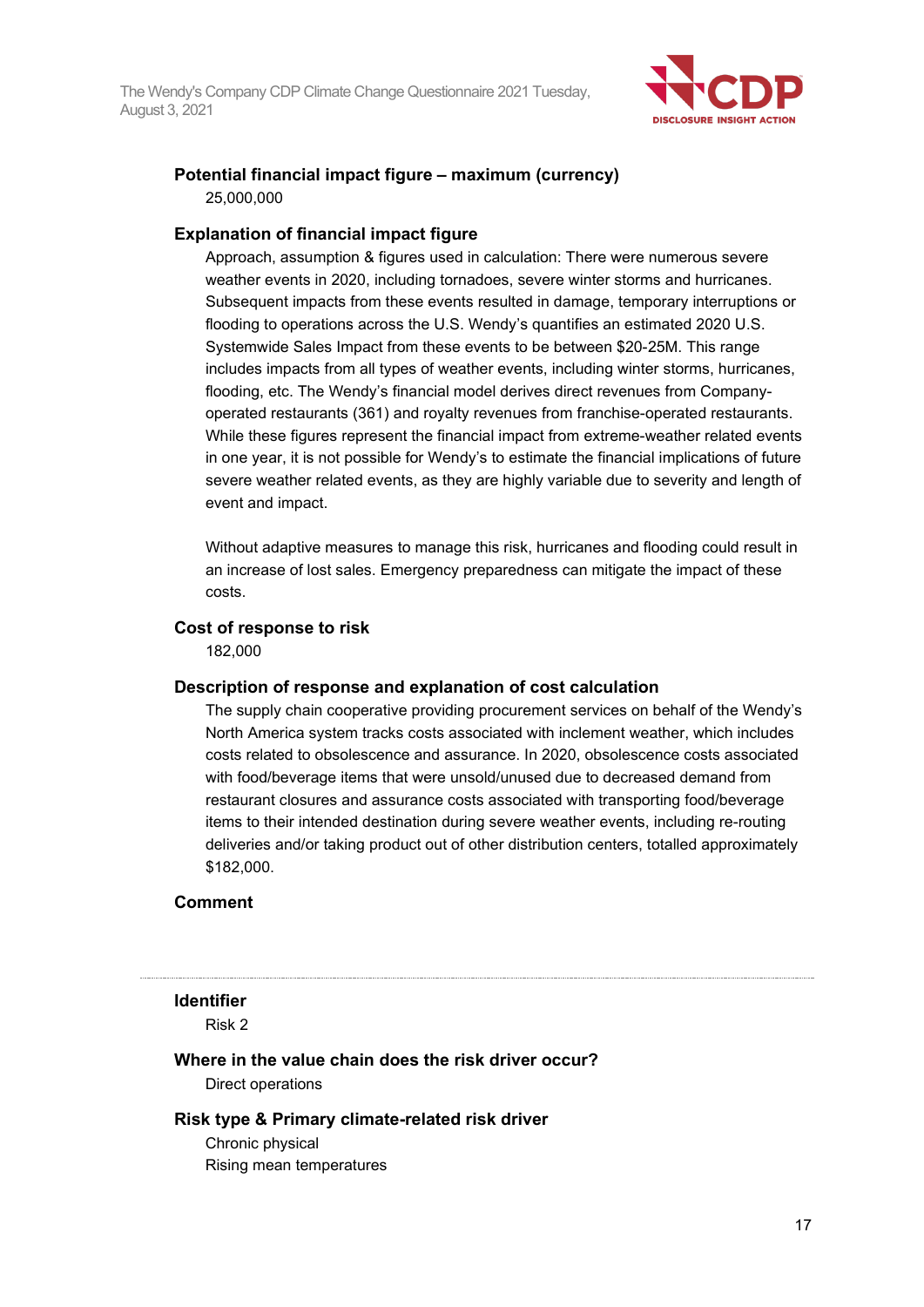

### **Primary potential financial impact**

Increased indirect (operating) costs

#### **Company-specific description**

Climate change is expected to increase the average global mean temperature around the world, with an increased frequency in many locations of extremely hot days during the summer. According to the Fourth National Climate Assessment, electricity demand is projected to increase by 3%–9% by 2040 under the higher scenario and 2%–7% under the lower scenario. This projection includes the reduction in electricity used for space heating in states with warming winters, the associated decrease in heating degree days, and the increase in electricity demand associated with increases in cooling degree days.

It is important to provide a pleasant dining experience in our restaurants and keep temperatures comfortable for customers. Wendy's 361 Company-operated restaurants represent 1,478,986 of square feet located in areas of the US and Canada where the percent increase in cooling degree days per year could increase over the next two decades, resulting in increased energy costs in the summer to cool our restaurants.

#### **Time horizon**

Medium-term

**Likelihood**

Likely

**Magnitude of impact** Low

#### **Are you able to provide a potential financial impact figure?**

Yes, an estimated range

#### **Potential financial impact figure (currency)**

**Potential financial impact figure – minimum (currency)** 595,470

**Potential financial impact figure – maximum (currency)** 2,679,610

#### **Explanation of financial impact figure**

Approach, assumption & figures used in calculation: This range is calculated based off of the Fourth National Climate Assessment which projects an increase in commercial electricity expenditures by 4%–15% under a lower scenario and 6%–18% under a higher scenario by 2040. Therefore, Wendy's is using a range between 4% -18% to calculate electricity expenditure increases over the next 20 years.

Total electricity spend averaged \$14,886,706 between 2018 and 2020 for Wendy's Company-operated restaurants. To calculate the financial impact, we applied the 4%-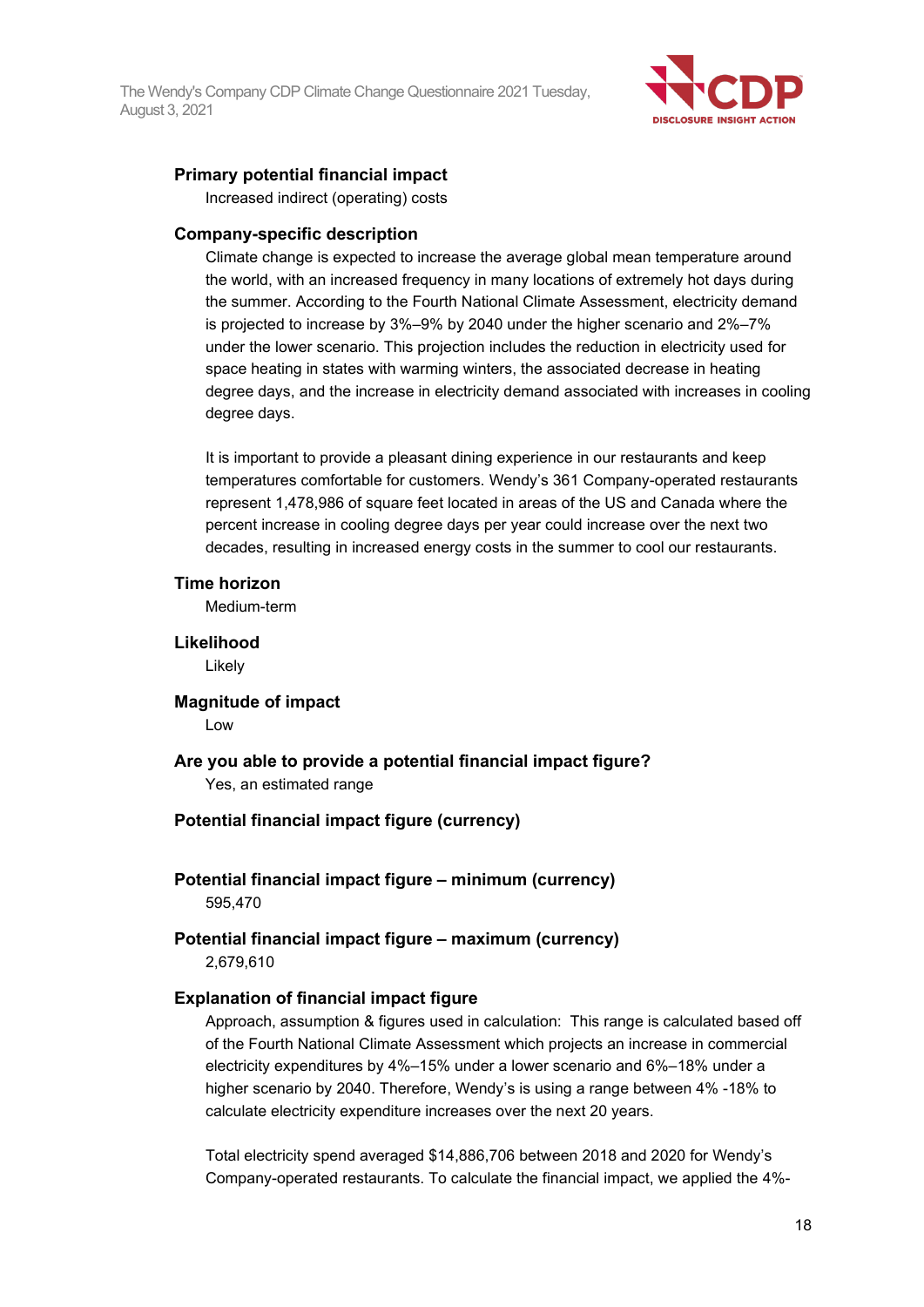

18% projected increase to our average electricity spend, which demonstrates a potential electricity price increase ranging between \$595,470 to \$2,679,610. This is based on an assumption of annual energy price increases experienced in the next 20 years as a result of increased cooling costs. This range is used as an approximation for increased electric power costs for locations where energy information is available. It excludes any sites where energy costs are included as part of the landlord lease, as Wendy's has no insight into energy costs in these locations.

#### **Cost of response to risk**

1,797,309

#### **Description of response and explanation of cost calculation**

Wendy's manages this opportunity through continued expansion of our global energy management program. In 2020, Wendy's invested \$1,797,309 in 189 energy efficiency initiatives including:

• Installation of 79 energy management software and hardware programs and technologies, and;

• Installation of 110 building automation solutions.

These projects and initiatives are expected to reduce energy spend by an estimated \$675,077 annually and lower metric tons of CO2. In addition they will enable better decisions based on real time data, control HVAC units and site schedules, identify and triage issues remotely, reduce peak demand, avoid maintenance and repair, and ensure customer comfort.

Cost calculation is based on savings extrapolated from International Performance Measurement Verification Protocol (IPMVP) validated pilot project studies that occurred in 2020. The majority of the 189 initiatives occurred late in 2020, such that insufficient data exists to provide actual annual savings.

#### **Comment**

#### **Identifier**

Risk 3

### **Where in the value chain does the risk driver occur?**

Direct operations

#### **Risk type & Primary climate-related risk driver**

Acute physical Increased likelihood and severity of wildfires

#### **Primary potential financial impact**

Other, please specify decreased revenues due to reduced supply for products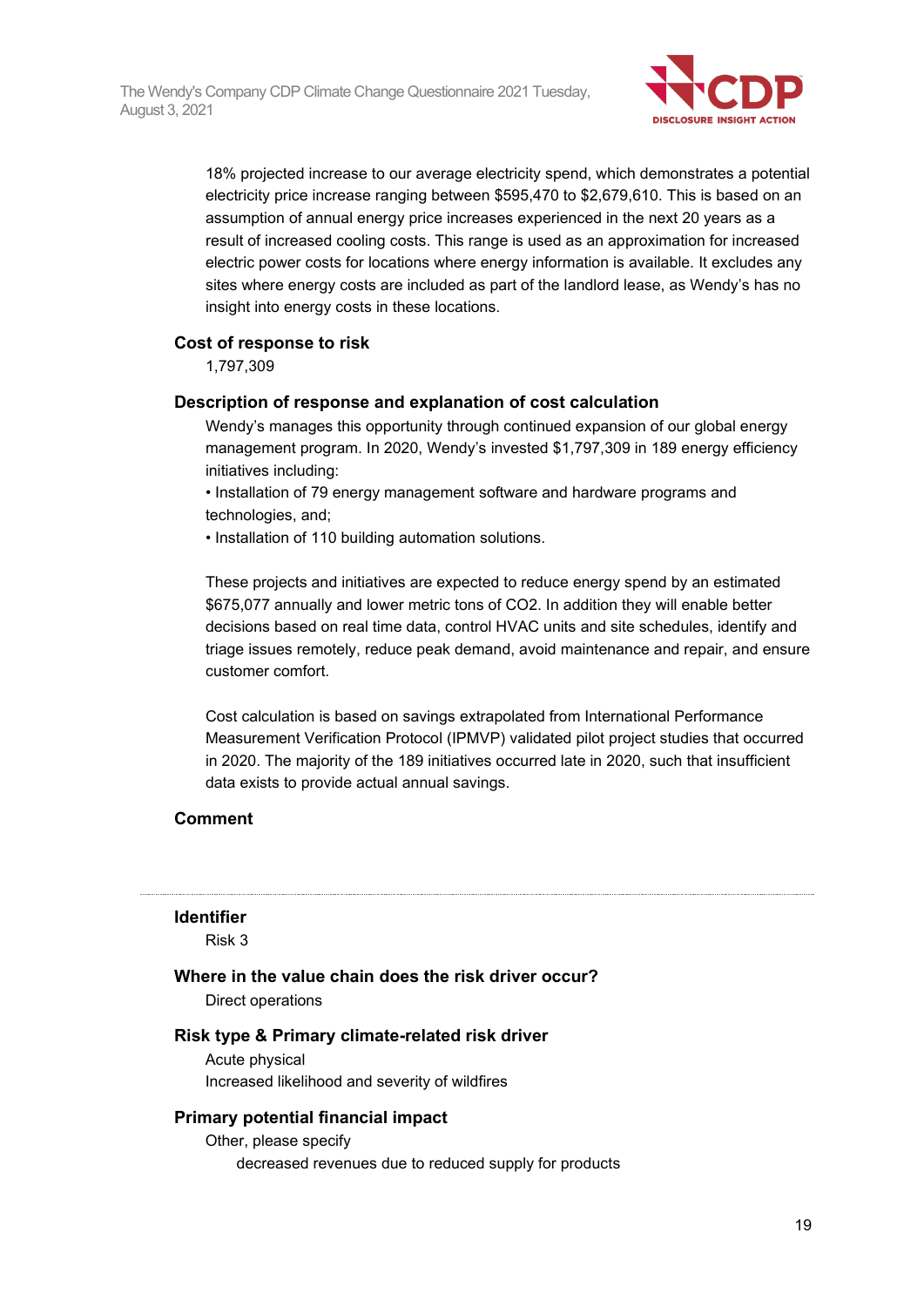

#### **Company-specific description**

Increasing heat, changing rain and snow patterns, and other climate-related changes have contributed to wildfires that start more often and burn more intensely and widely than they have in the past. The risk of wildfires associated with climate change in certain regions where Wendy's sources agricultural commodities may present ongoing challenges related to limited availability of those commodities that are critical to restaurant operations. This, in turn, could lead to restaurant interruptions or closures and subsequent decreases in sales, increase costs of raw materials and commodities, and consequently, price increases of food products.

Wendy's has already experienced losses as a result of worsening fire seasons, including a shortage or interruption in the availability of certain agricultural products and supplies, which further resulted in cost increases.

#### **Time horizon**

Short-term

**Likelihood**

Likely

**Magnitude of impact**

Medium-low

#### **Are you able to provide a potential financial impact figure?**

Yes, a single figure estimate

#### **Potential financial impact figure (currency)**

2,161,000

#### **Potential financial impact figure – minimum (currency)**

#### **Potential financial impact figure – maximum (currency)**

#### **Explanation of financial impact figure**

Approach, assumption & figures used in calculation: In March 2017, extreme heat in the desert and severe flooding in California growing areas for lettuce affected the entire food and agricultural industries by reducing crops and creating shortages. To ensure supply of Wendy's approved lettuce, a temporary weather-related surcharge was added per case of lettuce. Across Wendy's U.S. restaurant system, this totalled \$2,161,000 in incremental costs for lettuce. Although this event occurred in 2017, Wendy's uses the financial impact from this event as an example of costs that may be incurred from similar future events related to increased likelihood and severity of wildfires. While this figure represents the financial impact from one extreme-wildfire related event, it is not possible for Wendy's to estimate the financial implications of future wildfires, as these events are highly variable due to severity and length of event and impact.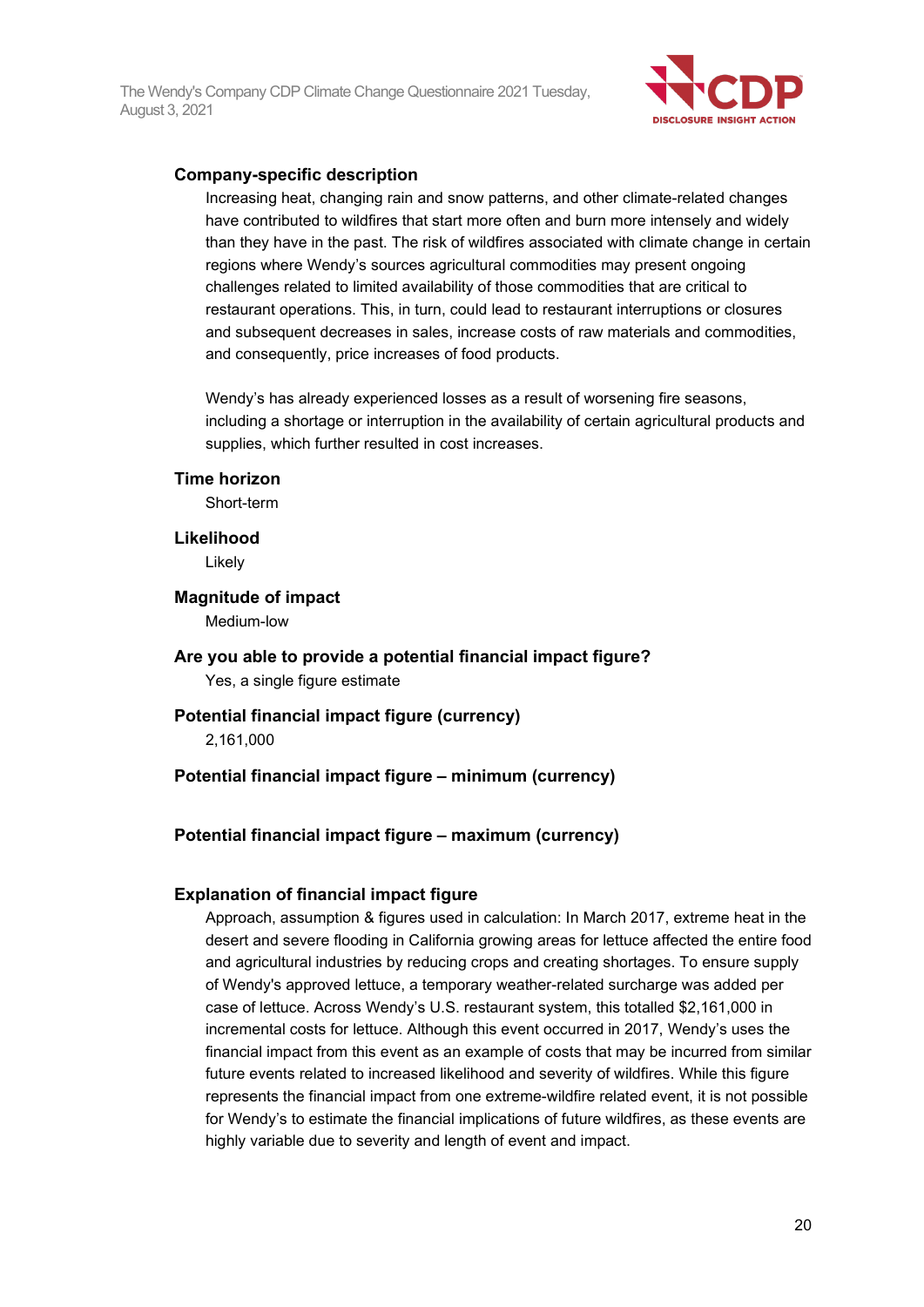

Without adaptive measures to manage this risk, wildfires could result in an increase of lost sales. Emergency preparedness can mitigate the impact of these costs.

#### **Cost of response to risk**

592,475

#### **Description of response and explanation of cost calculation**

Partially in response to supply chain events associated with climate change and other severe weather events, Wendy's transitioned all lettuce served in Wendy's Canadian restaurants to greenhouse grown lettuce in 2020. The total net investment of greenhouse grown lettuce across the Wendy's Canada restaurant system was \$794,509 CAD or \$592,475 USD (using the 2020 yearly average exchange rate of 1.341 for converting CAD to USD).

Prior to transitioning to greenhouse grown lettuce, our Canadian restaurants sourced lettuce from California-grown product. In 2020 the lettuce growing regions in California experienced severe wildfires, which disrupted lettuce supply for Wendy's and other buyers. However, as a result of the transition to greenhouses, Wendy's Canadian restaurants did not experience the shortages/outages of lettuce that US restaurants experienced. Wendy's is actively exploring the potential for greenhouse-grown lettuce in the U.S. as well.

#### **Comment**

## **C2.4**

**(C2.4) Have you identified any climate-related opportunities with the potential to have a substantive financial or strategic impact on your business?**

Yes

## **C2.4a**

**(C2.4a) Provide details of opportunities identified with the potential to have a substantive financial or strategic impact on your business.**

**Identifier** Opp1 **Where in the value chain does the opportunity occur?** Direct operations **Opportunity type** Resource efficiency

#### **Primary climate-related opportunity driver** Move to more efficient buildings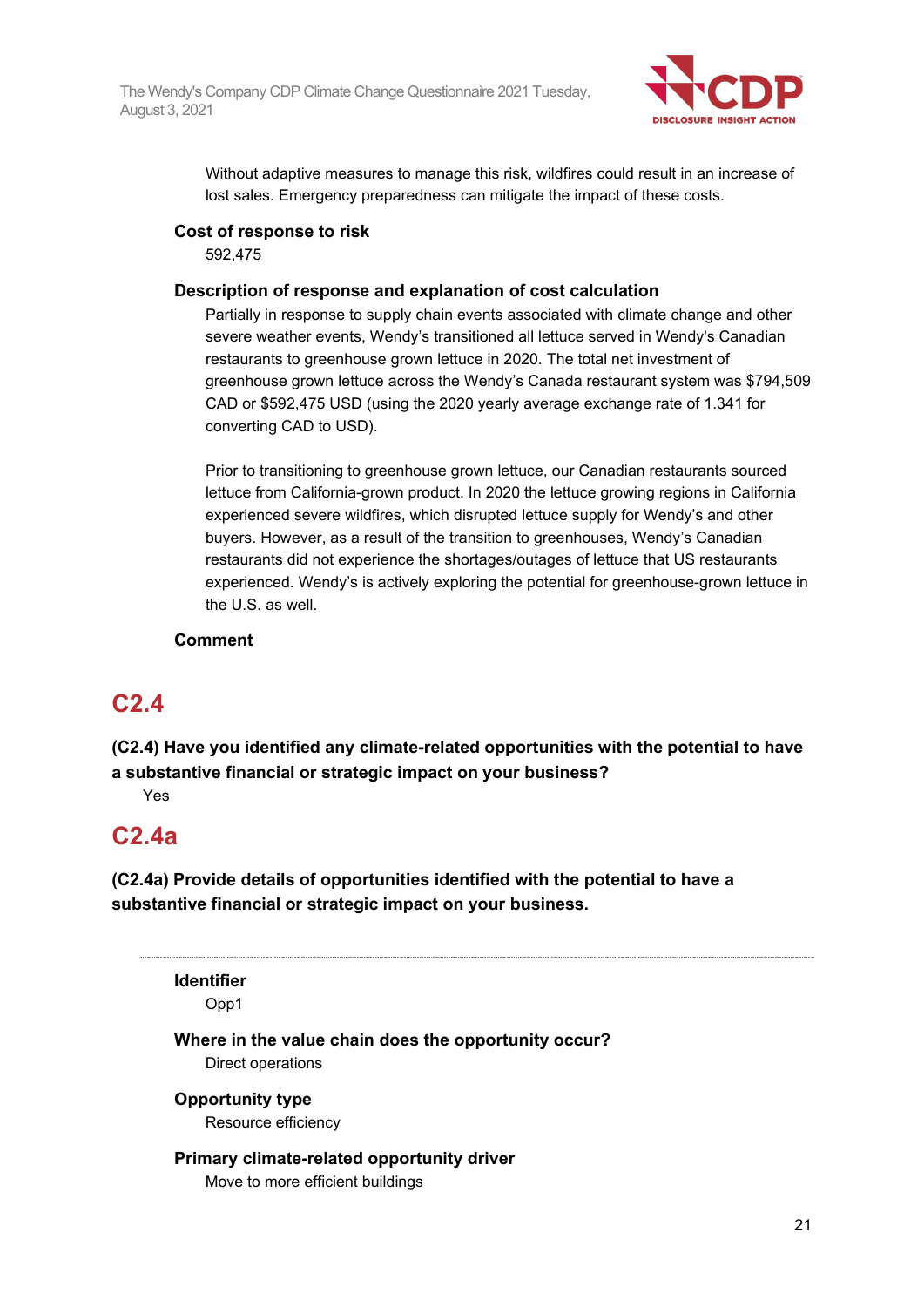

### **Primary potential financial impact**

Reduced indirect (operating) costs

#### **Company-specific description**

A significant source of energy consumption in our buildings comes from cooking, heating, cooling and ventilation. In an effort to decarbonize Wendy's Company-operated restaurants and buildings, we actively look for ways in which to reduce our energy demand and carbon intensity of both existing buildings and new construction. Additionally, by increasing the energy efficiency of our buildings, we have the opportunity to decrease operating costs and support global efforts to reduce greenhouse gas emissions.

#### **Time horizon**

Short-term

#### **Likelihood**

Very likely

#### **Magnitude of impact**

Medium

**Are you able to provide a potential financial impact figure?** Yes, a single figure estimate

#### **Potential financial impact figure (currency)** 788,531

**Potential financial impact figure – minimum (currency)**

### **Potential financial impact figure – maximum (currency)**

#### **Explanation of financial impact figure**

Approach, assumption & figures used in calculation: Wendy's investments in energy efficiency initiatives across Company-operated restaurants achieved an estimated cumulative annual savings of \$675,077 in 2020. This number is based on energy retrofits and technologies that were rolled out as part of our global energy management program and partnerships with third party energy management providers.

#### **Cost to realize opportunity**

1,797,309

#### **Strategy to realize opportunity and explanation of cost calculation**

Wendy's manages this opportunity through continued expansion of our global energy management program. In 2020, Wendy's invested \$1,797,309 in 189 energy efficiency initiatives including:

• Installation of 79 energy management software and hardware programs and technologies, and;

• Installation of 110 building automation solutions.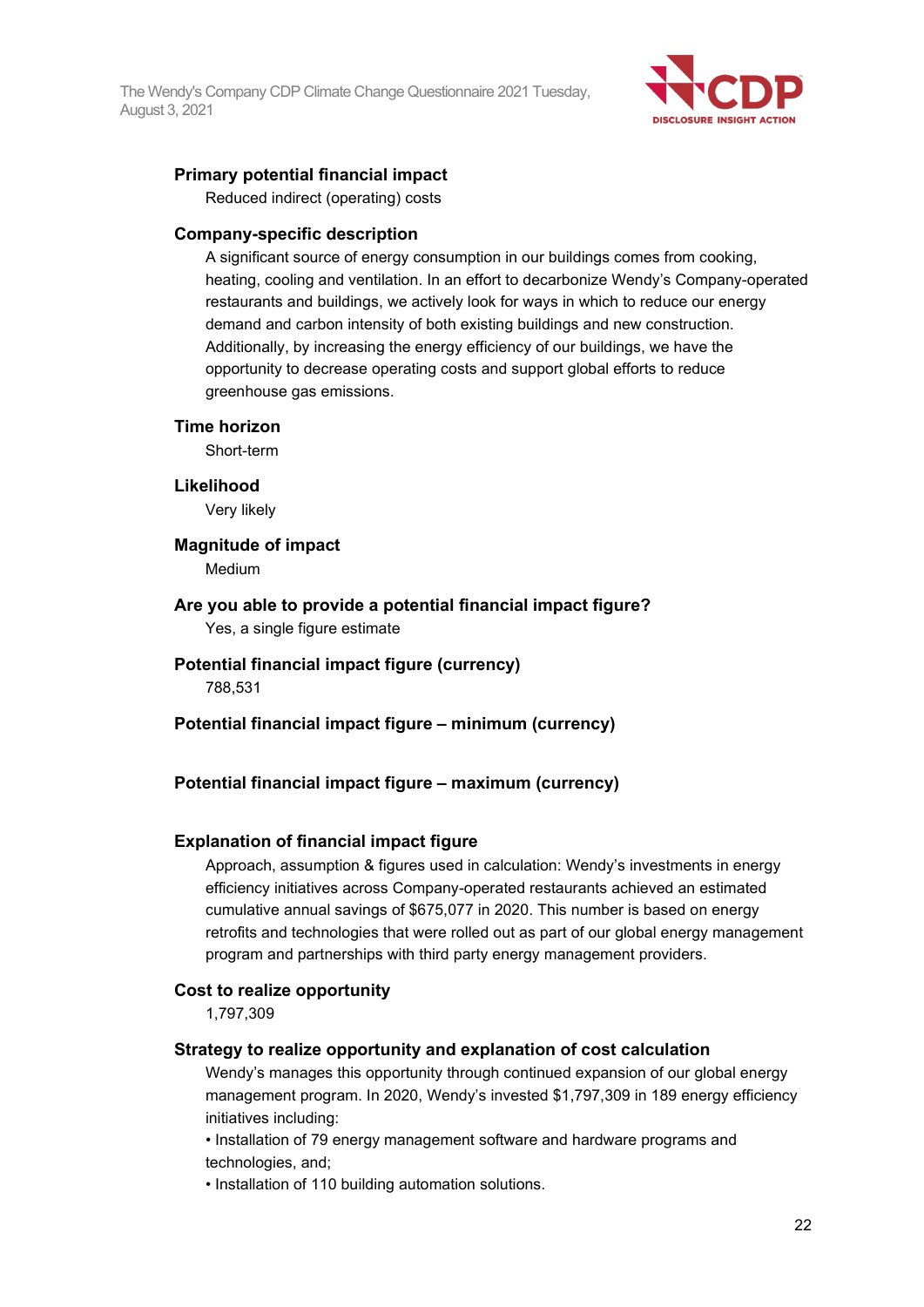

These projects and initiatives are expected to reduce energy spend by an estimated \$675,077 annually and lower metric tons of CO2. In addition they will enable better decisions based on real time data, control HVAC units and site schedules, identify and triage issues remotely, reduce peak demand, avoid maintenance and repair, and ensure customer comfort.

Cost calculation is based on savings extrapolated from International Performance Measurement Verification Protocol (IPMVP) validated pilot project studies that occurred in 2020. The majority of the 189 initiatives occurred late in 2020, such that insufficient data exists to provide actual annual savings.

#### **Comment**

#### **Identifier**

Opp2

**Where in the value chain does the opportunity occur?**

Direct operations

#### **Opportunity type**

Products and services

#### **Primary climate-related opportunity driver**

Shift in consumer preferences

#### **Primary potential financial impact**

Other, please specify increased brand value and favorable customer perceptions

#### **Company-specific description**

According to the U.S. EPA, containers and food packaging alone contribute to over 23% of the materials that are sent to the landfills in the U.S. today. Many of these discarded materials are food-related containers and packaging. Eliminating packaging waste is an opportunity that advances our efforts in reducing the environmental impact of materials throughout their entire life cycle, conserving energy, and reducing our waste stream and associated emissions. Additionally, sustainable packaging will meet growing consumer demand to replace less sustainable packaging with more environmentally friendly packaging alternatives.

In conjunction with its 2020 CSR Report, Wendy's committed to sustainably sourcing 100% of our customer-facing packaging by 2026. To accomplish this goal, over the next five years, Wendy's expects to optimize customer facing packaging and transition to sustainable options that have higher recycled content; use fewer raw materials; adhere to an established restricted substance list; are recyclable, compostable and reusable; and are sourced from areas that do not contribute to deforestation.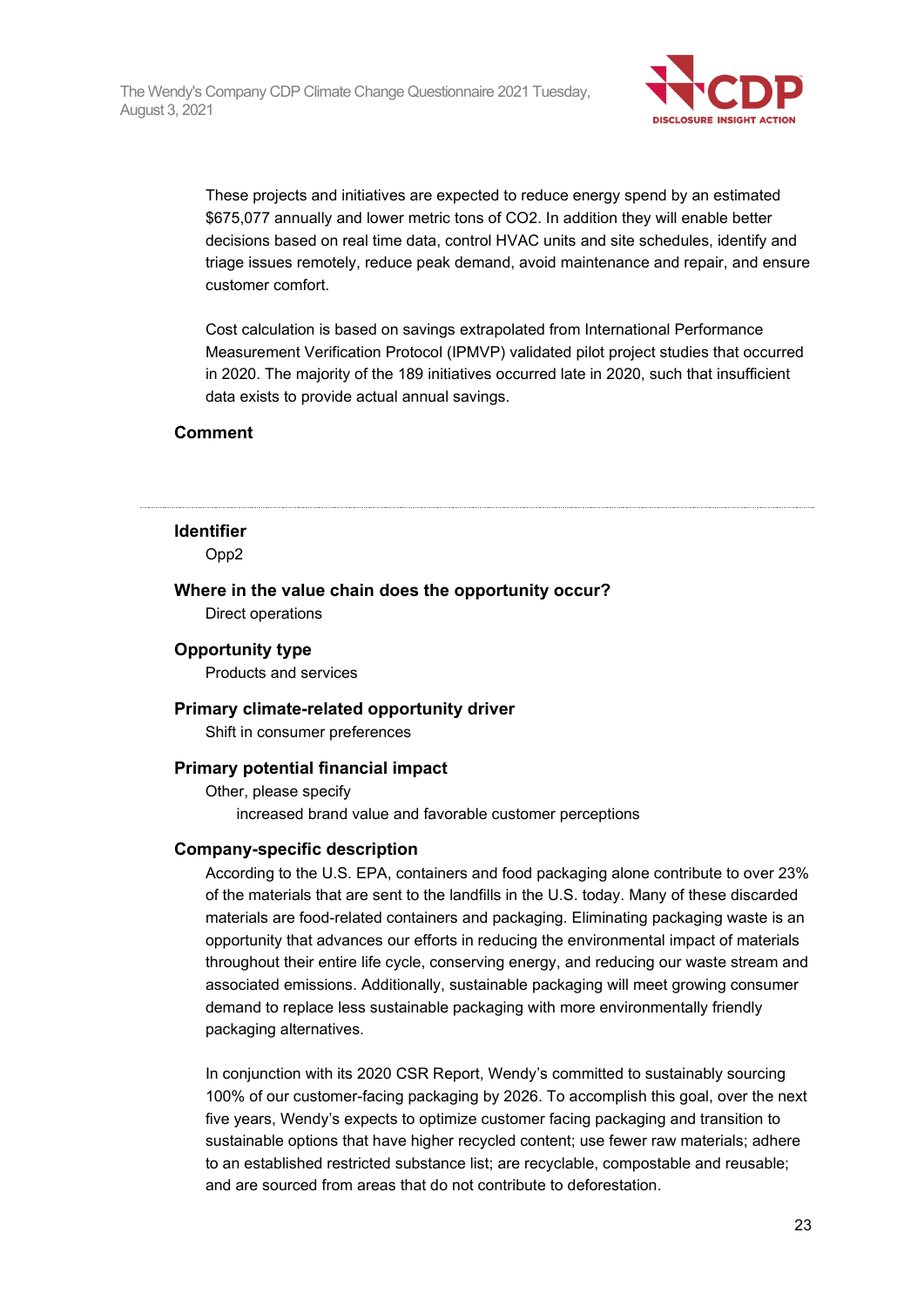

### **Time horizon**

Medium-term

**Likelihood** Very likely

### **Magnitude of impact**

Low

### **Are you able to provide a potential financial impact figure?**

Yes, a single figure estimate

#### **Potential financial impact figure (currency)**

0

**Potential financial impact figure – minimum (currency)**

#### **Potential financial impact figure – maximum (currency)**

#### **Explanation of financial impact figure**

Approach, assumption & figures used in calculation: Wendy's formalized its commitment to the Sustainable Packaging Initiative in 2020. Part of this commitment included establishing a full restricted substances list and initiating research of more sustainable packaging options in 2020. However, neither financial savings nor increases related to this initiative have been realized yet. In 2021, the Wendy's Sustainable Packaging team will identify associated positive/negative financial impacts as a result of feasibility and/or pilot studies and needs assessments. Potential benefits linked to this initiative are more related to meeting shifting consumer preferences and brand value, as well as improving resilience and climate adaptation, rather than cost savings.

#### **Cost to realize opportunity**

1,500

#### **Strategy to realize opportunity and explanation of cost calculation**

Throughout 2020, a cross-functional Wendy's team spent more than six months consulting with internal and external stakeholders, including suppliers, to set benchmarks and incremental goals to improve Wendy's packaging footprint. Wendy's calculates the initial cost of realizing this opportunity as approximately \$1,500, which includes employee time spent in meetings dedicated to the Sustainable Packaging Initiative.

In 2020, our efforts for the U.S. included establishing a full restricted substances list, exploring straw-less lids and using company operated restaurants to test innovative packaging ideas. In Canada, efforts included transitioning from plastic salad bags to paper, and from plastic stir sticks to birch wood stir sticks. We anticipate full elimination of per- and polyfluoroalkyl substances from consumer-facing packaging in the U.S. and Canada by the end of 2021. Wendy's is also a supporting partner of the NextGen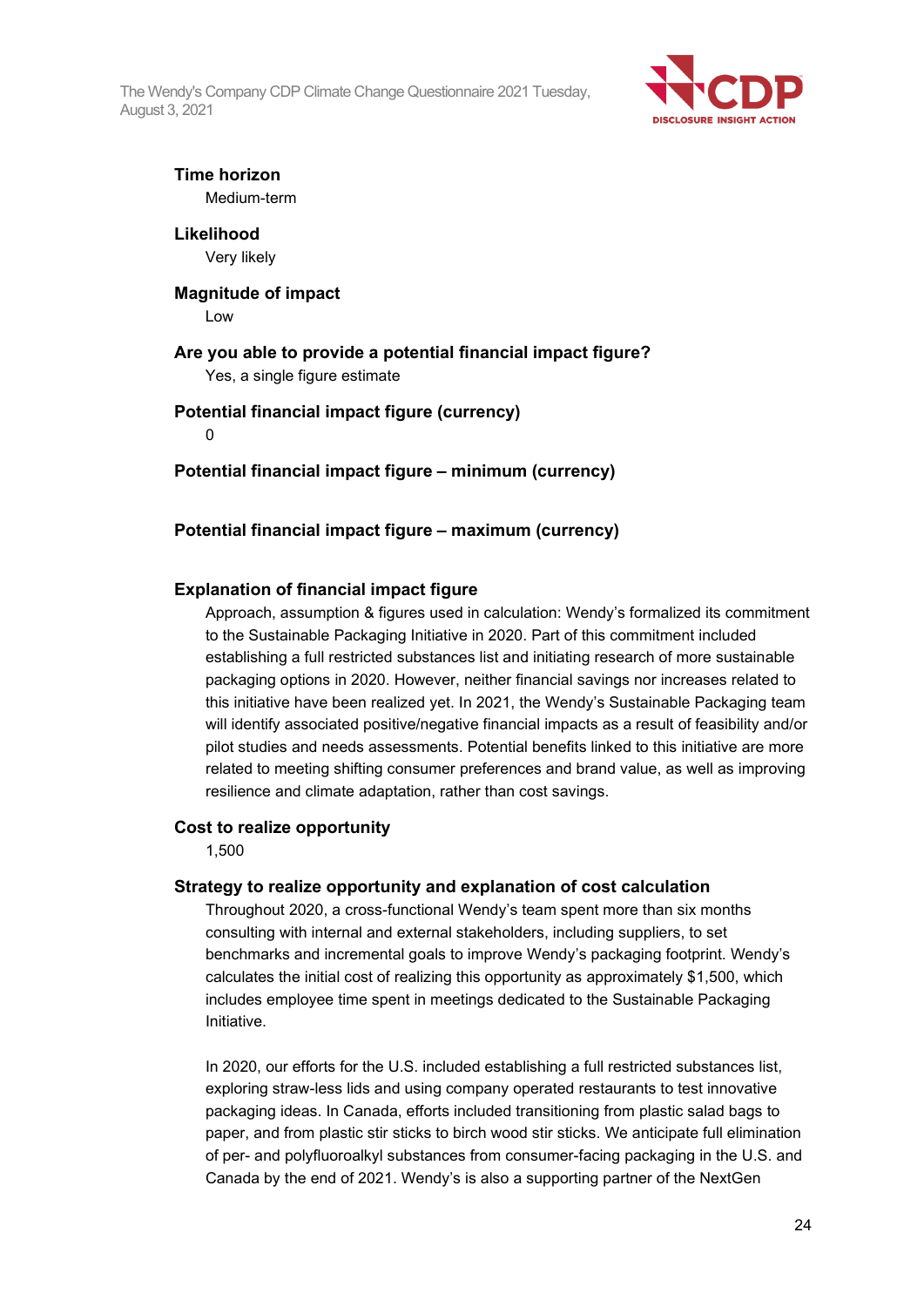

Consortium, a collaborative that is devoted to finding global solutions to reduce singleuse food packaging waste and advance the design, commercialization and recovery of packaging alternatives.

#### **Comment**

#### **Identifier**

Opp3

## **Where in the value chain does the opportunity occur?**

Direct operations

#### **Opportunity type**

Resource efficiency

#### **Primary climate-related opportunity driver**

Reduced water usage and consumption

#### **Primary potential financial impact**

Reduced indirect (operating) costs

#### **Company-specific description**

Water is a necessary resource in the foodservice business and, at Wendy's, its use ranges from food preparation and cleaning activities, to sanitation, heating and cooling needs. Wendy's is working to eliminate water waste in our restaurants and innovate better ways to use our resources where we can.

Operational savings are one aspect of our water conservation program that presents an opportunity, particularly in areas of high water risk where current or future water supply disruptions may cause the price of water to increase. Additionally, while the cost of water is relatively low in most regions of the U.S. and Canada, there are often positive linkages between water and energy savings that lead to further savings. These efforts will continue to build climate resiliency and position us to succeed in the face of direct and indirect climate change impacts.

#### **Time horizon**

Short-term

#### **Likelihood**

Very likely

#### **Magnitude of impact** Medium

#### **Are you able to provide a potential financial impact figure?**

Yes, a single figure estimate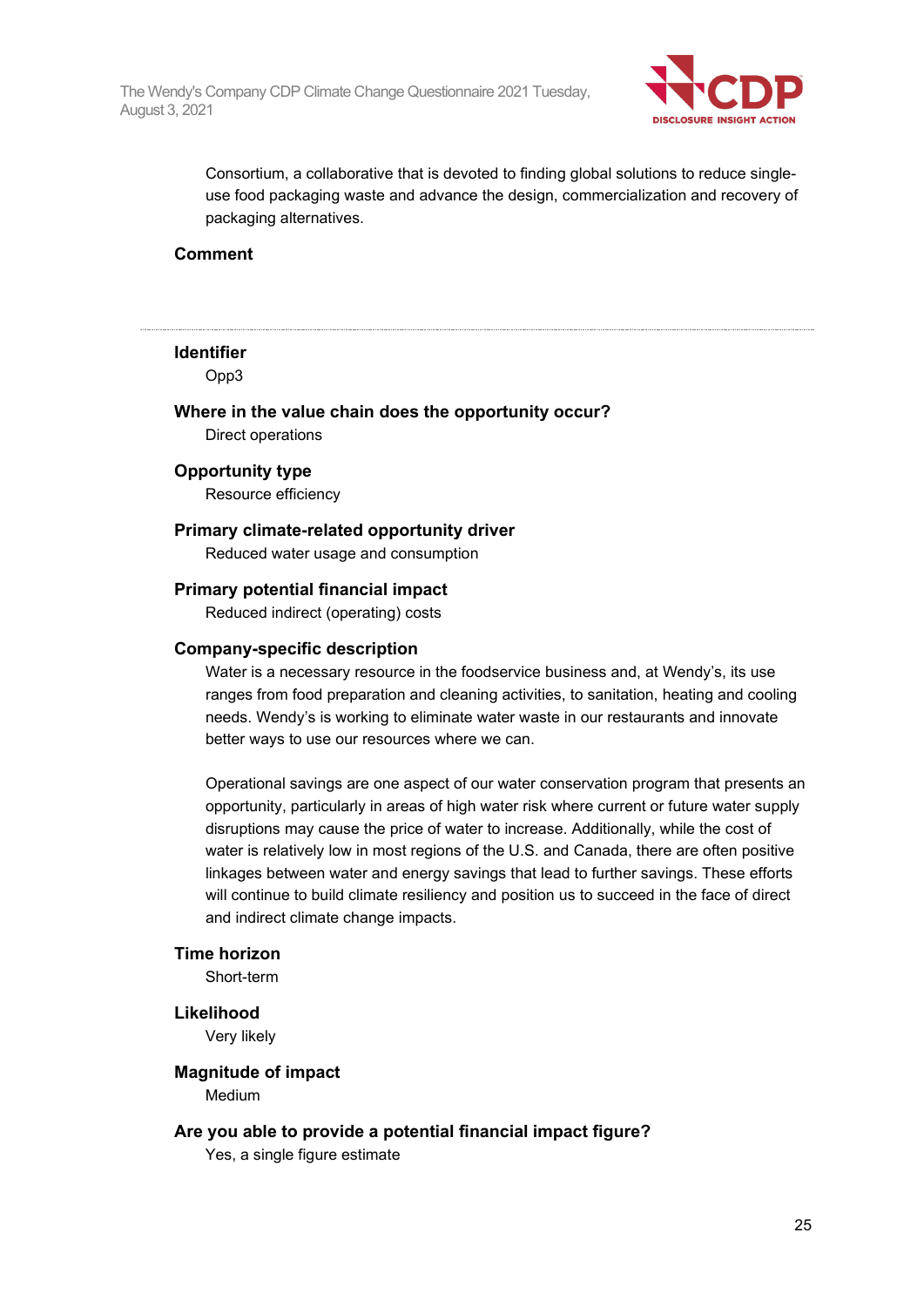

### **Potential financial impact figure (currency)** 4,475

**Potential financial impact figure – minimum (currency)**

#### **Potential financial impact figure – maximum (currency)**

#### **Explanation of financial impact figure**

Through our expanding water management methods, we recognize the opportunity to reduce operational costs by managing water risk. As the cost of water is relatively low in most regions of the U.S. and Canada, many water-related projects can be difficult to approve on cost savings alone. While investment in water projects occurs as part of our water conservation program, resilience rather than cost savings is the primary opportunity for those projects. For example, of the 746,000 gallons of water saved from water management projects in 2020, savings from these projects amounted to approximately \$4,475. This was calculated by multiplying the average cost of water per gallon (\$.006) and multiplying that by the total gallons of water saved (746,000).

#### **Cost to realize opportunity**

140,000

#### **Strategy to realize opportunity and explanation of cost calculation**

Wendy's actively works to identify and manage water reduction and conservation across our operations. Since 2019, Wendy's has been a member of the Better Buildings Water Challenge. This partnership has allowed us to identify water savings opportunities via water fixture and equipment retrofits, including upgrading nearly 1,000 warewash machines in lieu of power soaks for dishwashing at Company-operated and franchise locations. Additionally, in 2020, Wendy's began piloting smart irrigation systems that meet EPA waterSense Irrigation Controller standards, including HydroPoint Weather Track irrigation and WaterCompass indoor water metering tracking. These systems automatically adjust irrigation water use based on weather and soil conditions, provide real-time leak alerts, and prompt action by our Facilities Management and Operations teams to address water waste, when readings exceed benchmarks. The cumulative investments in these technologies and initiatives totals \$140,000.

**Comment**

## **C3. Business Strategy**

### **C3.1**

### **(C3.1) Have climate-related risks and opportunities influenced your organization's strategy and/or financial planning?**

Yes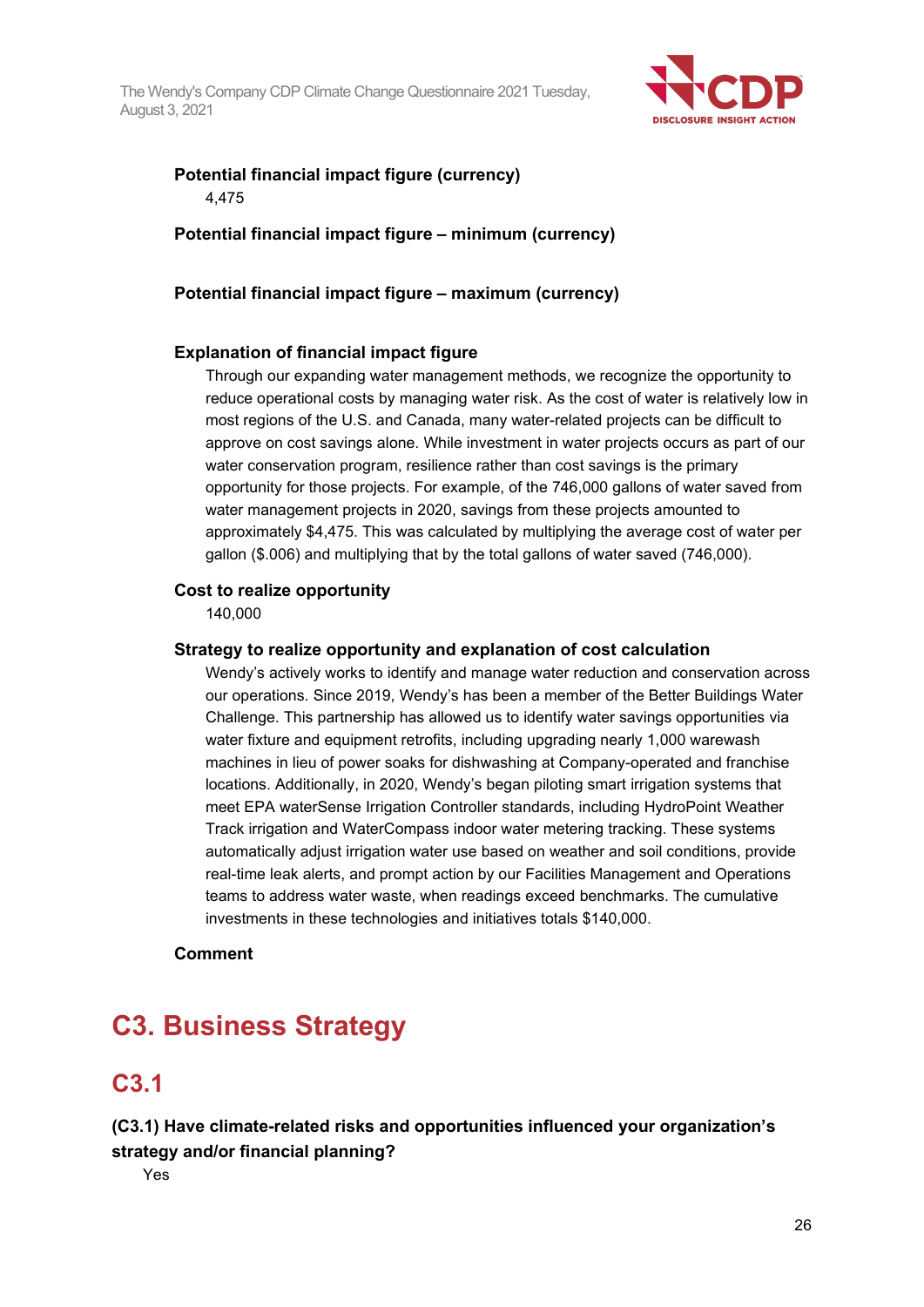

## **C3.1b**

### **(C3.1b) Does your organization intend to publish a low-carbon transition plan in the next two years?**

| Intention to publish a low-carbon transition plan                                                   | <b>Comment</b> |
|-----------------------------------------------------------------------------------------------------|----------------|
| $\sqrt{2}$ Row 1 No, we do not intend to publish a low-carbon transition plan in the next two years |                |

## **C3.2**

### **(C3.2) Does your organization use climate-related scenario analysis to inform its strategy?**

No, but we anticipate using qualitative and/or quantitative analysis in the next two years

## **C3.2b**

### **(C3.2b) Why does your organization not use climate-related scenario analysis to inform its strategy?**

Wendy's has already begun incorporating climate change into its risk management, business strategy and financial planning processes. In 2020, we completed our first GHG inventory, which informed the creation of a roadmap to help us further achieve emissions reductions and increase transparency. Climate scenario analysis is a relatively new concept for companies in the quick-service restaurant industry. While our initial focus has been on quantifying our GHG emissions inventory, we anticipate that it will subsequently inform scenario analysis and the establishment of a science-based target within the next 2 years. In 2021, we publicly announced a commitment to benchmark, track and reduce our Scope 1, Scope 2 and Scope 3 GHG emissions and set a science-based target by the end of 2023.

## **C3.3**

### **(C3.3) Describe where and how climate-related risks and opportunities have influenced your strategy.**

|                          | Have climate-related<br>risks and<br>opportunities<br>influenced your<br>strategy in this area? | <b>Description of influence</b>                                                                                                                                                                                                                                                                                                                                                                                                                                                          |
|--------------------------|-------------------------------------------------------------------------------------------------|------------------------------------------------------------------------------------------------------------------------------------------------------------------------------------------------------------------------------------------------------------------------------------------------------------------------------------------------------------------------------------------------------------------------------------------------------------------------------------------|
| Products and<br>services | l Yes                                                                                           | Description of strategy: As one of the largest quick-service<br>restaurants in the hamburger segment, we depend on our<br>ability to offer a safe, clean and comfortable dining<br>experience to our guests. Climate related risks, including<br>increased severity and frequency of extreme weather<br>events, could cause temporary disruptions or closures<br>throughout our operations, further impacting our ability to<br>serve our customers. We recognize that doing our part to |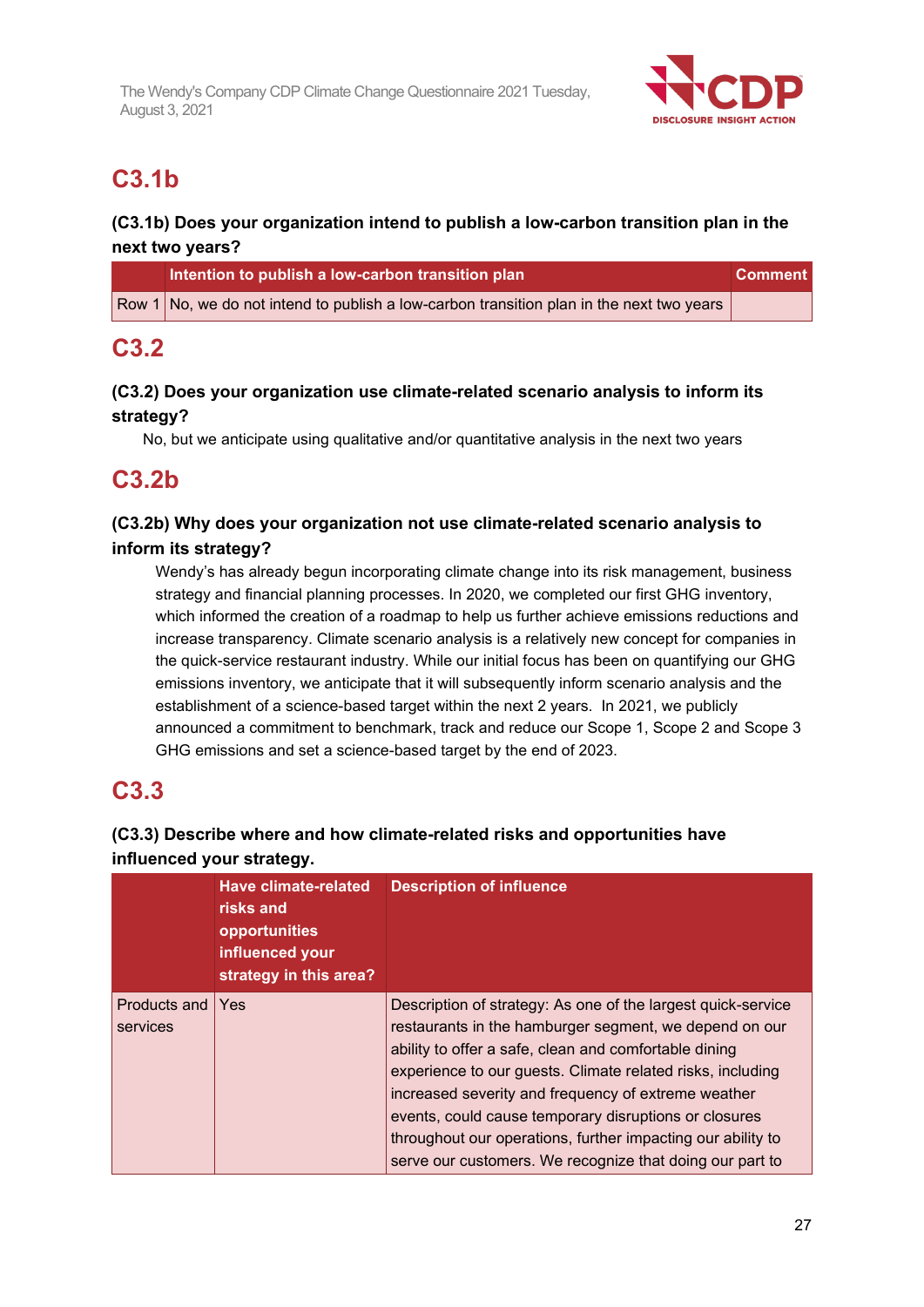

|                                       |     | reduce our GHG emissions also provides business<br>opportunities. To mitigate these climate-related impacts,<br>Wendy's business strategy includes publicly committing to<br>benchmarking, tracking and reducing Scopes 1, 2 and 3<br>emissions year-over-year and setting a science-based target<br>by the end of 2023. Additionally, Wendy's mitigates this risk<br>through continuous monitoring of situational intelligence<br>monitoring and notification tools, media sources, weather<br>reporting and other sources to maintain situational<br>awareness and to develop advance notice of any natural,<br>manmade or other spontaneous events. The time horizon for<br>these strategies and goals span across the short-, medium-,<br>and long term.<br>Case Study: In 2020, Wendy's completed our first GHG<br>inventory (covering CY19). We used these findings to<br>establish a roadmap that further outlines how we will<br>achieve short-, medium-, and long-term emissions<br>reductions. Additionally, we publicly committed to tracking<br>and reducing Scopes 1-3 and setting a science-based target<br>by the end of 2023.                                                                                                                                                                                                                               |
|---------------------------------------|-----|-----------------------------------------------------------------------------------------------------------------------------------------------------------------------------------------------------------------------------------------------------------------------------------------------------------------------------------------------------------------------------------------------------------------------------------------------------------------------------------------------------------------------------------------------------------------------------------------------------------------------------------------------------------------------------------------------------------------------------------------------------------------------------------------------------------------------------------------------------------------------------------------------------------------------------------------------------------------------------------------------------------------------------------------------------------------------------------------------------------------------------------------------------------------------------------------------------------------------------------------------------------------------------------------------------------------------------------------------------------------------------|
| Supply chain<br>and/or value<br>chain | Yes | Description of Strategy: Temperature averages and shifting<br>seasons associated with climate change is increasing the<br>severity and frequency of wildfires and impacting water<br>resources and availability in certain regions where Wendy's<br>operates. Wendy's has already experienced losses as a<br>result of worsening fire seasons, including supply chain<br>shortages and/or interruptions in the availability of certain<br>agricultural products and supplies. To mitigate these<br>climate-related impacts, Wendy's business strategy includes<br>transitioning all lettuce served in Wendy's Canadian<br>restaurants to greenhouse grown lettuce. The time horizon<br>for this strategy is current and ongoing.<br>Case Study: in response to the wildfire and water scarcity<br>risks associated with climate change, Wendy's was the first<br>quick service restaurant to make a major investment in<br>produce grown in greenhouses. All tomatoes grown for<br>Wendy's restaurants in the U.S. and Canada are<br>greenhouse grown and in 2020, Wendy's transitioned all<br>lettuce served in Wendy's restaurants in Canada to<br>greenhouse grown lettuce. This initiative resulted in<br>significant water savings compared to traditional growing<br>methods. Wendy's is actively exploring the potential for<br>greenhouse-grown lettuce in the U.S. |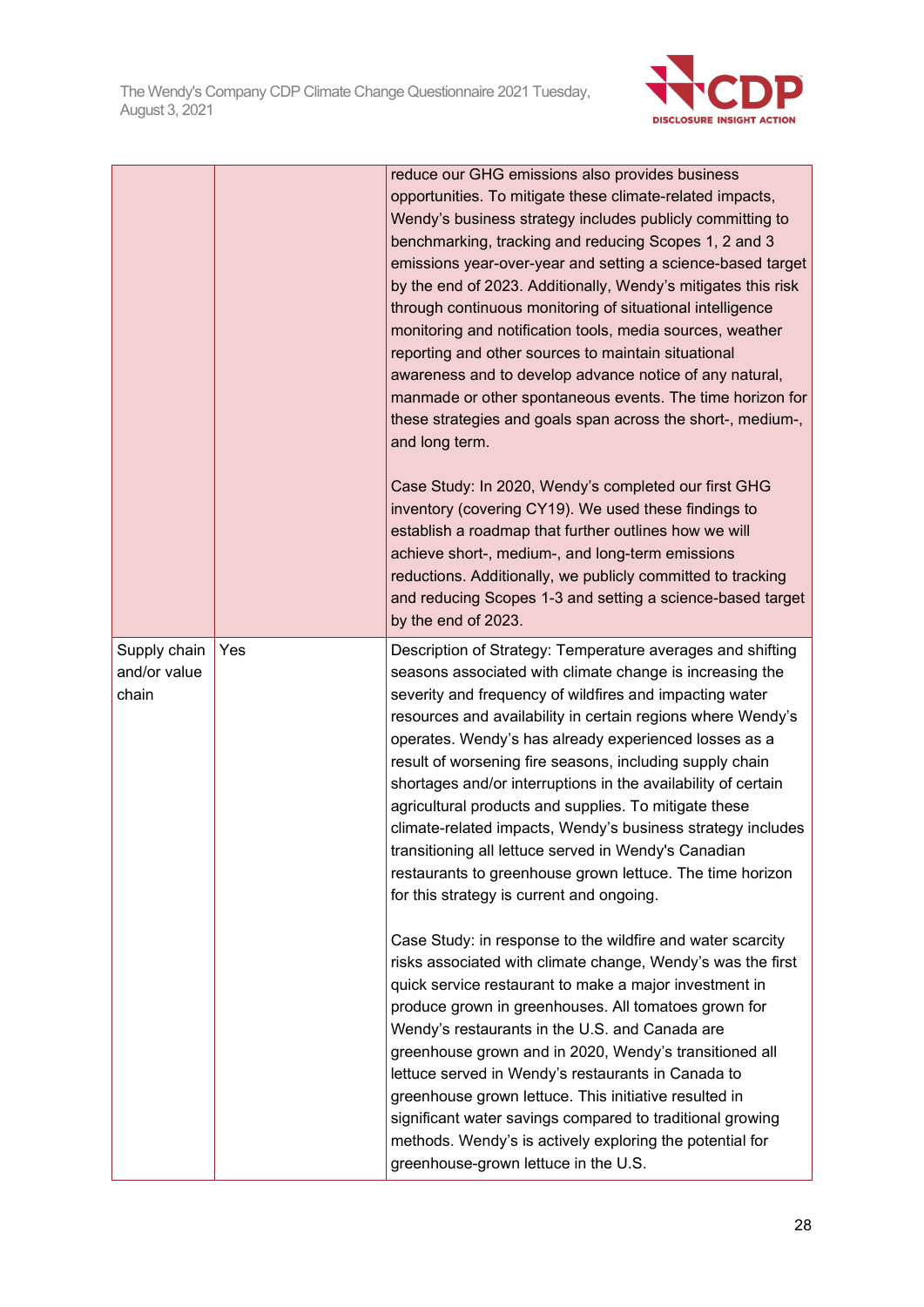

| Investment in Yes<br>R&D |     | Description of Strategy: containers and food packaging<br>alone contribute to nearly 25% of the materials that are sent<br>to landfills in the U.S. Many of these discarded materials are<br>food-related containers and packaging. To mitigate these<br>climate-related impacts, Wendy's business strategy includes<br>investments and R&D in eliminating packaging waste by<br>focusing on using less materials, conserving energy, and<br>reducing our waste stream and associated emissions.<br>Additionally, Wendy's publicly committed to sustainably<br>sourcing 100% of our customer-facing packaging by 2026.<br>Part of this commitment included establishing a full restricted<br>substances list and initiating research of more sustainable<br>packaging options in 2020. In 2021, the Wendy's<br>Sustainable Packaging team will identify associated<br>positive/negative financial impacts as a result of feasibility<br>and/or pilot studies and needs assessments. The time<br>horizon for this spans across the short- and medium-term.<br>Case study: In 2020, our efforts for the U.S. included<br>establishing a full restricted substances list, researching<br>straw-less lids and using company operated restaurants to<br>test innovative packaging ideas. In Canada, efforts included<br>transitioning from plastic salad bags to paper, and from<br>plastic stir sticks to birch wood stir sticks. We anticipate full<br>elimination of per- and polyfluoroalkyl substances from<br>consumer-facing packaging in the U.S. and Canada by |
|--------------------------|-----|--------------------------------------------------------------------------------------------------------------------------------------------------------------------------------------------------------------------------------------------------------------------------------------------------------------------------------------------------------------------------------------------------------------------------------------------------------------------------------------------------------------------------------------------------------------------------------------------------------------------------------------------------------------------------------------------------------------------------------------------------------------------------------------------------------------------------------------------------------------------------------------------------------------------------------------------------------------------------------------------------------------------------------------------------------------------------------------------------------------------------------------------------------------------------------------------------------------------------------------------------------------------------------------------------------------------------------------------------------------------------------------------------------------------------------------------------------------------------------------------------------------------------------------------------------------------|
|                          |     | Consortium, a collaborative that is devoted to researching<br>and developing global solutions to reduce single-use food<br>packaging waste and advance the design,<br>commercialization and recovery of packaging alternatives.                                                                                                                                                                                                                                                                                                                                                                                                                                                                                                                                                                                                                                                                                                                                                                                                                                                                                                                                                                                                                                                                                                                                                                                                                                                                                                                                    |
| Operations               | Yes | Description of Strategy: It is important to provide a pleasant<br>dining experience in our restaurants and keep temperatures<br>comfortable for customers. Wendy's 361 Company-operated<br>restaurants represent 1,478,986 of square feet located in<br>areas of the US and Canada where the percent increase in<br>cooling degree days per year could increase over the next<br>two decades, resulting in increased energy costs in the<br>summer to cool our restaurants. To mitigate these climate-<br>related impacts, Wendy's business strategy includes<br>continuing to expand our global energy management<br>program, and identifying energy efficiency projects and<br>initiatives throughout our corporate offices and restaurants.<br>The time horizon for this strategy is current and ongoing.                                                                                                                                                                                                                                                                                                                                                                                                                                                                                                                                                                                                                                                                                                                                                       |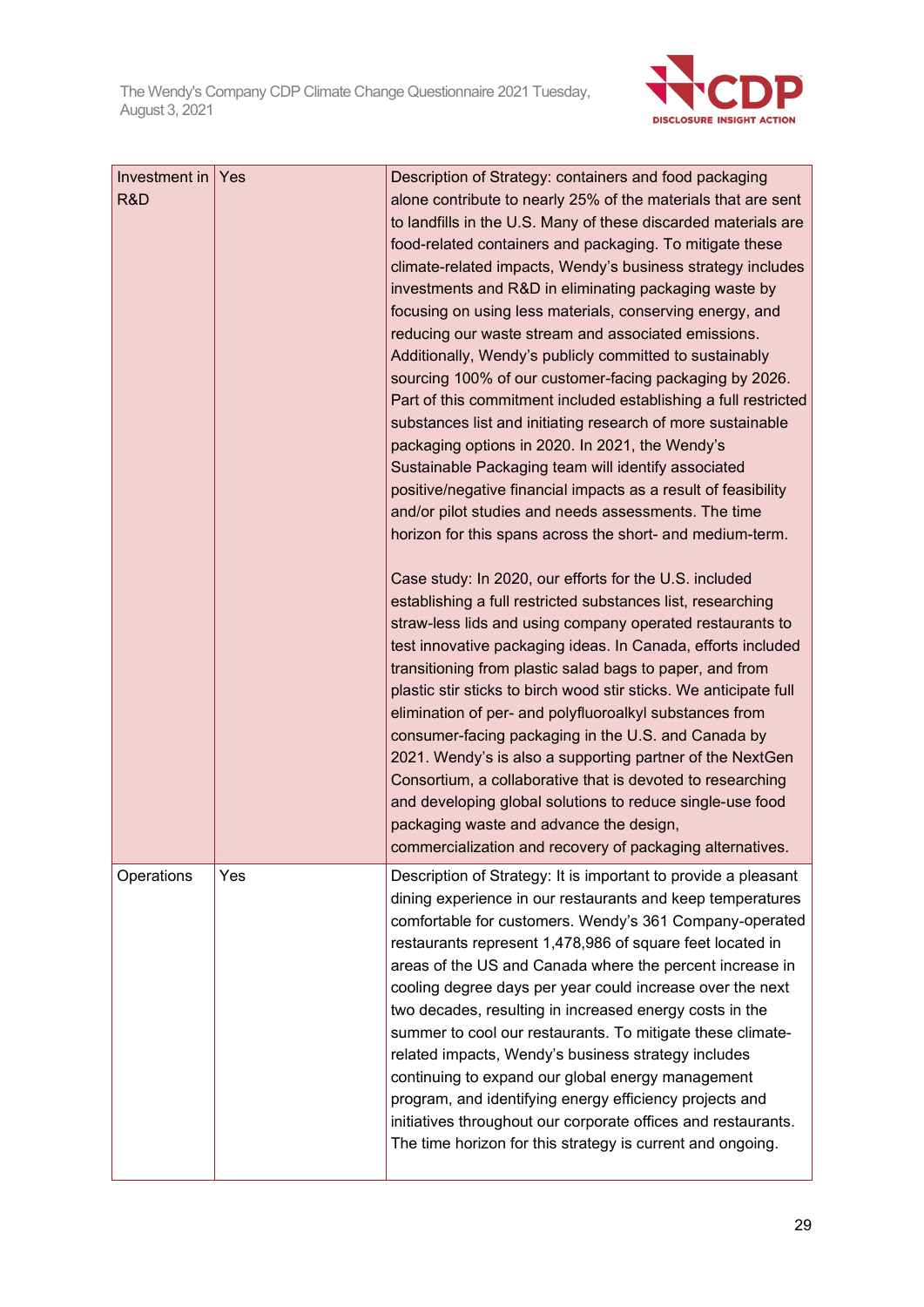

|  | Case Study: In 2020, Wendy's invested \$1,797,309 in 189     |
|--|--------------------------------------------------------------|
|  | energy efficiency initiatives including:                     |
|  | • Installation of 79 energy management software and          |
|  | hardware programs and technologies, and;                     |
|  | . Installation of 110 building automation solutions.         |
|  | These projects and initiatives are expected to reduce energy |
|  | spend by an estimated \$675,077 annually and lower metric    |
|  | tons of CO2. In addition, they will enable better decisions  |
|  | based on real time data, control HVAC units and site         |
|  | schedules, identify and triage issues remotely, reduce peak  |
|  | demand, avoid maintenance and repair, and ensure             |
|  | customer comfort.                                            |
|  |                                                              |

## **C3.4**

### **(C3.4) Describe where and how climate-related risks and opportunities have influenced your financial planning.**

|          | <b>Financial</b><br>planning<br>elements that<br>have been<br>influenced | <b>Description of influence</b>                                                                                                                                                                                                                                                                                                                                                                                                                                                                                                                                                                                                                                                                                                                                                                                                                                                                                                                                                                                                                                                                                                                                                                                                                                                                                                                                                                                                                                                                                                                                                                                                                   |
|----------|--------------------------------------------------------------------------|---------------------------------------------------------------------------------------------------------------------------------------------------------------------------------------------------------------------------------------------------------------------------------------------------------------------------------------------------------------------------------------------------------------------------------------------------------------------------------------------------------------------------------------------------------------------------------------------------------------------------------------------------------------------------------------------------------------------------------------------------------------------------------------------------------------------------------------------------------------------------------------------------------------------------------------------------------------------------------------------------------------------------------------------------------------------------------------------------------------------------------------------------------------------------------------------------------------------------------------------------------------------------------------------------------------------------------------------------------------------------------------------------------------------------------------------------------------------------------------------------------------------------------------------------------------------------------------------------------------------------------------------------|
| Row<br>1 | Revenues                                                                 | Description of influence: Wendy's has food service and food retail<br>operations across the U.S., which may be adversely affected by<br>tornadoes, severe winter storms, hurricanes, floods and other extreme<br>weather conditions that could also adversely affect Wendy's customers<br>and suppliers. Severe weather or other natural disasters could result in<br>significant business interruption, impact our ability to serve our<br>customers, result in lost sales and revenues for our restaurants, and hurt<br>our operating margins and profits. As Wendy's has already experienced<br>episodes of extreme weather, including hurricanes and resultant flooding,<br>we've integrated chronic and physical climate-related risks into our<br>financial planning process. Examples of how these risks and opportunities<br>have been integrated into our financial planning process include:<br>investments in emissions benchmarking, tracking and reduction programs<br>and initiatives; investments in energy efficiency measures and, more<br>recently (2020), renewable energy programs; investments in maintenance<br>and enhancements to our business continuity programs and emergency<br>response plans; investments in greenhouse grown produce; and<br>committing to the establishment of a Science Based Target by 2023 and<br>implementing identified programs and initiatives required to achieving that<br>target. The current time horizon is considered to be current, although<br>spans across the short-, medium, and long-term (from 0-20 years).<br>Case study: There were numerous severe weather events in 2020, |
|          |                                                                          |                                                                                                                                                                                                                                                                                                                                                                                                                                                                                                                                                                                                                                                                                                                                                                                                                                                                                                                                                                                                                                                                                                                                                                                                                                                                                                                                                                                                                                                                                                                                                                                                                                                   |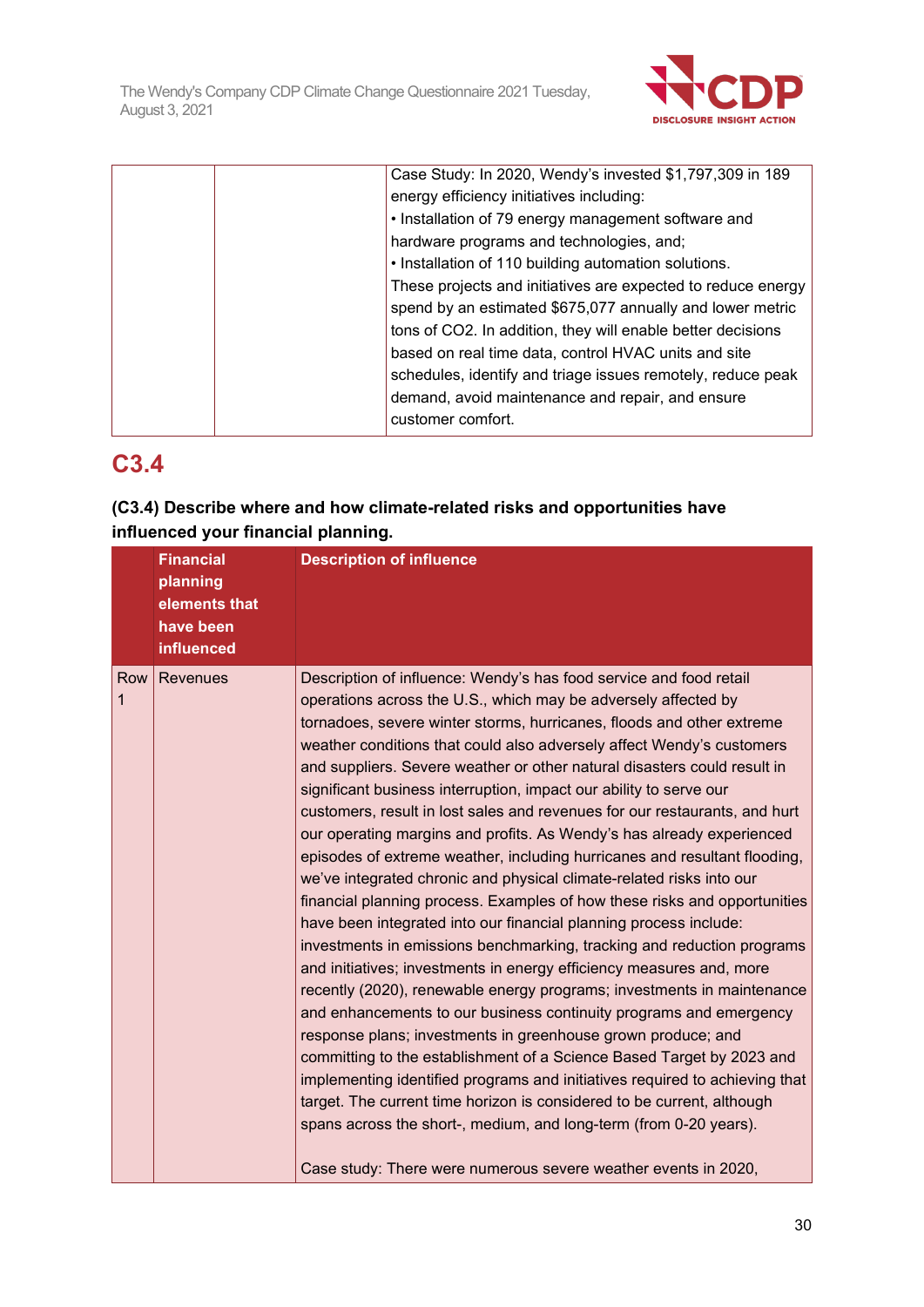

|  | including tornadoes, severe winter storms and hurricanes. Subsequent       |
|--|----------------------------------------------------------------------------|
|  | impacts from these events resulted in damage, temporary interruptions or   |
|  | flooding to operations across the U.S. Wendy's quantifies an estimated     |
|  | 2020 U.S. Systemwide Sales Impact from these events to be between          |
|  | \$20-25M, which includes impacts from all types of weather events,         |
|  | including winter storms, hurricanes, flooding, etc. The Wendy's financial  |
|  | model derives direct revenues from Company-operated restaurants and        |
|  | royalty revenues from franchise-owned restaurants. To mitigate the         |
|  | impacts of disruption where possible, Wendy's re-routed deliveries of      |
|  | food/beverage items and/or took product out of other distribution centers. |

### **C3.4a**

**(C3.4a) Provide any additional information on how climate-related risks and opportunities have influenced your strategy and financial planning (optional).**

# **C4. Targets and performance**

## **C4.1**

**(C4.1) Did you have an emissions target that was active in the reporting year?** No target

## **C4.1c**

**(C4.1c) Explain why you did not have an emissions target, and forecast how your emissions will change over the next five years.**

|     | <b>Primary</b> | <b>Five-year forecast</b>             | <b>Please explain</b>                     |
|-----|----------------|---------------------------------------|-------------------------------------------|
|     | reason         |                                       |                                           |
| Row | We are         | Wendy's has committed to setting      | In 2020, Wendy's completed our first GHG  |
|     | planning to    | an emissions reduction target         | inventory (covering CY19). We used the    |
|     | introduce a    | aligned with the Science Based        | findings of this inventory to establish a |
|     | target in the  | Target Initiative by the end of 2023. | roadmap that further outlines how we will |
|     | next two       | While it is difficult to quantify the | achieve short-, medium-, and long-term    |
|     | years          | change as a percentage, we            | emissions reductions. Additionally, we    |
|     |                | forecast that the direction of        | publicly committed to tracking and        |
|     |                | change will be a decrease over the    | reducing Scopes 1-3 and setting a         |
|     |                | next five years.                      | science-based target by the end of 2023.  |

## **C4.2**

### **(C4.2) Did you have any other climate-related targets that were active in the reporting year?**

No other climate-related targets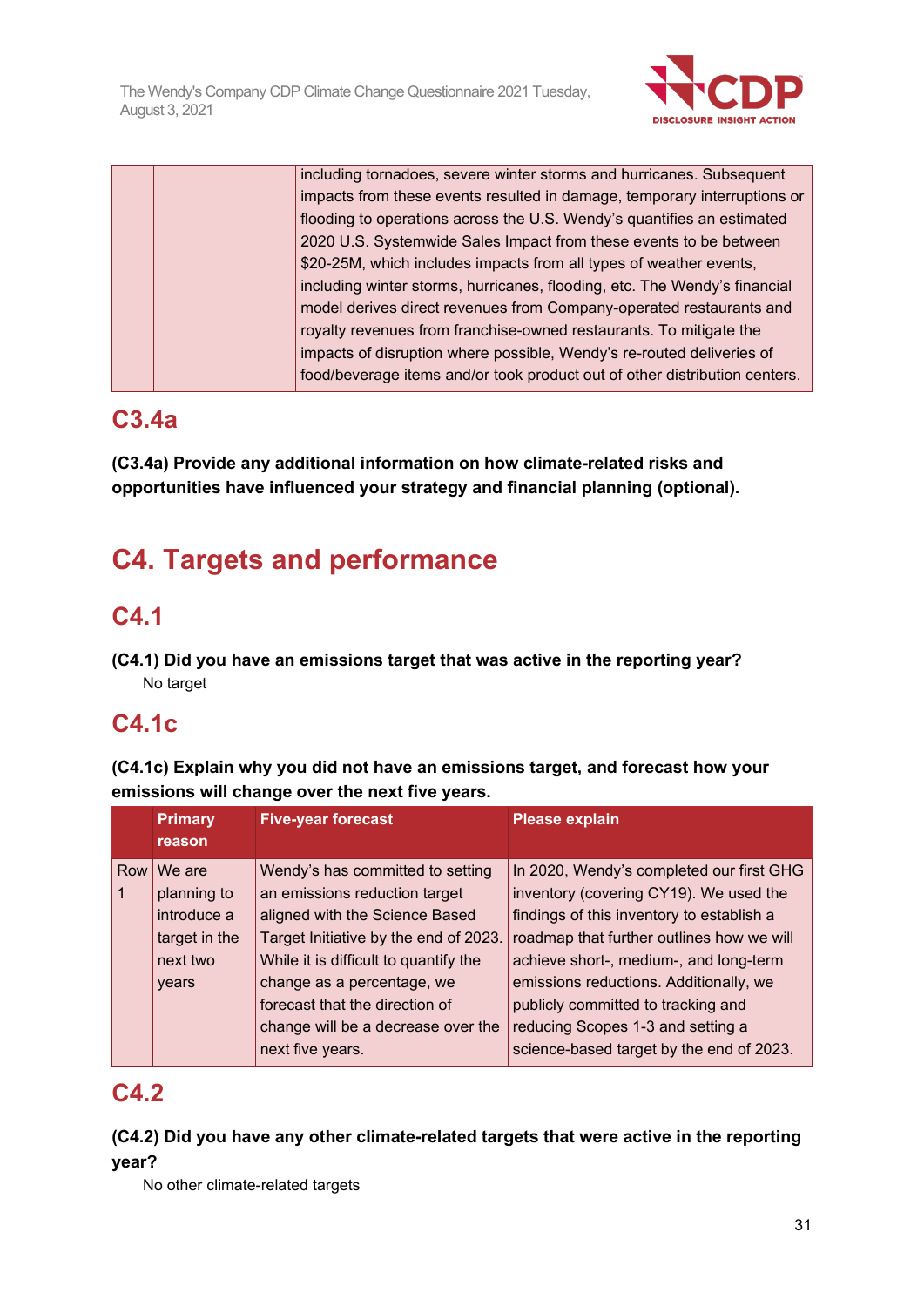

## **C4.3**

**(C4.3) Did you have emissions reduction initiatives that were active within the reporting year? Note that this can include those in the planning and/or implementation phases.**

Yes

## **C4.3a**

**(C4.3a) Identify the total number of initiatives at each stage of development, and for those in the implementation stages, the estimated CO2e savings.**

|                                   | <b>Number of</b><br><b>initiatives</b> | Total estimated annual CO2e savings in metric<br>tonnes CO2e (only for rows marked *) |
|-----------------------------------|----------------------------------------|---------------------------------------------------------------------------------------|
| Under investigation               | 83                                     |                                                                                       |
| To be implemented*                | 0                                      |                                                                                       |
| Implementation<br>commenced*      |                                        |                                                                                       |
| Implemented*                      | 187                                    | 27.02                                                                                 |
| Not to be implemented $ 0\rangle$ |                                        |                                                                                       |

### **C4.3b**

**(C4.3b) Provide details on the initiatives implemented in the reporting year in the table below.**

### **Initiative category & Initiative type**

Energy efficiency in buildings Building Energy Management Systems (BEMS)

### **Estimated annual CO2e savings (metric tonnes CO2e)**

15.72

### **Scope(s)**

Scope 2 (location-based) Scope 2 (market-based)

### **Voluntary/Mandatory**

Voluntary

## **Annual monetary savings (unit currency – as specified in C0.4)**

389,102

### **Investment required (unit currency – as specified in C0.4)**

941,310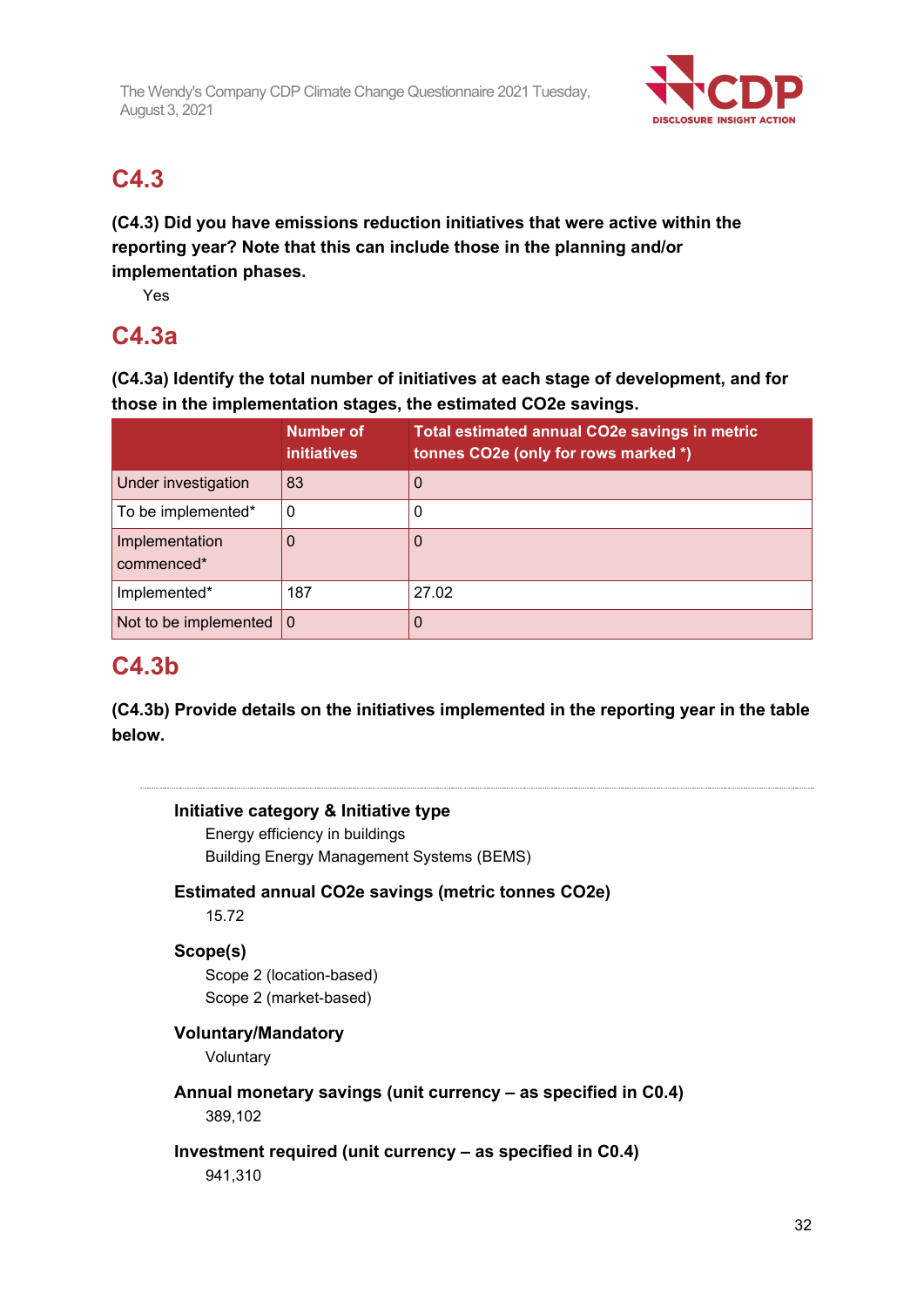

#### **Payback period**

1-3 years

#### **Estimated lifetime of the initiative**

16-20 years

#### **Comment**

Installation of GridPoint

#### **Initiative category & Initiative type**

Energy efficiency in buildings Building Energy Management Systems (BEMS)

#### **Estimated annual CO2e savings (metric tonnes CO2e)**

11.3

### **Scope(s)**

Scope 2 (location-based) Scope 2 (market-based)

#### **Voluntary/Mandatory**

Voluntary

#### **Annual monetary savings (unit currency – as specified in C0.4)** 285,975

**Investment required (unit currency – as specified in C0.4)** 754,257

#### **Payback period**

1-3 years

### **Estimated lifetime of the initiative**

16-20 years

#### **Comment**

Installation of Transformative Wave

### **C4.3c**

#### **(C4.3c) What methods do you use to drive investment in emissions reduction activities?**

| l Method                                          | <b>Comment</b> |
|---------------------------------------------------|----------------|
| Compliance with regulatory requirements/standards |                |
| Dedicated budget for energy efficiency            |                |
|                                                   |                |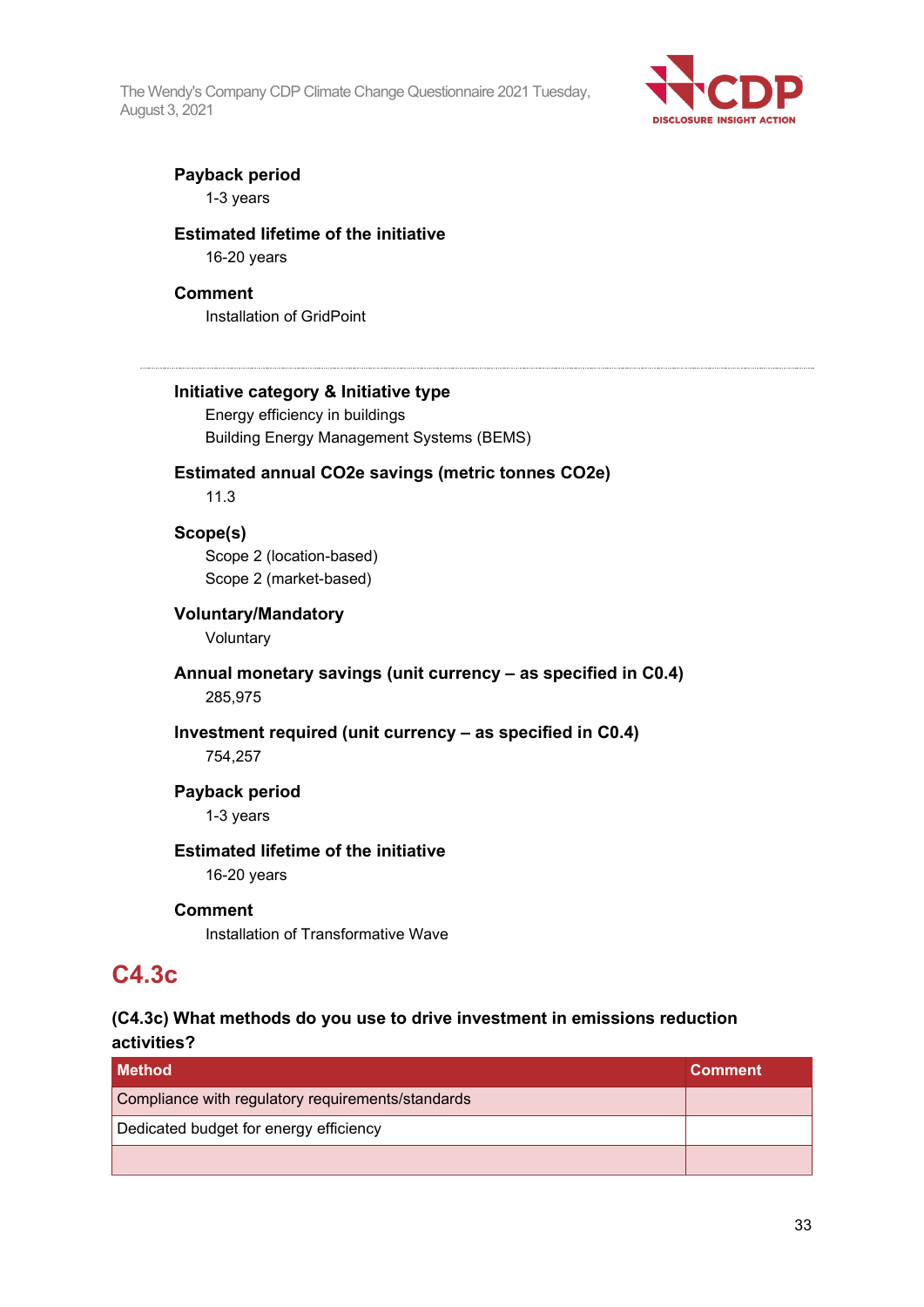

### **C4.5**

**(C4.5) Do you classify any of your existing goods and/or services as low-carbon products or do they enable a third party to avoid GHG emissions?** No

# **C5. Emissions methodology**

## **C5.1**

**(C5.1) Provide your base year and base year emissions (Scopes 1 and 2).**

### **Scope 1**

**Base year start** January 1, 2020

**Base year end** December 31, 2020

**Base year emissions (metric tons CO2e)** 14,213.6

**Comment**

### **Scope 2 (location-based)**

**Base year start** January 1, 2020

**Base year end** December 31, 2020

#### **Base year emissions (metric tons CO2e)** 55,035.42

**Comment**

### **Scope 2 (market-based)**

**Base year start** January 1, 2020

## **Base year end**

December 31, 2020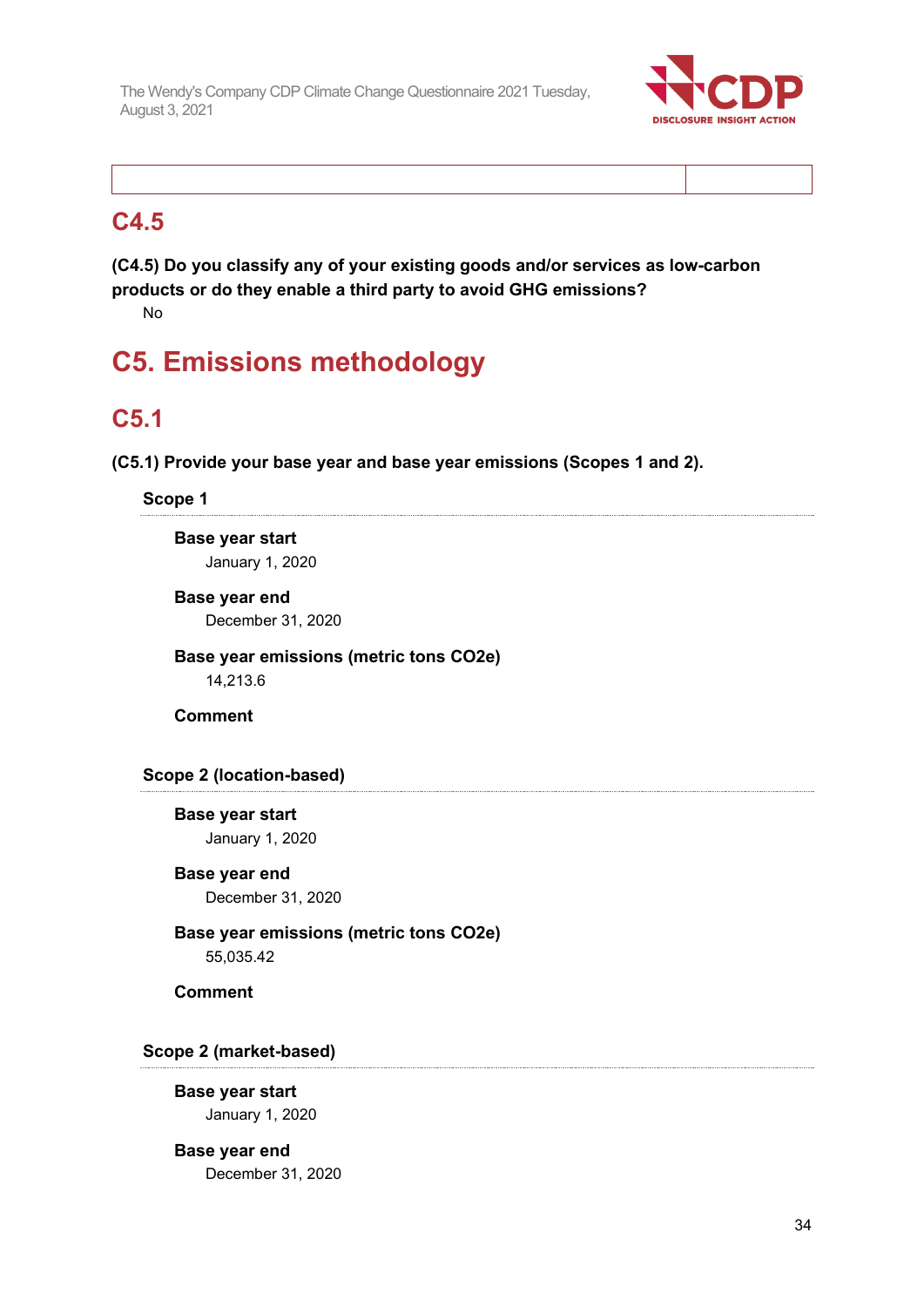

**Base year emissions (metric tons CO2e)** 54,399.56

#### **Comment**

### **C5.2**

**(C5.2) Select the name of the standard, protocol, or methodology you have used to collect activity data and calculate emissions.**

The Greenhouse Gas Protocol: A Corporate Accounting and Reporting Standard (Revised Edition)

## **C6. Emissions data**

## **C6.1**

**(C6.1) What were your organization's gross global Scope 1 emissions in metric tons CO2e?**

**Reporting year**

**Gross global Scope 1 emissions (metric tons CO2e)** 14,214

**Comment**

## **C6.2**

**(C6.2) Describe your organization's approach to reporting Scope 2 emissions.**

**Row 1**

**Scope 2, location-based** We are reporting a Scope 2, location-based figure

**Scope 2, market-based** We are reporting a Scope 2, market-based figure

**Comment**

## **C6.3**

**(C6.3) What were your organization's gross global Scope 2 emissions in metric tons CO2e?**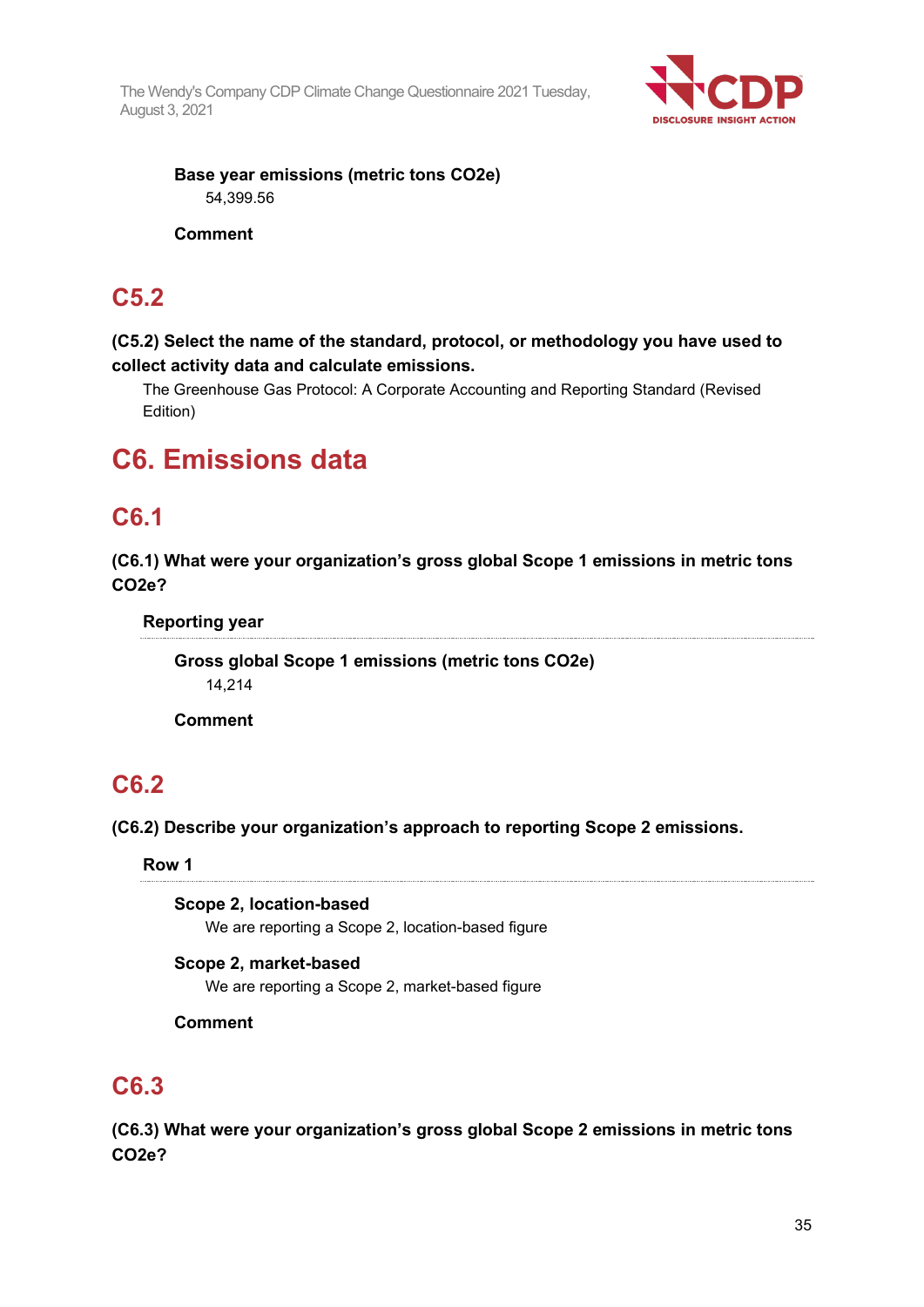

### **Reporting year**

**Scope 2, location-based** 55,035

**Scope 2, market-based (if applicable)** 54,400

**Comment**

## **C6.4**

**(C6.4) Are there any sources (e.g. facilities, specific GHGs, activities, geographies, etc.) of Scope 1 and Scope 2 emissions that are within your selected reporting boundary which are not included in your disclosure?**

No

## **C6.5**

**(C6.5) Account for your organization's gross global Scope 3 emissions, disclosing and explaining any exclusions.**

### **Purchased goods and services**

#### **Evaluation status**

Relevant, not yet calculated

#### **Please explain**

Per the Quantis tool estimates, this category of emissions is relevant to Wendy's based on the spend figures entered, however, the output is not sufficiently robust to enable disclosure at this time.

### **Capital goods**

#### **Evaluation status**

Relevant, not yet calculated

#### **Please explain**

Per the Quantis tool estimates, this category of emissions is relevant to Wendy's based on the spend figures entered, however, the output is not sufficiently robust to enable disclosure at this time.

#### **Fuel-and-energy-related activities (not included in Scope 1 or 2)**

#### **Evaluation status**

Relevant, not yet calculated

#### **Please explain**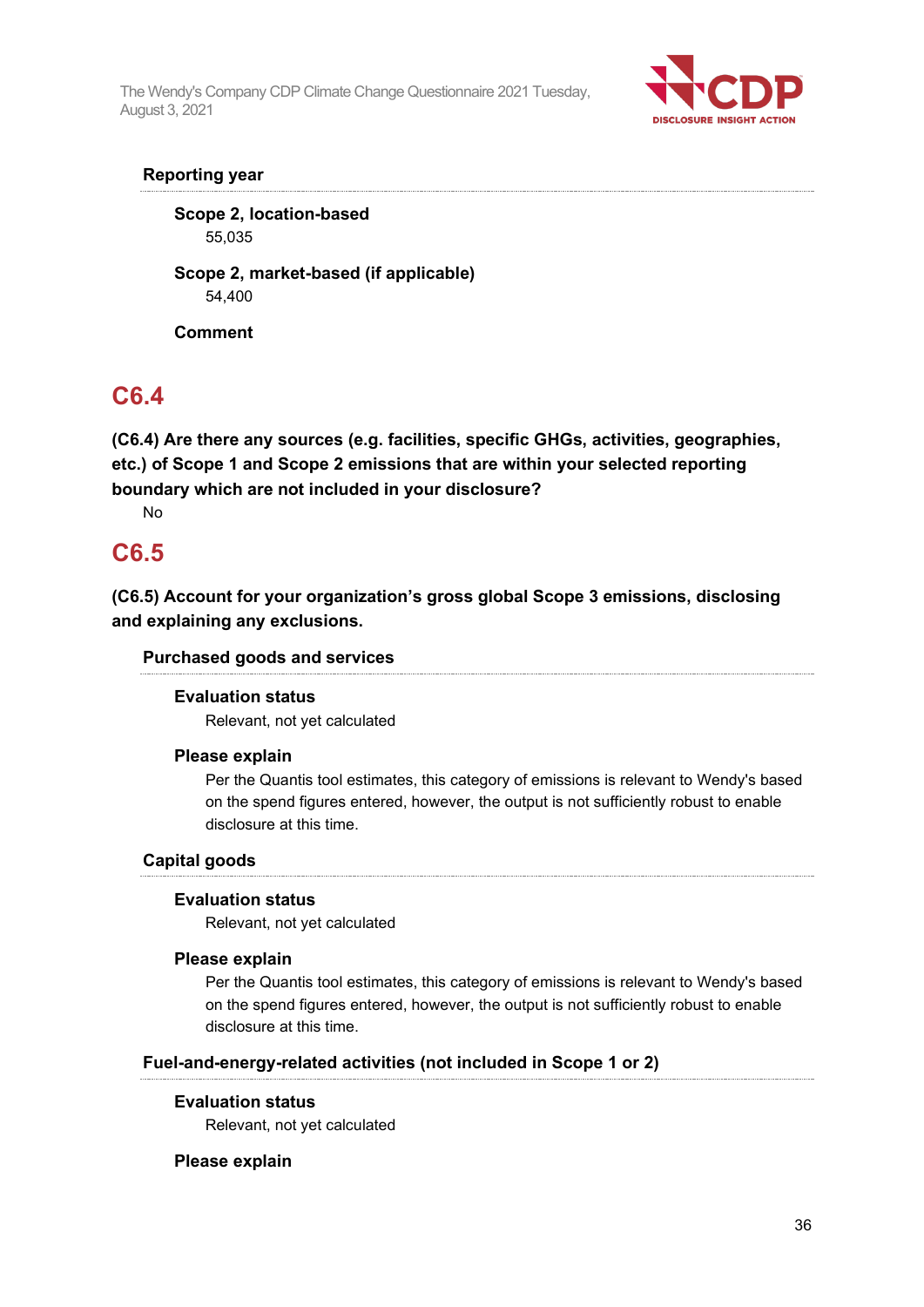

Per the Quantis tool estimates, this category of emissions is relevant to Wendy's based on the spend figures entered, however, the output is not sufficiently robust to enable disclosure at this time.

#### **Upstream transportation and distribution**

#### **Evaluation status**

Not relevant, explanation provided

#### **Please explain**

Per the Quantis tool estimates, this category of emissions is not relevant to Wendy's based on the spend information entered in the tool.

#### **Waste generated in operations**

#### **Evaluation status**

Relevant, not yet calculated

#### **Please explain**

Per the Quantis tool estimates, this category of emissions is relevant to Wendy's based on the spend figures entered, however, the output is not sufficiently robust to enable disclosure at this time.

#### **Business travel**

#### **Evaluation status**

Relevant, not yet calculated

#### **Please explain**

Per the Quantis tool estimates, this category of emissions is relevant to Wendy's based on the spend figures entered, however, the output is not sufficiently robust to enable disclosure at this time.

#### **Employee commuting**

#### **Evaluation status**

Relevant, not yet calculated

#### **Please explain**

Per the Quantis tool estimates, this category of emissions is relevant to Wendy's based on the spend figures entered, however, the output is not sufficiently robust to enable disclosure at this time.

#### **Upstream leased assets**

#### **Evaluation status**

Not relevant, explanation provided

#### **Please explain**

Per the Quantis tool estimates, this category of emissions is not relevant to Wendy's based on the spend information entered in the tool.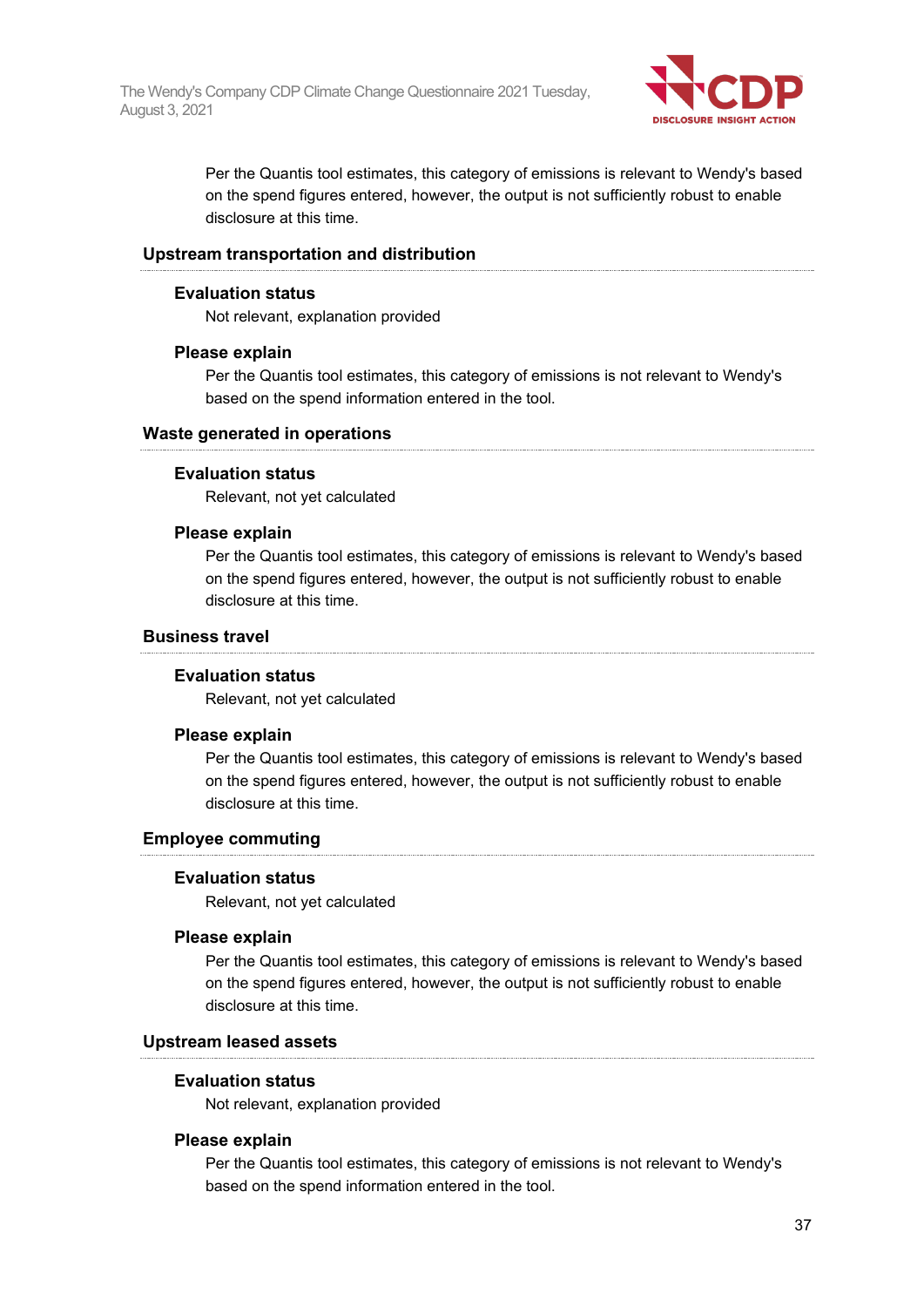

#### **Downstream transportation and distribution**

#### **Evaluation status**

Not relevant, explanation provided

#### **Please explain**

Per the Quantis tool estimates, this category of emissions is not relevant to Wendy's based on the spend information entered in the tool.

#### **Processing of sold products**

#### **Evaluation status**

Not relevant, explanation provided

#### **Please explain**

Per the Quantis tool estimates, this category of emissions is not relevant to Wendy's based on the spend information entered in the tool.

#### **Use of sold products**

#### **Evaluation status**

Not relevant, explanation provided

#### **Please explain**

Per the Quantis tool estimates, this category of emissions is not relevant to Wendy's based on the spend information entered in the tool.

#### **End of life treatment of sold products**

#### **Evaluation status**

Not relevant, explanation provided

#### **Please explain**

Per the Quantis tool estimates, this category of emissions is not relevant to Wendy's based on the spend information entered in the tool.

#### **Downstream leased assets**

#### **Evaluation status**

Not relevant, explanation provided

#### **Please explain**

Per the Quantis tool estimates, this category of emissions is not relevant to Wendy's based on the spend information entered in the tool.

#### **Franchises**

#### **Evaluation status**

Relevant, not yet calculated

#### **Please explain**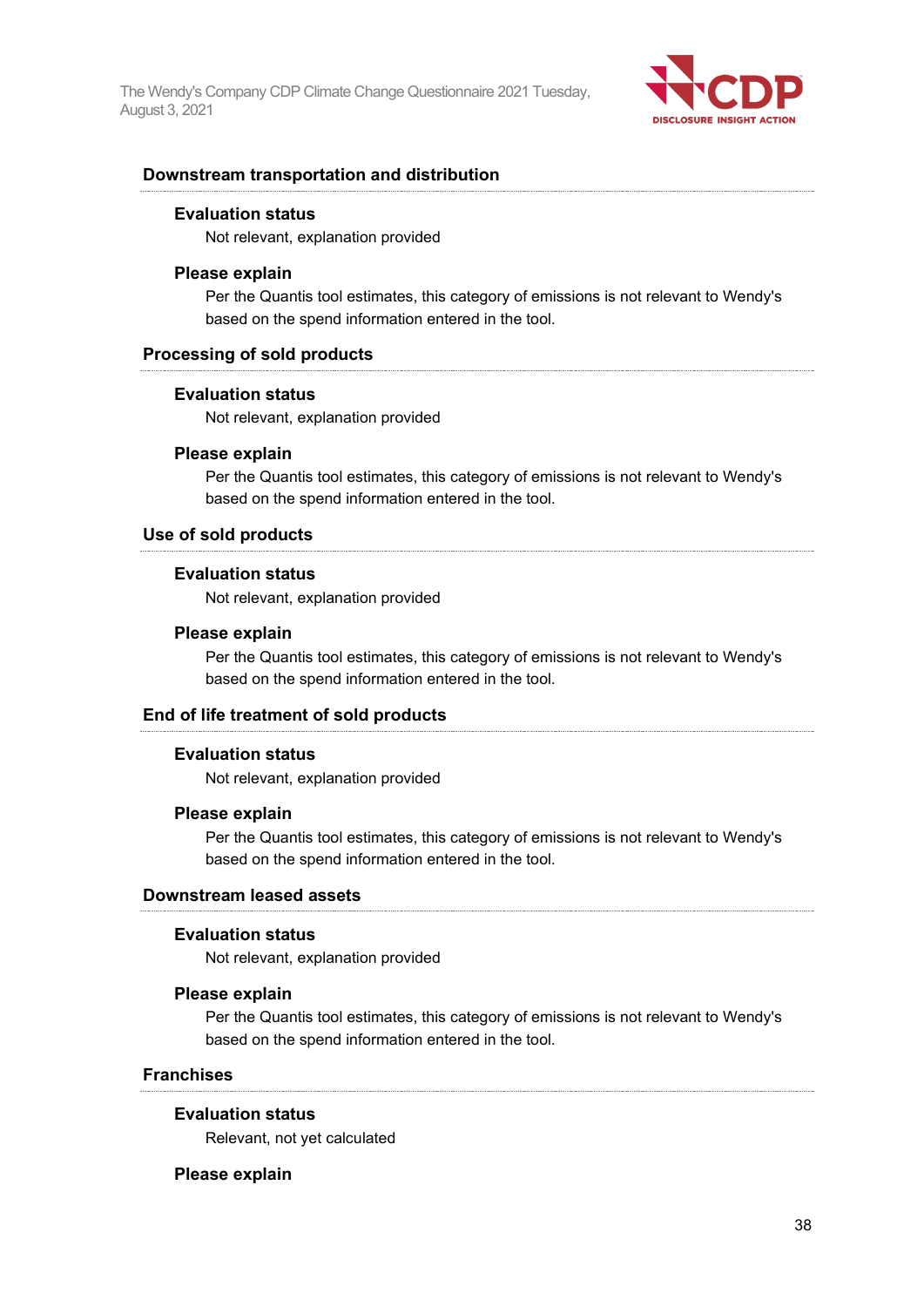

Per the Quantis tool estimates, this category of emissions is relevant to Wendy's based on the spend figures entered, however, the output is not sufficiently robust to enable disclosure at this time.

#### **Investments**

#### **Evaluation status**

Not relevant, explanation provided

#### **Please explain**

Per the Quantis tool estimates, this category of emissions is not relevant to Wendy's based on the spend information entered in the tool.

#### **Other (upstream)**

**Evaluation status**

**Please explain**

**Other (downstream)**

**Evaluation status**

**Please explain**

## **C6.7**

**(C6.7) Are carbon dioxide emissions from biogenic carbon relevant to your organization?**

No

### **C6.10**

**(C6.10) Describe your gross global combined Scope 1 and 2 emissions for the reporting year in metric tons CO2e per unit currency total revenue and provide any additional intensity metrics that are appropriate to your business operations.**

**Intensity figure** 0.00003957

**Metric numerator (Gross global combined Scope 1 and 2 emissions, metric tons CO2e)**

68,613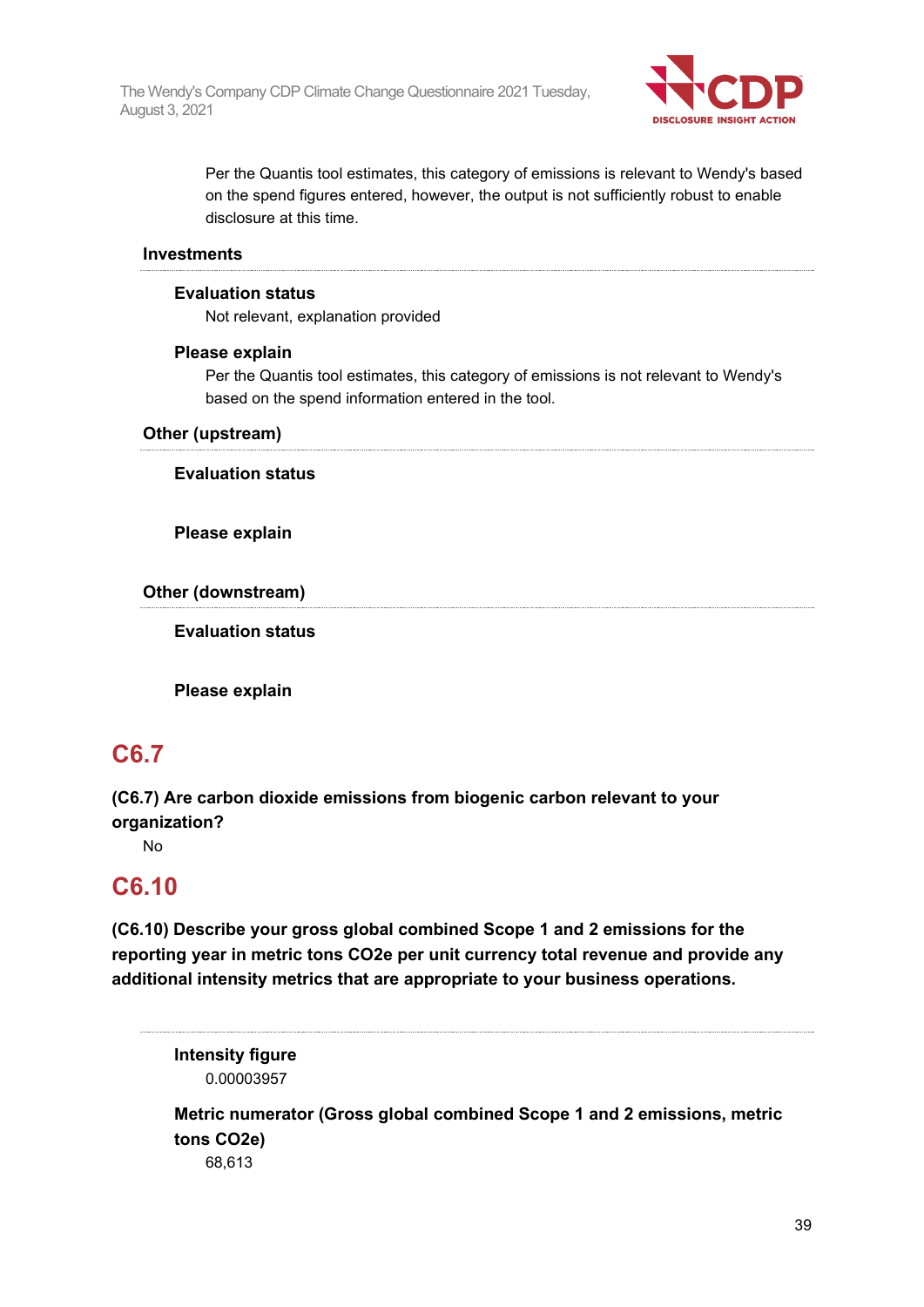

#### **Metric denominator** unit total revenue

### **Metric denominator: Unit total** 1,733,800,000

## **Scope 2 figure used**

Market-based

### **% change from previous year**

7.68

### **Direction of change**

Decreased

### **Reason for change**

Wendy's has installed Building Energy Management Systems (BEMS) as outlined in C4.3b that have partially contributed to the decrease in emissions intensity per unit total revenue from 2019 to 2020.

# **C7. Emissions breakdowns**

## **C7.1**

**(C7.1) Does your organization break down its Scope 1 emissions by greenhouse gas type?**

Yes

## **C7.1a**

**(C7.1a) Break down your total gross global Scope 1 emissions by greenhouse gas type and provide the source of each used greenhouse warming potential (GWP).**

| <b>Greenhouse</b><br>gas | Scope 1 emissions (metric tons of<br>CO <sub>2e</sub> ) | <b>GWP Reference</b>                                    |
|--------------------------|---------------------------------------------------------|---------------------------------------------------------|
| CO <sub>2</sub>          | 14,195                                                  | IPCC Fifth Assessment Report (AR5 -<br>$100$ year)      |
| CH <sub>4</sub>          | 6.74                                                    | IPCC Fifth Assessment Report (AR5 -<br>100 year)        |
| <b>N2O</b>               | 6.56                                                    | <b>IPCC Fifth Assessment Report (AR5 -</b><br>100 year) |

## **C7.2**

**(C7.2) Break down your total gross global Scope 1 emissions by country/region.**

| <b>Country/Region</b><br>Scope 1 emissions (metric tons CO2e) |
|---------------------------------------------------------------|
|---------------------------------------------------------------|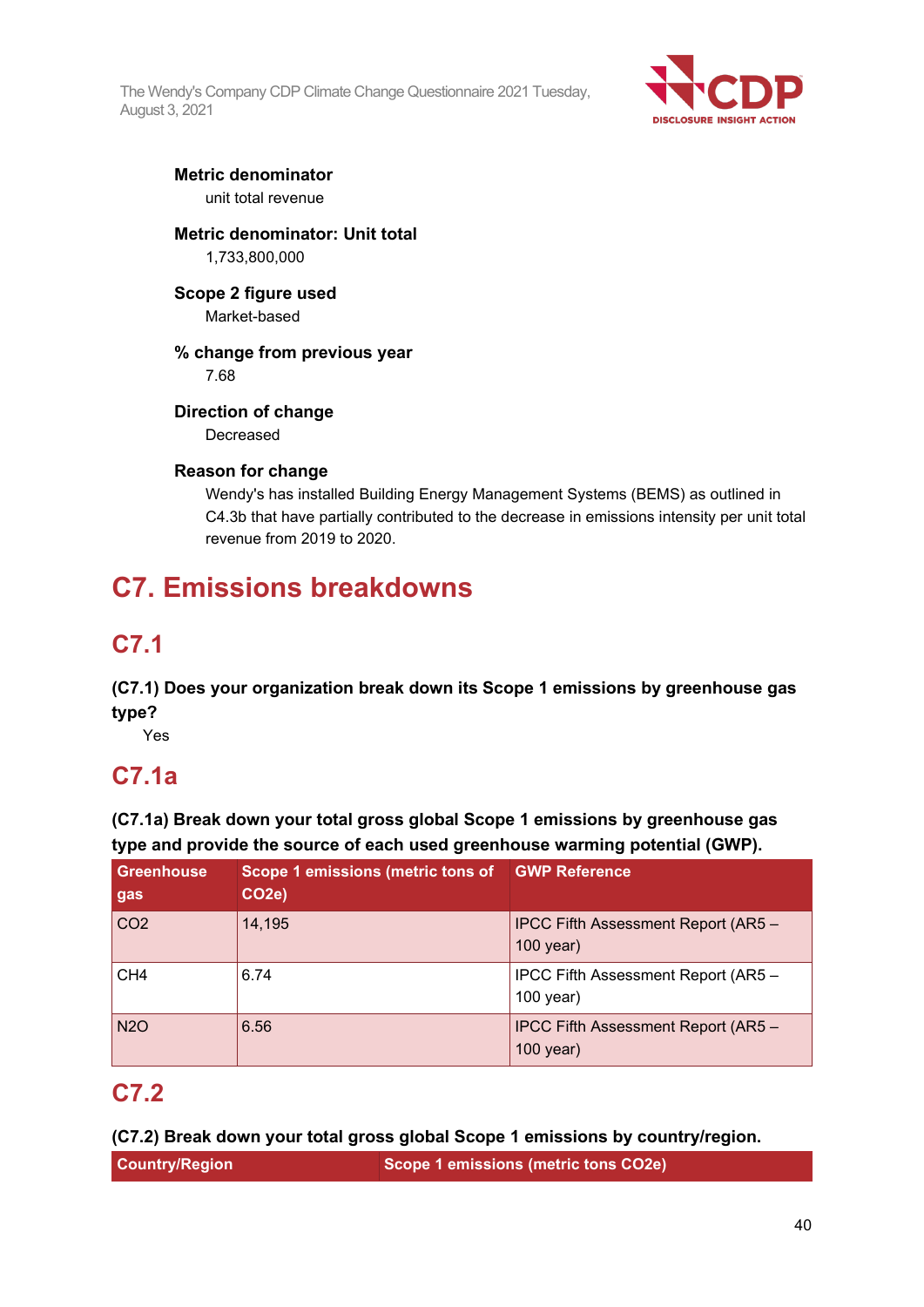

| United States of America | 14.119 |
|--------------------------|--------|
| ' Canada                 | 94     |

## **C7.3**

### **(C7.3) Indicate which gross global Scope 1 emissions breakdowns you are able to provide.**

By activity

## **C7.3c**

### **(C7.3c) Break down your total gross global Scope 1 emissions by business activity.**

| <b>Activity</b>              | Scope 1 emissions (metric tons CO2e) |
|------------------------------|--------------------------------------|
| Company-operated restaurants | 12,224                               |
| l Offices                    | 347                                  |
| Company-owned fleet          | 1,642                                |

## **C7.5**

**(C7.5) Break down your total gross global Scope 2 emissions by country/region.**

| <b>Country/Region</b>              | Scope 2,<br>location-<br>based (metric based<br>tons CO2e) | Scope 2,<br>market-<br>(metric tons<br><b>CO2e)</b> | <b>Purchased and</b><br>consumed<br>electricity, heat,<br>steam or cooling<br>(MWh) | <b>Purchased and consumed</b><br>low-carbon electricity,<br>heat, steam or cooling<br>accounted for in Scope 2<br>market-based approach<br>(MWh) |
|------------------------------------|------------------------------------------------------------|-----------------------------------------------------|-------------------------------------------------------------------------------------|--------------------------------------------------------------------------------------------------------------------------------------------------|
| <b>United States of</b><br>America | 55,035                                                     | 54,400                                              | 127,790                                                                             | $\Omega$                                                                                                                                         |

## **C7.6**

### **(C7.6) Indicate which gross global Scope 2 emissions breakdowns you are able to provide.**

By activity

## **C7.6c**

### **(C7.6c) Break down your total gross global Scope 2 emissions by business activity.**

| <b>Activity</b>                 | Scope 2, location-based (metric<br>tons CO <sub>2</sub> e) | Scope 2, market-based (metric<br>tons CO <sub>2</sub> e) |
|---------------------------------|------------------------------------------------------------|----------------------------------------------------------|
| Company-operated<br>restaurants | 52.077                                                     | 51,188                                                   |
| <b>Offices</b>                  | 2,959                                                      | 3,211                                                    |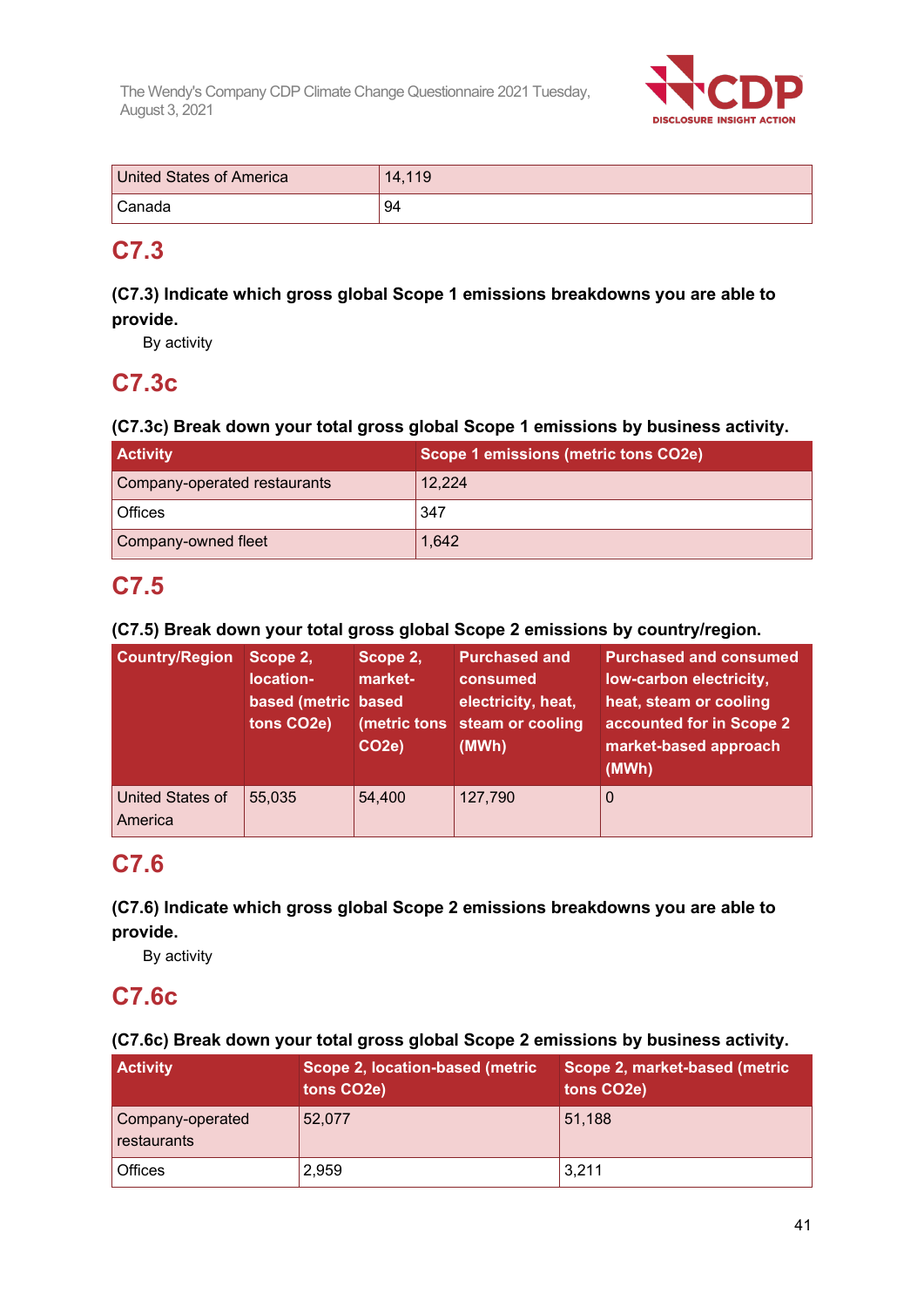

## **C7.9**

### **(C7.9) How do your gross global emissions (Scope 1 and 2 combined) for the reporting year compare to those of the previous reporting year?**

This is our first year of reporting, so we cannot compare to last year

# **C8. Energy**

## **C8.1**

### **(C8.1) What percentage of your total operational spend in the reporting year was on energy?**

More than 0% but less than or equal to 5%

### **C8.2**

### **(C8.2) Select which energy-related activities your organization has undertaken.**

|                                                       | Indicate whether your organization undertook this energy-<br>related activity in the reporting year |
|-------------------------------------------------------|-----------------------------------------------------------------------------------------------------|
| Consumption of fuel (excluding<br>feedstocks)         | Yes                                                                                                 |
| Consumption of purchased or<br>acquired electricity   | Yes                                                                                                 |
| Consumption of purchased or<br>acquired heat          | <b>No</b>                                                                                           |
| Consumption of purchased or<br>acquired steam         | No                                                                                                  |
| Consumption of purchased or<br>acquired cooling       | <b>No</b>                                                                                           |
| Generation of electricity, heat,<br>steam, or cooling | No                                                                                                  |

### **C8.2a**

| (C8.2a) Report your organization's energy consumption totals (excluding feedstocks) |  |
|-------------------------------------------------------------------------------------|--|
| in MWh.                                                                             |  |

|                                              | <b>Heating</b><br>value          | <b>MWh from</b><br>renewable<br><b>sources</b> | <b>MWh from non-</b><br>renewable<br><b>sources</b> | <b>Total (renewable</b><br>and non-renewable)<br><b>MWh</b> |
|----------------------------------------------|----------------------------------|------------------------------------------------|-----------------------------------------------------|-------------------------------------------------------------|
| Consumption of fuel<br>(excluding feedstock) | HHV (higher<br>heating<br>value) | $\Omega$                                       | 76,091                                              | 76,091                                                      |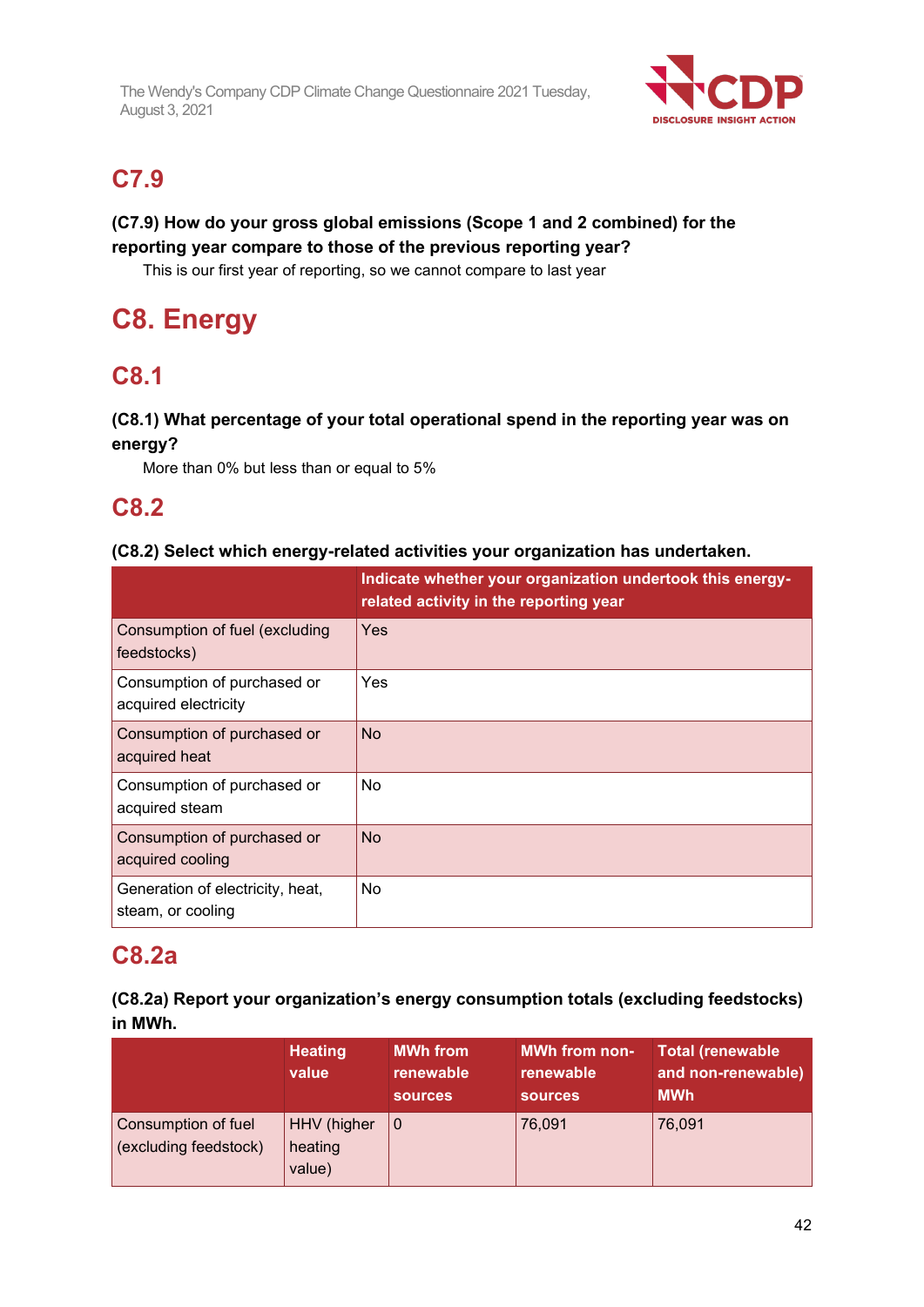

| Consumption of        |  | 127,790 | 127,790 |
|-----------------------|--|---------|---------|
| purchased or acquired |  |         |         |
| electricity           |  |         |         |
| Total energy          |  | 203,881 | 203,881 |
| consumption           |  |         |         |

### **C8.2b**

### **(C8.2b) Select the applications of your organization's consumption of fuel.**

|                                                            | Indicate whether your organization undertakes this<br>fuel application |
|------------------------------------------------------------|------------------------------------------------------------------------|
| Consumption of fuel for the generation of<br>electricity   | <b>No</b>                                                              |
| Consumption of fuel for the generation of<br>heat          | Yes                                                                    |
| Consumption of fuel for the generation of<br>steam         | <b>No</b>                                                              |
| Consumption of fuel for the generation of<br>cooling       | No                                                                     |
| Consumption of fuel for co-generation or<br>tri-generation | <b>No</b>                                                              |

### **C8.2c**

**(C8.2c) State how much fuel in MWh your organization has consumed (excluding feedstocks) by fuel type.**

## **Fuels (excluding feedstocks)** Diesel **Heating value** HHV (higher heating value) **Total fuel MWh consumed by the organization** 15 **Emission factor** 73.96 **Unit** kg CO2e per million Btu **Emissions factor source**

US EPA MRR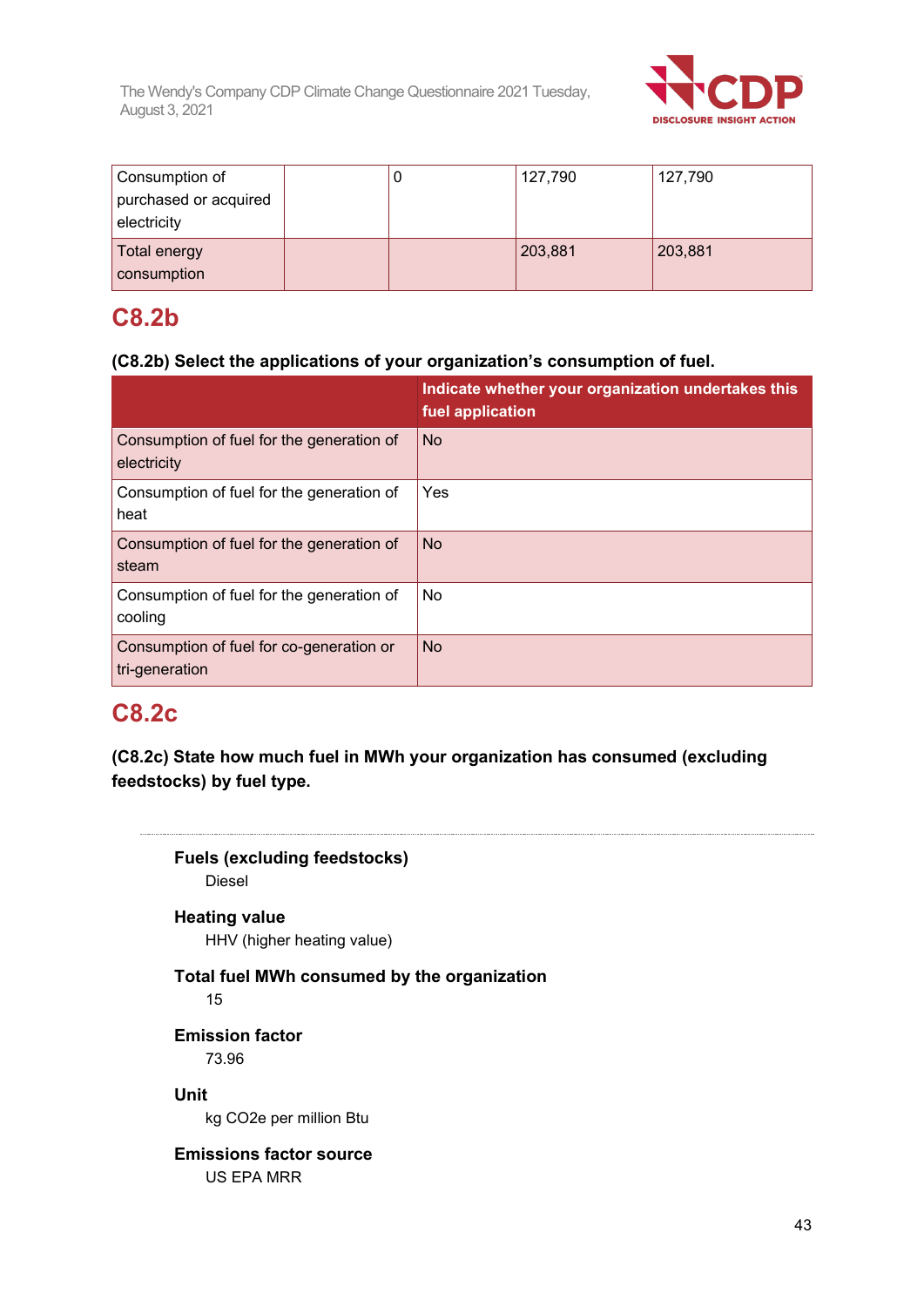

#### **Comment**

Final Rule (40 CFR 98) - Commercial Sector 2013

**Fuels (excluding feedstocks)** Motor Gasoline

**Heating value**

HHV (higher heating value)

#### **Total fuel MWh consumed by the organization** 6,855

**Emission factor** 70.22

**Unit**

kg CO2e per million Btu

#### **Emissions factor source**

US EPA MRR

#### **Comment**

Final Rule (40 CFR 98) - Commercial Sector 2013

### **Fuels (excluding feedstocks)** Natural Gas

#### **Heating value**

HHV (higher heating value)

#### **Total fuel MWh consumed by the organization** 68,575

### **Emission factor**

53.115

#### **Unit**

kg CO2e per million Btu

### **Emissions factor source**

US EPA MRR

### **Comment**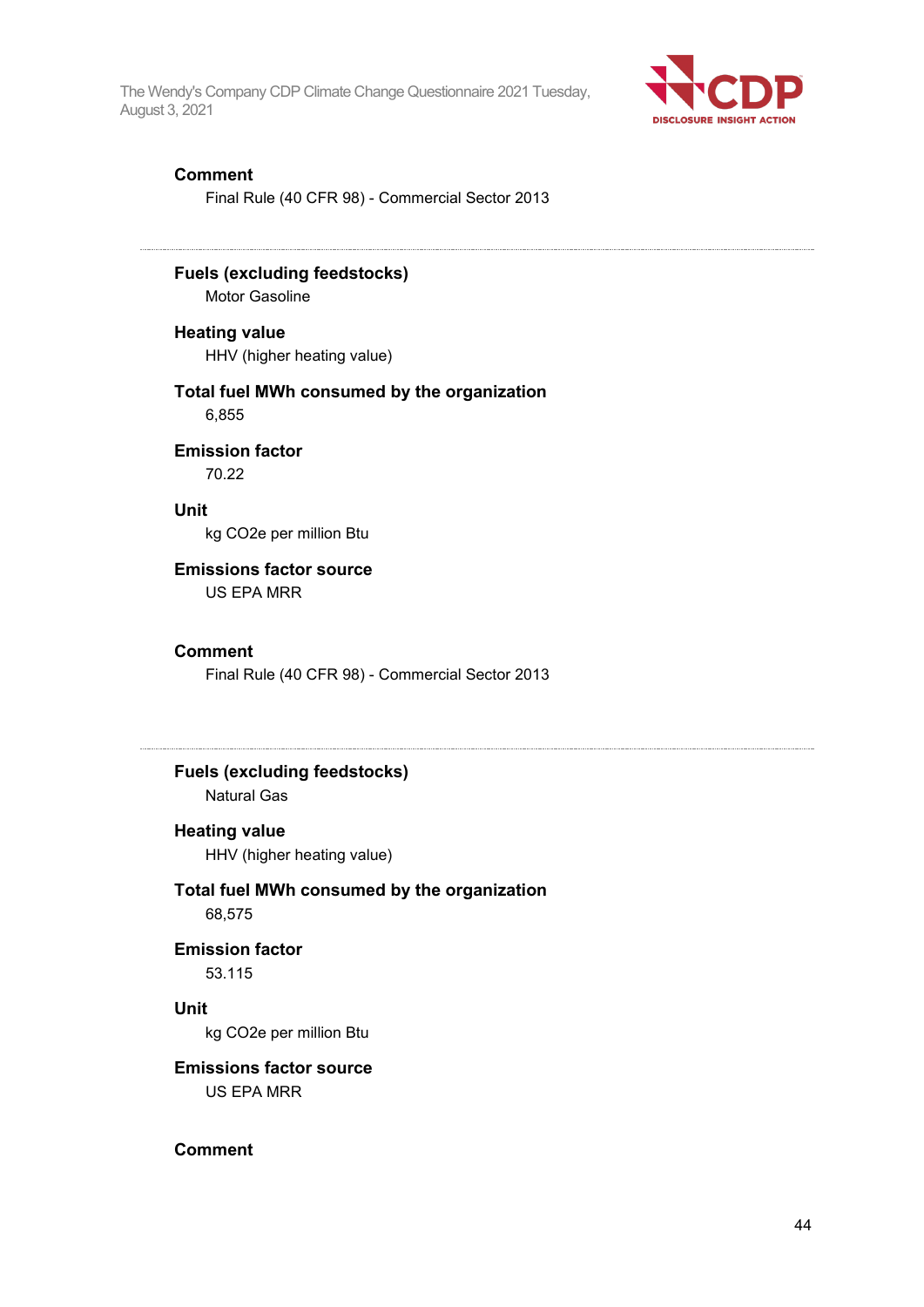

Final Rule (40 CFR 98) - Commercial Sector 2013

**Fuels (excluding feedstocks)** Propane Gas

**Heating value** HHV (higher heating value)

**Total fuel MWh consumed by the organization** 647

**Emission factor** 63.113

**Unit** kg CO2e per million Btu

**Emissions factor source** US EPA MRR

**Comment**

Final Rule (40 CFR 98) - Commercial Sector 2013

### **C8.2e**

**(C8.2e) Provide details on the electricity, heat, steam, and/or cooling amounts that were accounted for at a zero emission factor in the market-based Scope 2 figure reported in C6.3.**

**Sourcing method** None (no purchases of low-carbon electricity, heat, steam or cooling)

**Low-carbon technology type**

**Country/area of consumption of low-carbon electricity, heat, steam or cooling**

**MWh consumed accounted for at a zero emission factor**

**Comment**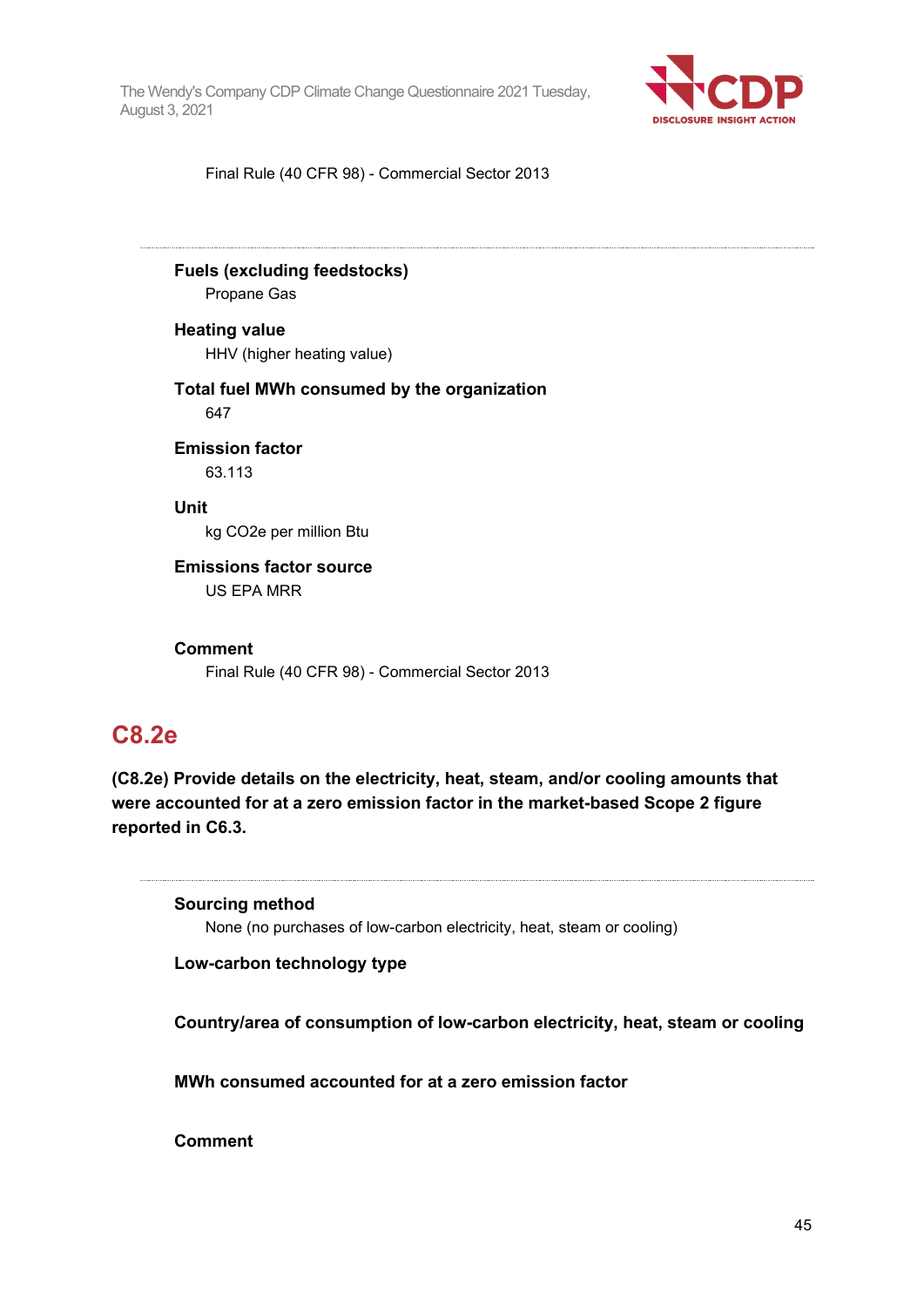

# **C9. Additional metrics**

## **C9.1**

**(C9.1) Provide any additional climate-related metrics relevant to your business.**

# **C10. Verification**

## **C10.1**

### **(C10.1) Indicate the verification/assurance status that applies to your reported emissions.**

|                                          | Verification/assurance status            |  |
|------------------------------------------|------------------------------------------|--|
| Scope 1                                  | No third-party verification or assurance |  |
| Scope 2 (location-based or market-based) | No third-party verification or assurance |  |
| Scope 3                                  | No emissions data provided               |  |

## **C10.2**

**(C10.2) Do you verify any climate-related information reported in your CDP disclosure other than the emissions figures reported in C6.1, C6.3, and C6.5?**

No, but we are actively considering verifying within the next two years

# **C11. Carbon pricing**

## **C11.1**

### **(C11.1) Are any of your operations or activities regulated by a carbon pricing system (i.e. ETS, Cap & Trade or Carbon Tax)?**

No, and we do not anticipate being regulated in the next three years

## **C11.2**

### **(C11.2) Has your organization originated or purchased any project-based carbon credits within the reporting period?**

No

## **C11.3**

### **(C11.3) Does your organization use an internal price on carbon?**

No, and we do not currently anticipate doing so in the next two years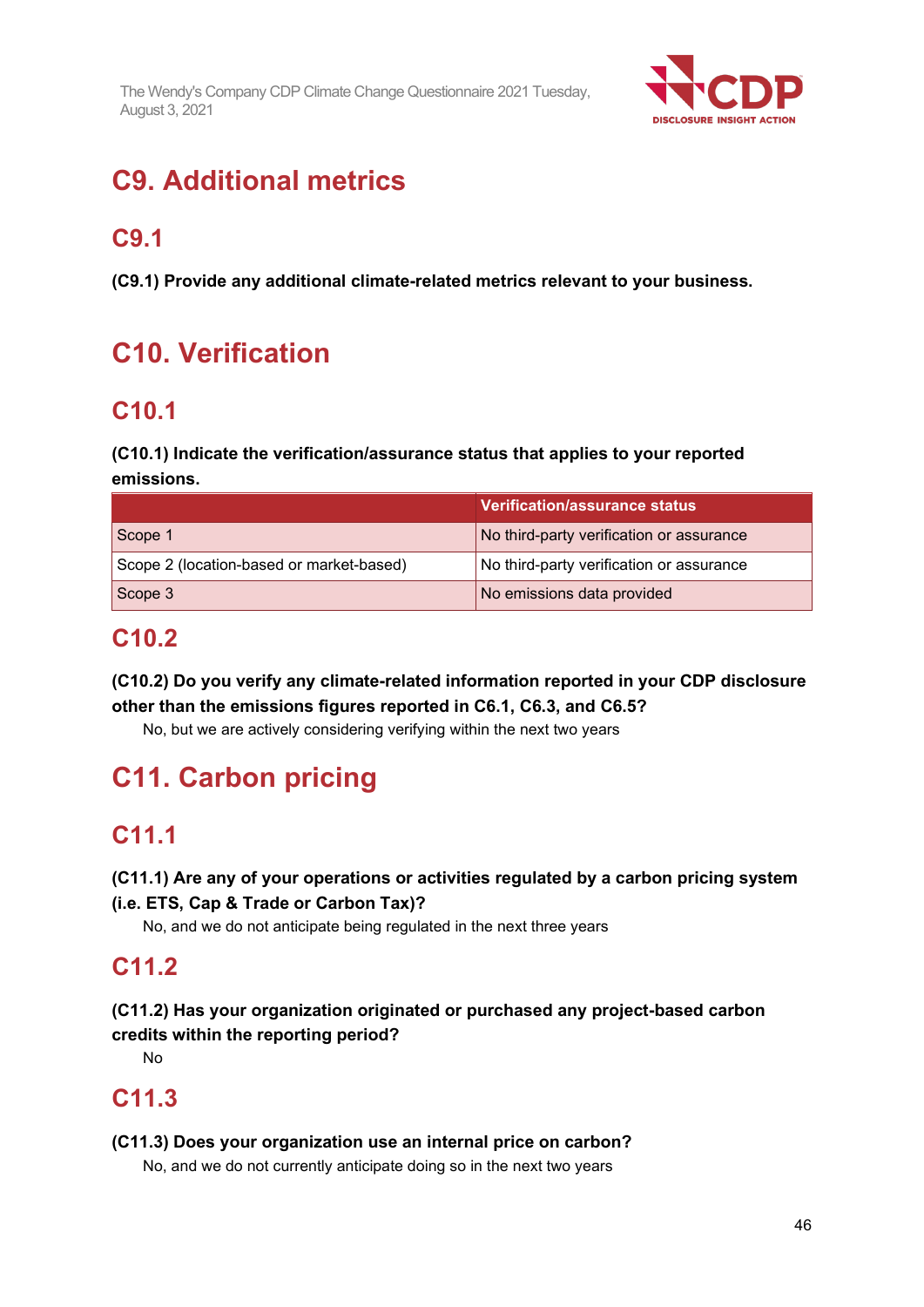

# **C12. Engagement**

## **C12.1**

**(C12.1) Do you engage with your value chain on climate-related issues?**

- Yes, our suppliers
- Yes, our customers
- Yes, other partners in the value chain

## **C12.1a**

**(C12.1a) Provide details of your climate-related supplier engagement strategy.**

#### **Type of engagement**

Engagement & incentivization (changing supplier behavior)

#### **Details of engagement**

Climate change performance is featured in supplier awards scheme

#### **% of suppliers by number**

100

- **% total procurement spend (direct and indirect)** 100
- **% of supplier-related Scope 3 emissions as reported in C6.5**

#### **Rationale for the coverage of your engagement**

At Wendy's, we know that our key stakeholders are increasingly aware of sustainability and the impact our business has on both people and the planet. In 2019, we introduced our first sustainability-focused supplier award, The Squarely Sustainable Award, to recognize our most outstanding suppliers in the space. Due to Covid-19, this program was temporarily paused in 2020. However, we consolidated our corporate responsibility efforts under a new banner, Good Done Right, and focused our efforts in three key areas: Food, People and Footprint. We drove continued progress on our corporate responsibility journey in 2020, including formalizing our approach to environmental, social and governance (ESG) issues by conducting a comprehensive materiality assessment and setting aspirational goals within each pillar. To complement our enhanced corporate responsibility journey, Wendy's and Quality Supply Chain Co-op, the independent purchasing co-op for the Wendy's North America system, will be transitioning the Squarely Sustainable Award to the "Good Done Right Supplier of the Year Award" in 2021. This award is given to a supplier who is making strides within the Good Done Right Pillars – Food, People, Footprint. Formerly known as the Squarely Sustainable Award, The Good Done Right award recognizes corporate responsibility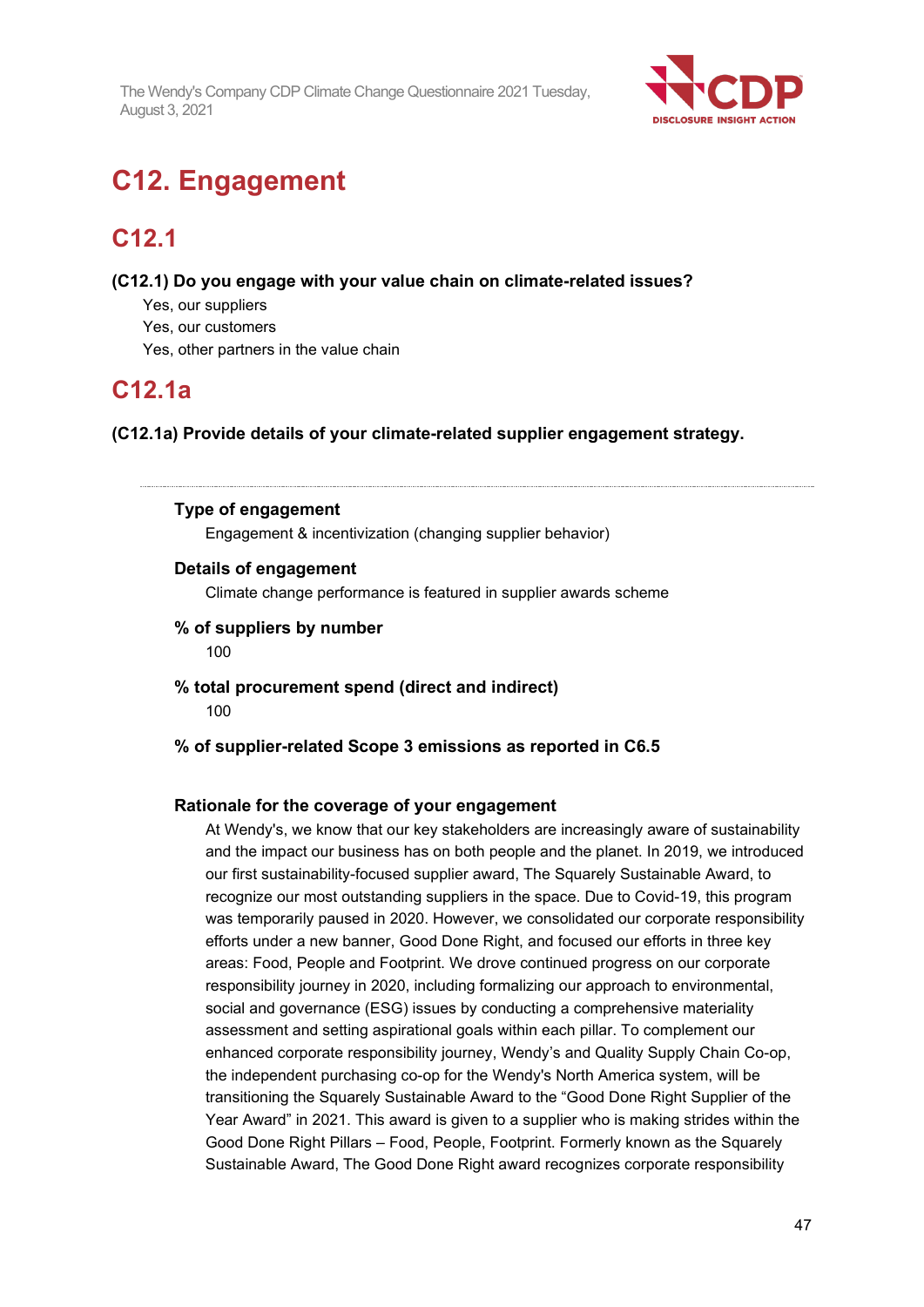

efforts by our supplier partners that directly relate to Wendy's products and their work with us.

All of our North America supply chain partners in food, beverage, packaging and equipment are eligible to be considered for the Good Done Right award.

#### **Impact of engagement, including measures of success**

Due to Covid-19, this program was temporarily paused in 2020. However, in 2019, we received 143 submissions to our Squarely Sustainable Supplier of the Year Award. While we were impressed by the sustainability practices from every applicant, we named Cargill as our 2019 Squarely Sustainable Supplier of the Year.

Example of a positive outcome: Cargill supplies several key products to the Wendy's business, including beef, cooking oil, and cocoa powder for our famous chocolate Frosty®. Driven by a purpose to nourish the world in a safe, responsible and sustainable way, Cargill demonstrates a commitment to sustainable supply chains from farm to fork. Instead of typical Jug in the Box (JIB) packaging for oil, Cargill provides Wendy's with Bag in the Box (BIB) packaging, which has allowed Wendy's restaurants to reduce packaging by approximately 390 tons of plastic a year (the equivalent of 36 million water bottles). They are also increasing the ability to reclaim wasted oil by up to 696,000 pounds of oil annually.

In 2018, more than 200,000 farmers received training from Cargill to ensure adoption of Good Agricultural Practices (GAP), while working with farming communities to define the resources they need to succeed. Cargill also recently announced a new initiative to further accelerate sustainability progress across the North American beef supply chain, working with farmers, ranchers and innovators to achieve a 30% greenhouse gas (GHG) intensity reduction by 2030, equivalent to removing 2 million cars off U.S. highways for a year).

#### **Comment**

#### **Type of engagement**

Compliance & onboarding

#### **Details of engagement**

Code of conduct featuring climate change KPIs

#### **% of suppliers by number**

100

#### **% total procurement spend (direct and indirect)** 100

#### **% of supplier-related Scope 3 emissions as reported in C6.5**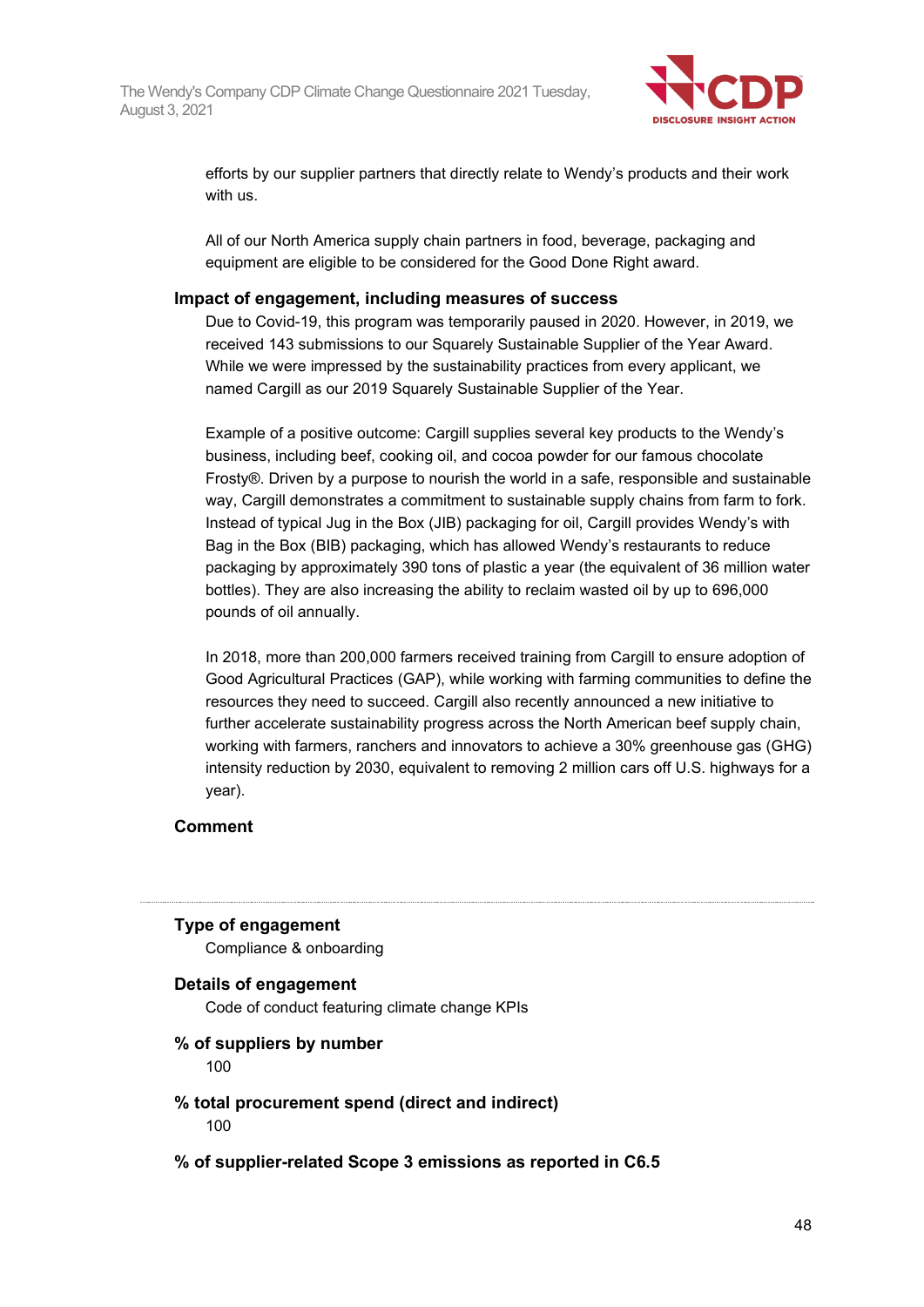

#### **Rationale for the coverage of your engagement**

In 2015, Wendy's established its Supplier Code of Conduct, which applied to all of the food, paper and packaging suppliers that service Wendy's U.S. restaurants. In 2017, the Code was expanded beyond U.S. suppliers of food, paper and packaging to all North American (US and Canada) QSCC suppliers, as well as many significant professional service suppliers who contract directly with The Wendy's Company. These suppliers include our creative teams, marketing agencies, law firms, financial service providers, technology companies, and others that we rely on to help make the Wendy's brand successful.

All Suppliers, and their suppliers and contractors, are expected to comply with applicable local, state/provincial and federal laws and regulatory requirements as part of responsible business operations, including adhering to environmental standards. Suppliers are encouraged to operate responsibly at all times with a commitment to preserving our environment for future generations. Suppliers with active sustainability initiatives are encouraged to address, document and make continuous improvement efforts with regard to the following environmental considerations: water usage including wastewater management; soil management (specifically agricultural operations); energy reduction and fossil fuel usage; material and food waste reduction; packaging and recycling; solid waste reduction; emissions from manufacturing, processing and transportation; responsible construction and development; protection of forests and high conservation value areas; hazardous material handling and disposal; and responsible sourcing of raw materials.

Suppliers are expected to comply with applicable legal environmental requirements and regulations, including securing and renewing all related permits. In developing sustainable business practices, Wendy's encourages Suppliers to consider developing and deploying an environmental management system, based on international standards such as ISO 14001:2004, in an effort to identify, document, manage and/or mitigate any environmental issues or concerns.

#### **Impact of engagement, including measures of success**

Since 2015, this Code has applied specifically to Suppliers' business on behalf of Wendy's, and Suppliers are expected to affirm annually that they have received and understand the specific outlined expectations of the Code. Suppliers with their own codes of conduct may share those with Wendy's as part of the affirmation process. We have received 100% affirmation from suppliers annually since beginning this process.

#### **Comment**

## **C12.1b**

**(C12.1b) Give details of your climate-related engagement strategy with your customers.**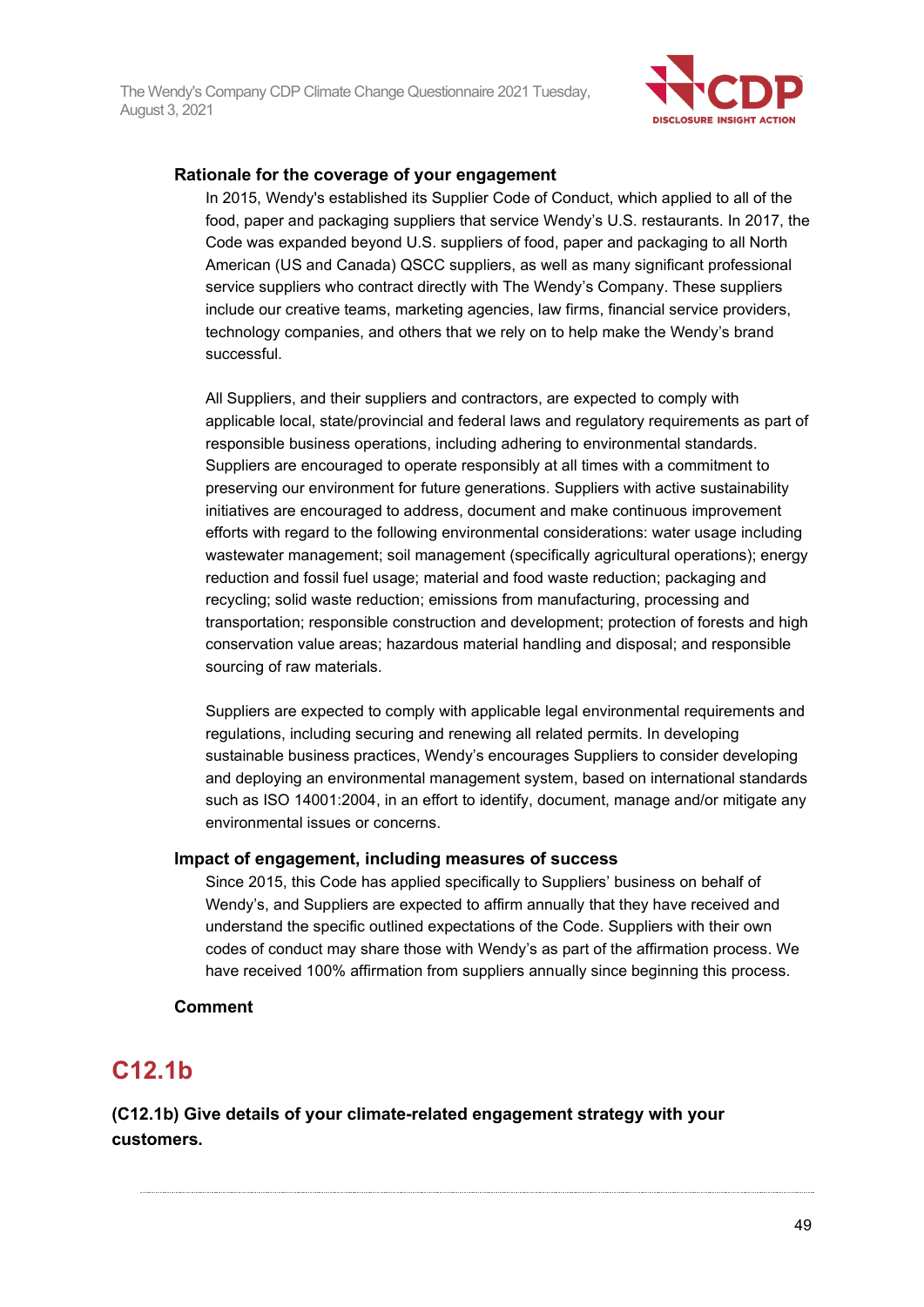

### **Type of engagement**

Education/information sharing

#### **Details of engagement**

Run an engagement campaign to education customers about your climate change performance and strategy

#### **% of customers by number**

#### **% of customer - related Scope 3 emissions as reported in C6.5**

### **Please explain the rationale for selecting this group of customers and scope of engagement**

Wendy's regularly communicates with our key stakeholders including customers, employees, franchisees, shareholders, suppliers and non-governmental organizations (NGOs) on a range of ESG topics. The publishing of our annual Corporate Social Responsibility report provides our customers, among other stakeholders, with an overview of Wendy's activities, goals and strategies related to governance structure, and environmental and social performance for the calendar year.

#### **Impact of engagement, including measures of success**

Wendy's measures the impact of our customer engagement in 3 ways, including earned media sentiment, partner engagement, and blog engagement. In 2020, our Earned Media Coverage Sentiment was 100% neutral/positive and 100% of coverage included our new news and/or new goal language. Regarding our Partner Engagement, we achieved our goal of getting at least 5 partners named in our CSR report to share the report via external communication channels. Finally, we measure organic page views, read time, and social media impressions.

## **C12.1d**

### **(C12.1d) Give details of your climate-related engagement strategy with other partners in the value chain.**

Wendy's regularly engages franchisees to share what we've learned about resource efficiency and conservation. For example, in 2015, Wendy's was among the first restaurant brands to sign on to the U.S. Department of Energy's Better Buildings® Challenge – and the first restaurant company to include its franchisees in the Challenge. The Company, with nineteen franchise owners, together represent nearly 1,400 restaurants currently participating in the Challenge. Additionally, we have two franchise organizations participating in the Better Buildings Water Challenge. Both share in our goal of reducing water use by 20% by 2029 against our 2018 baseline.

Wendy's also engages multi-stakeholder groups aimed at advancing continuous improvement in various aspect of sustainability, including the U.S. Roundtable for Sustainable Beef. Wendy's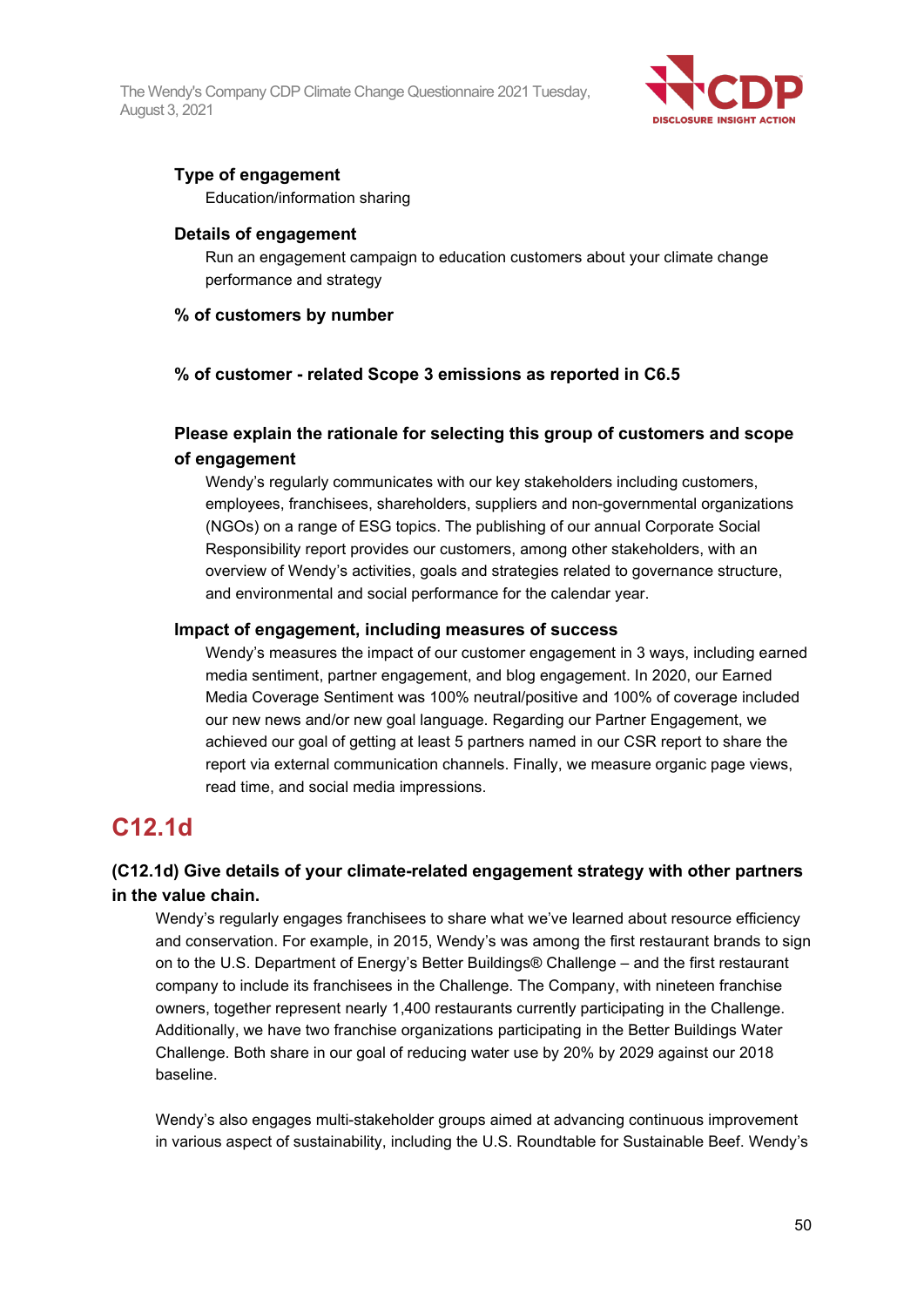

engages by paying membership fees to support their work related to producing beef in a sustainable, environmentally and socially responsible way.

Wendy's is also a supporting partner of the NextGen Consortium, a collaborative that is devoted to finding global solutions to reduce single-use food packaging waste and advance the design, commercialization and recovery of packaging alternatives.

Case study of engagement: In 2020, the NextGen Consortium continued its work to identify and pilot packaging alternatives. Wendy's used this example to establish an internal Sustainable Packaging Coalition. As we worked to advance our efforts in sustainable packaging in the U.S., we established a full restricted substances list, exploring straw-less lids and using company operated restaurants to test innovative packaging ideas. In Canada, efforts included transitioning from plastic salad bags to paper, and from plastic stir sticks to birch wood stir sticks. We anticipate full elimination of per- and polyfluoroalkyl substances from consumerfacing packaging in the U.S. and Canada by 2021.

## **C12.3**

**(C12.3) Do you engage in activities that could either directly or indirectly influence public policy on climate-related issues through any of the following?**

Trade associations

## **C12.3b**

**(C12.3b) Are you on the board of any trade associations or do you provide funding beyond membership?**

Yes

## **C12.3c**

**(C12.3c) Enter the details of those trade associations that are likely to take a position on climate change legislation.**

### **Trade association**

Ohio Chamber of Commerce

#### **Is your position on climate change consistent with theirs? Consistent**

#### **Please explain the trade association's position**

One of the legislative priorities of the Ohio Chamber of Commerce focuses on ensuring that environmental policies and regulations are both based on sound science and comprehensive information and avoiding creating unnecessary red tape. An action item included in this policy priority is to support comprehensive reforms to Ohio's energy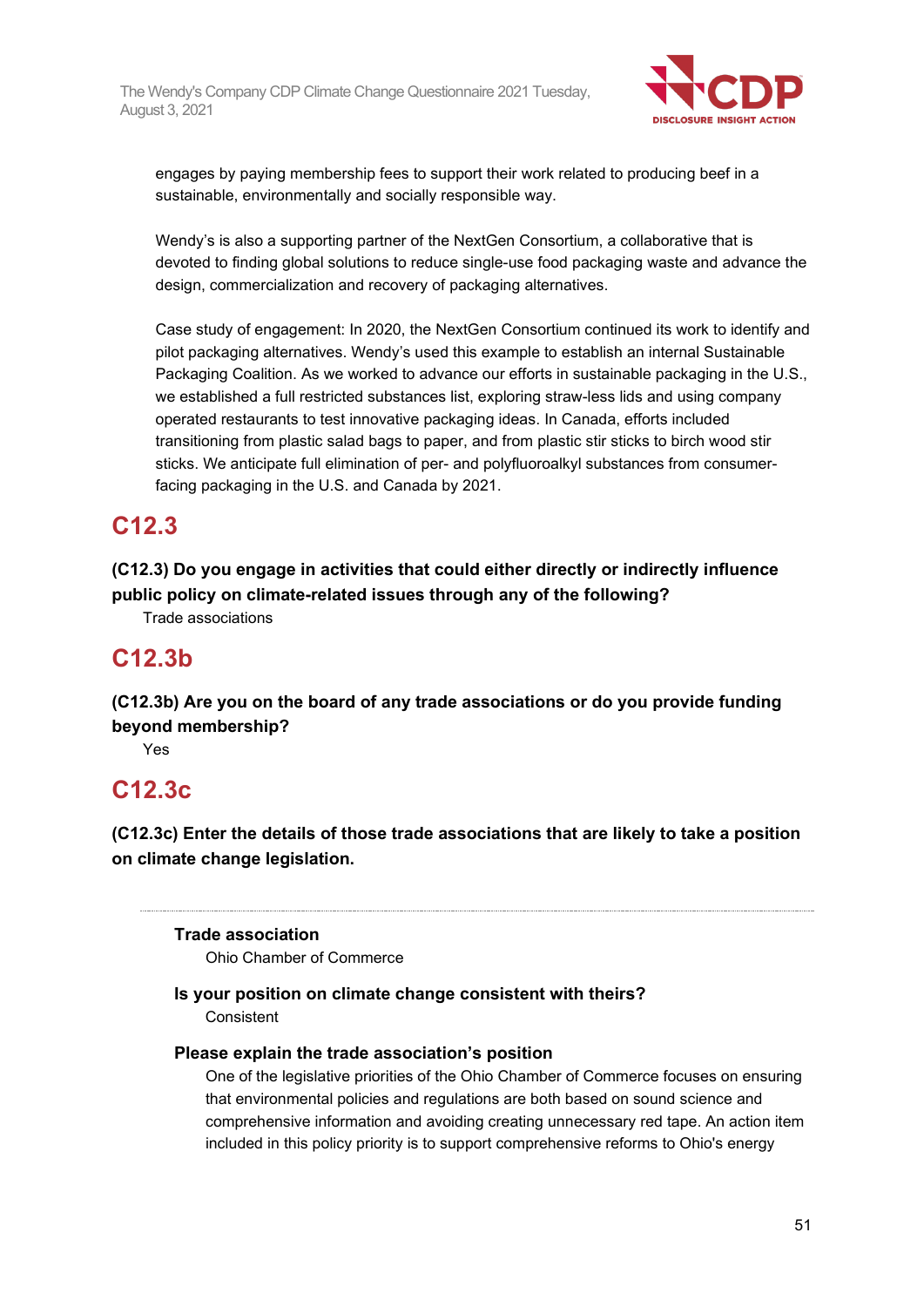

policy that both balances a diverse portfolio of energy sources and provides for reliable, affordable sources of energy.

**How have you influenced, or are you attempting to influence their position?** Wendy's Public Affairs Lead serves on the Board of Directors of the Ohio Chamber of Commerce and supports the advancement of the Chamber's public policy priorities.

#### **Trade association**

Canadian Roundtable for Sustainable Beef

**Is your position on climate change consistent with theirs? Consistent** 

#### **Please explain the trade association's position**

The Canadian Roundtable for Sustainable Beef (CRSB) published the first National Beef Sustainability Assessment (NBSA) in October 2016. The CRSB intends to update the NBSA every 5-7 years, with the next iteration being delivered in 2023 to allow for substantial data updates and address research gaps. An interim report with updates on the metrics coming from outsides sources was completed in January 2020. Several research and data gaps have been identified; these gaps need to be filled in order to improve the next NBSA, including among other things: developing cost-effective methods of reducing GHG emissions or emissions intensity in primary production of beef; quantifying the impact of land management on carbon storage Potential; and developing and/or incorporating regionalized values for soil cover, type and climate parameters.

#### **How have you influenced, or are you attempting to influence their position?**

Wendy's joined the Canadian Roundtable for Sustainable Beef in 2020. As a new member, we are actively educating ourselves on industry policies to better understand how we might influence them. In general, Wendy's position is consistent and aligned with CRSB's strategic goals and initiatives, which include reducing the GHG footprint of Canadian beef; enhancing ecosystem services and biodiversity of lands managed by beef producers; enhancing riparian health and reducing the water footprint of beef production; and reducing post-harvest meat waste.

#### **Trade association**

Columbus American Institute of Architects (AIA)

#### **Is your position on climate change consistent with theirs? Consistent**

#### **Please explain the trade association's position**

Columbus AIA aligns its positions to those of AIA (National). AIA is dedicated to climate action and is committed to the following steps:

• AIA ratified the Resolution for Urgent and Sustained Climate Action and has adopted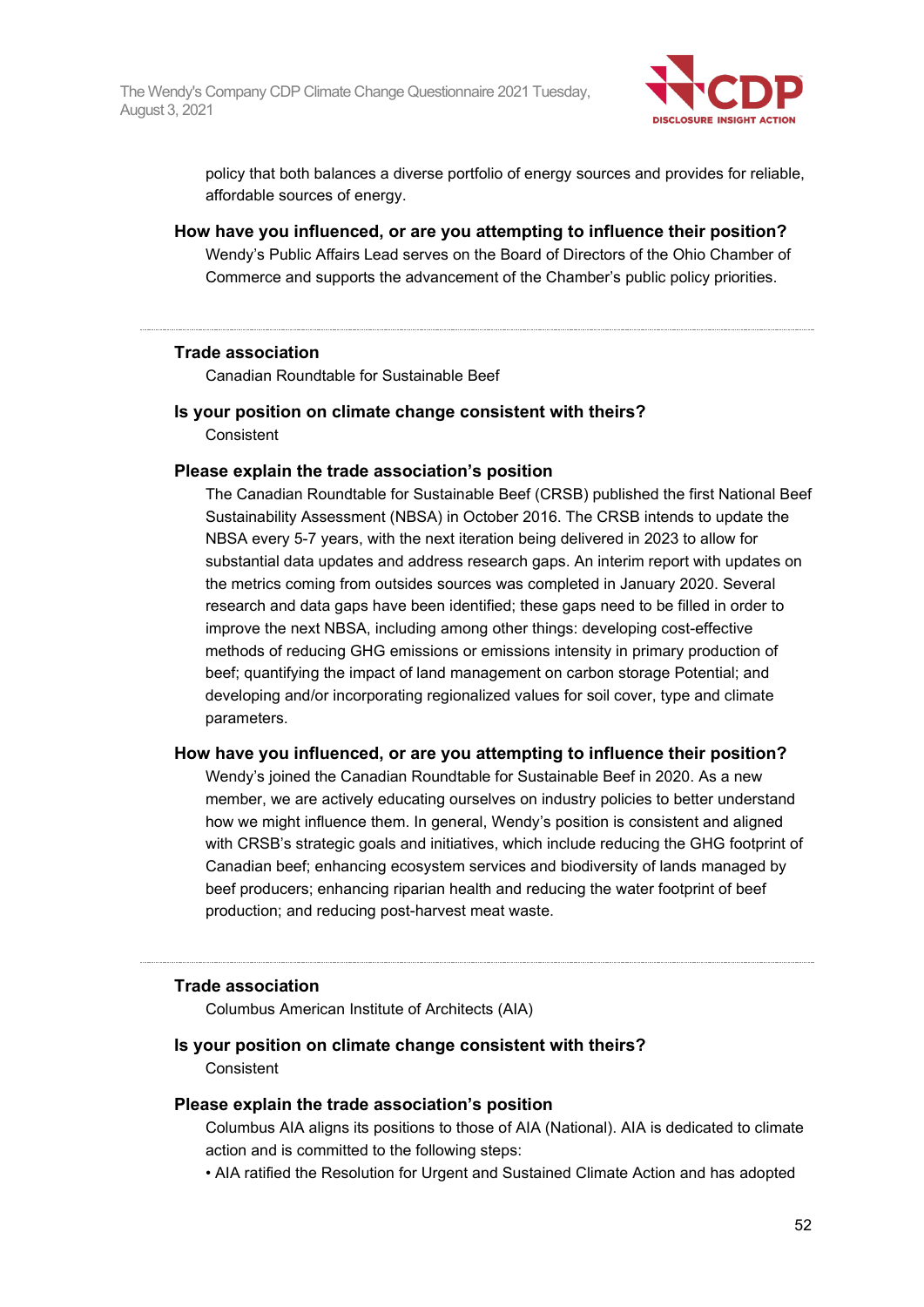

the Framework for Design Excellence.

• AIA is developing the necessary resources to prepare architects to achieve a zerocarbon, resilient, and healthy built environment.

• AIA is spearheading changes to building codes and materials guidelines in the public and private sectors.

• AIA will partner with policymakers and allies to expedite policy and practice resources that effectively address climate change.

• AIA will activate its 94,000 members to vigorously advocate for policies that promote resilient design and dynamically curtail buildings' harmful impact to the climate.

As part of its 2020 advocacy priorities, AIA is advocating federal action to eliminate all building carbon emissions by 2040 through:

- Rejoining the Paris Climate Accord.
- Promoting science-based environmental regulation and research
- Addressing the disproportionate impact of climate change and environmental degradation on Black, Indigenous and people of color (BIPOC)
- Reducing greenhouse gas emissions through energy efficiency in buildings
- Promoting renewable energy and embracing building electrification
- Creating federal incentives for the adoption of net zero carbon energy codes

#### **How have you influenced, or are you attempting to influence their position?**

The AIA Columbus Committee on the Environment (COTE) Chair is a Wendy's employee. In 2020, COTE participated in Board level planning to establish Climate Action as one of three strategic priorities for forthcoming years, in line with AIA National's platform on climate. COTE meets monthly to plan ways to engage AIA Columbus and the community around climate action.

## **C12.3f**

### **(C12.3f) What processes do you have in place to ensure that all of your direct and indirect activities that influence policy are consistent with your overall climate change strategy?**

ESG matters, including climate change, and government relations/public affairs are management responsibilities of Wendy's Chief Corporate Affairs and Sustainability Officer (CCASO). These responsibilities are delegated to the CCASO to ensure that Wendy's direct and indirect activities that influence policy are consistent with our overall climate change strategy. Additionally, public policy positions are determined through a consultative process across the business that includes operations, finance, and development, to: enable identification of priority topics and the Company's position on them, and; ensure that our position is also consistent with our ESG goals and strategy and Company values. ESG topics and progress, as well as public policy advocacy and engagement activities are regularly reported to the Board and its committees.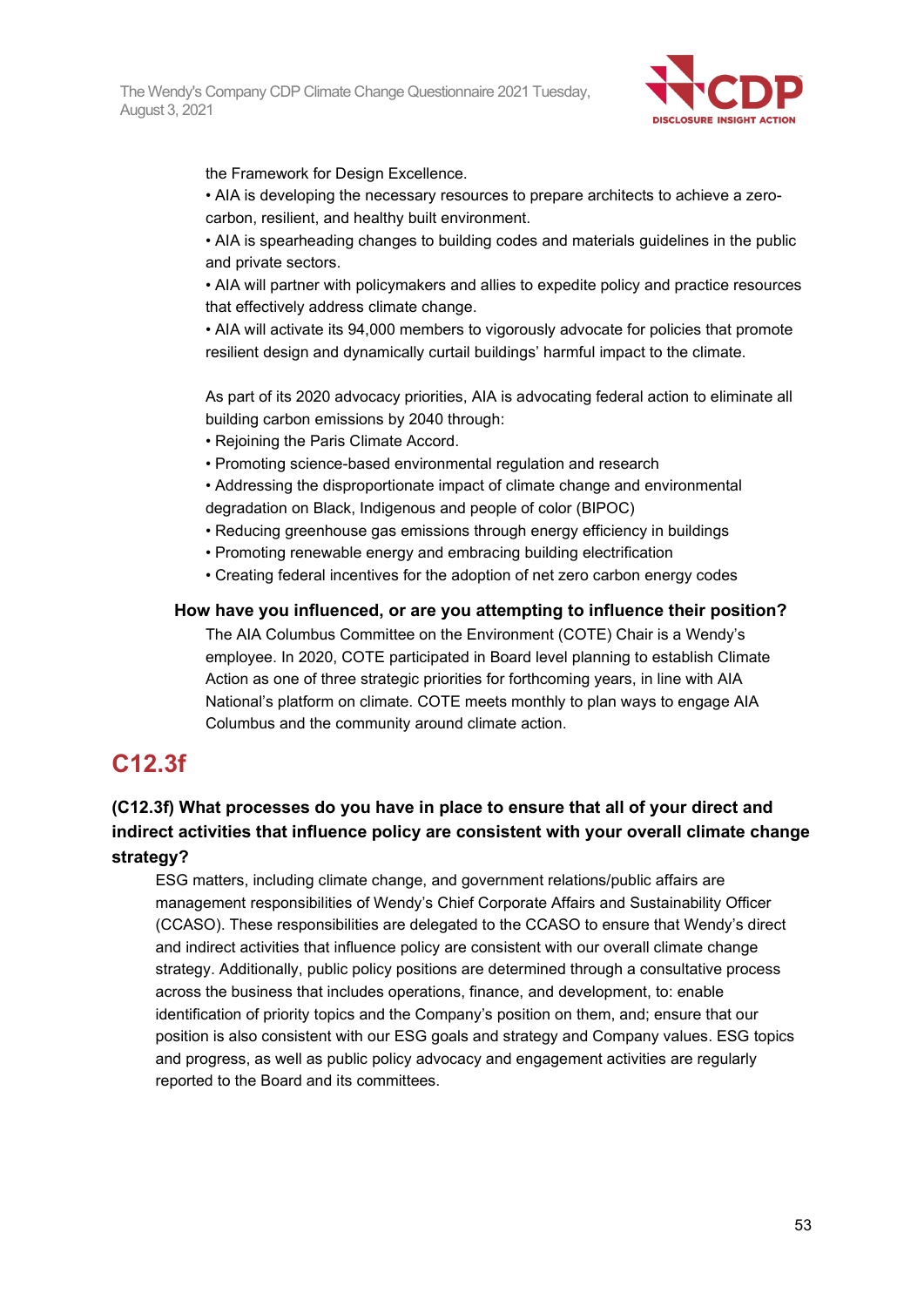

## **C12.4**

**(C12.4) Have you published information about your organization's response to climate change and GHG emissions performance for this reporting year in places other than in your CDP response? If so, please attach the publication(s).**

**Publication** In voluntary sustainability report **Status Complete Attach the document** Wendys-2020-CSR-0419 FINAL.pdf **Page/Section reference** pp. 35-36, 45 **Content elements Governance Strategy** Risks & opportunities Emissions figures Emission targets Other metrics **Comment**

# **C15. Signoff**

## **C-FI**

**(C-FI) Use this field to provide any additional information or context that you feel is relevant to your organization's response. Please note that this field is optional and is not scored.**

## **C15.1**

**(C15.1) Provide details for the person that has signed off (approved) your CDP climate change response.**

**Job title Corresponding job category**